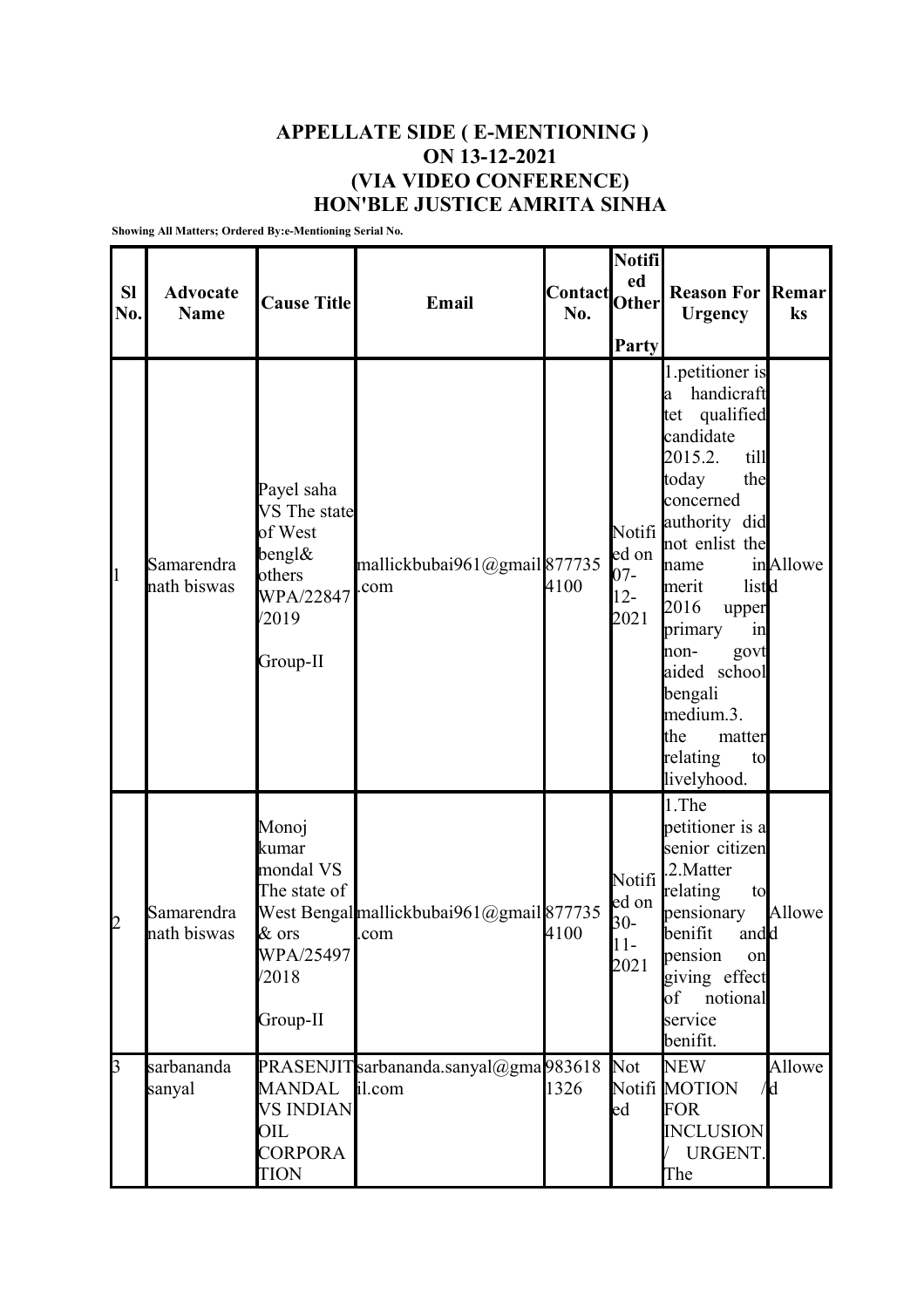| <b>SI</b><br>No. | <b>Advocate</b><br>Name | <b>Cause Title</b>                                                                                  | Email             | Contact Other<br>No. | <b>Notifi</b><br>ed<br><b>Party</b>    | <b>Reason For Remar</b><br><b>Urgency</b>                                                                                                                                                                                                                                                                                                                                                 | ks     |
|------------------|-------------------------|-----------------------------------------------------------------------------------------------------|-------------------|----------------------|----------------------------------------|-------------------------------------------------------------------------------------------------------------------------------------------------------------------------------------------------------------------------------------------------------------------------------------------------------------------------------------------------------------------------------------------|--------|
|                  |                         | WPA/18508<br>/2021<br>Group-VIII                                                                    |                   |                      |                                        | respondent<br>company<br>illegally<br>not<br>issuing<br>the<br>LOI inspite<br>the<br>$\bf{b}$<br>all<br>compliance<br>$\bf{b}$ f<br>all<br>requirements<br>and threaten<br>the petitioner<br>cancel<br>to<br>their<br>candidature<br><b>l</b> if<br>the<br>petitioner did<br>not fulfill the<br>demands.                                                                                  |        |
| 5                | Debajyoti<br>Deb        | Rabiul<br>Jamadar VS<br>State of<br><b>West Bengal</b><br>and Ors<br>WPA/12801<br>/2021<br>Group-II | ddebadv@gmail.com | 983106<br>3745       | Notifi The<br>$12 -$<br>$12 -$<br>2021 | ed on Secretary of d<br><b>WB</b><br>the<br>Board<br>of<br>Madrasah<br>Education<br>has passed an<br>order thereby<br>removing the<br>writ<br>Petitioner<br>from serving<br>the<br>as<br>Secretary of<br>a Madrasah<br>and placing a<br>person of his<br>choice<br>in<br>gross<br>violation<br>of<br>interim<br>an<br>order passed<br>by Hon'ble<br>Justice<br>Rajasekhar<br>Mantha<br>in | Allowe |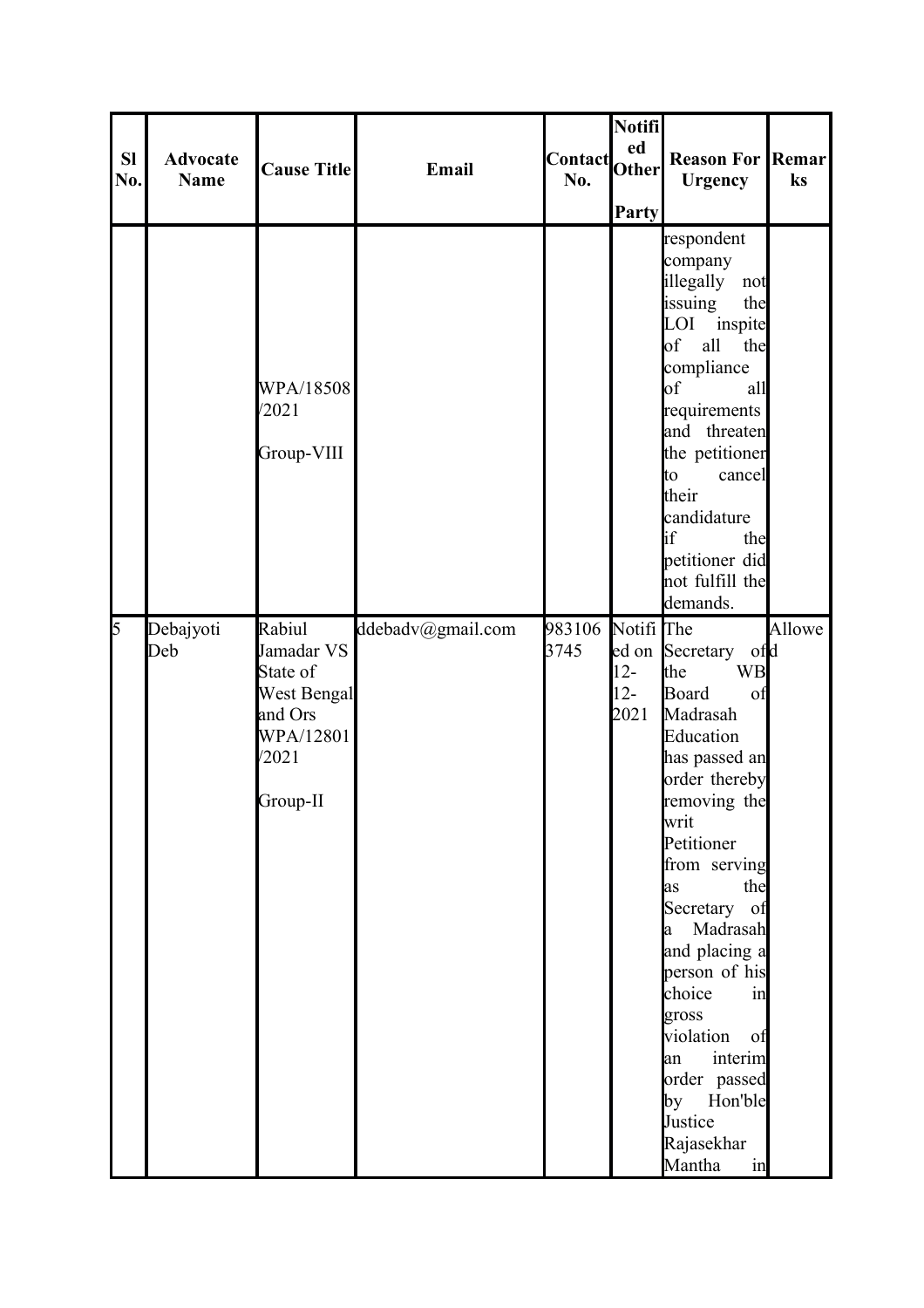| SI<br>No. | <b>Advocate</b><br><b>Name</b> | <b>Cause Title</b>                                                                              | Email                | Contact Other<br>No. | <b>Notifi</b><br>Party                             | <b>Reason For Remar</b><br><b>Urgency</b>                                                                                                                                                                                                                                                                                                                                                                                                                         | ks            |
|-----------|--------------------------------|-------------------------------------------------------------------------------------------------|----------------------|----------------------|----------------------------------------------------|-------------------------------------------------------------------------------------------------------------------------------------------------------------------------------------------------------------------------------------------------------------------------------------------------------------------------------------------------------------------------------------------------------------------------------------------------------------------|---------------|
|           |                                |                                                                                                 |                      |                      |                                                    | another writ<br>application<br>filed by the<br>petitioner.<br>Accordingly<br>the Petitioner<br>being<br>an<br>approved<br>Secretary<br>is<br>unable<br>to<br>the<br>serve<br>Institution.                                                                                                                                                                                                                                                                         |               |
| 6         | Soumashree<br>Ghosh            | Tridip<br>Sarkar VS<br>State of<br><b>West Bengal</b><br>& Ors.<br>WP/9042/20<br>15<br>Group-II | sshree.llb@gmail.com | 891082<br>5448       | Notifi The<br>ed on was<br>$10-$<br>$12 -$<br>2021 | lastd<br>heard<br>on<br>28.07.2017<br>before<br>Hon'ble<br>Justice<br>Dipankar<br>Dutta when it<br>got released<br>from the list<br>per<br>as<br>an<br>administrativ<br>e order that it<br>be<br>should<br>heard by a<br>regular bench<br>as per roster.<br>The<br>Petitioner<br>appeared for<br>an exam of<br>primary<br>teacher<br>where<br>he<br>failed<br>by<br>few<br>very<br>marks.<br>He<br>opted for RTI<br>for seeing his<br>answer sheet,<br>RTI<br>was | matter Allowe |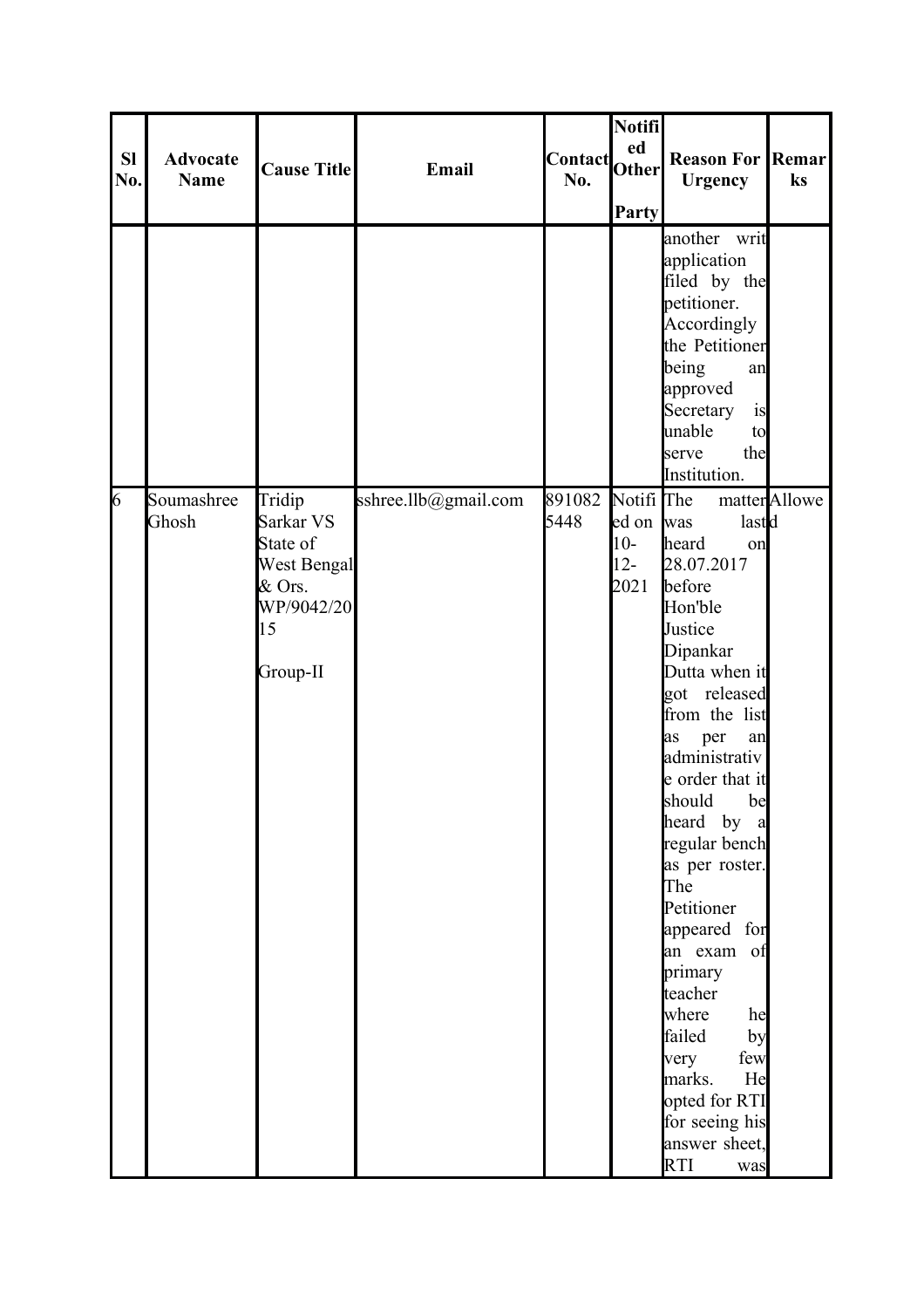| <b>SI</b><br>No. | <b>Advocate</b><br><b>Name</b> | <b>Cause Title</b>                                                                                   | Email                                                  | Contact Other<br>No. | Notifi<br>ed<br>Party                   | <b>Reason For Remar</b><br><b>Urgency</b>                                                                                                                                                                                  | ks                                    |
|------------------|--------------------------------|------------------------------------------------------------------------------------------------------|--------------------------------------------------------|----------------------|-----------------------------------------|----------------------------------------------------------------------------------------------------------------------------------------------------------------------------------------------------------------------------|---------------------------------------|
|                  |                                |                                                                                                      |                                                        |                      |                                         | unable<br>to<br>show<br>the<br>answer sheet.<br>On<br>that<br>he<br>ground<br>Opted for the<br>Job as he was<br>pretty<br>sure<br>that he<br>had<br>cracked<br>the<br>exam.<br>Mentioning<br>for Inclusion<br>in list.     |                                       |
| 7                | Ibrahim<br>shaikh              | Kakoli<br>sarkar VS<br>Indian oil<br>corporation<br>and other<br>WPA/1344/<br>2020<br>CAN/1/<br>2021 | ibrahim.highcourt@gma933181<br>il.com                  | 1610                 | Notifi<br>$14-$<br>$01 -$<br>2012       | ed on Dismiss<br>default<br>onas<br>7/9/2021                                                                                                                                                                               | To be<br>forlisted<br>applicat<br>ion |
| 8                | samim<br>ahammed               | Afroz<br>Ahmed VS<br>State of<br>and Ors<br>WPA/1035/<br>2016                                        | West Bengal chamberofsamimahamm 916359<br>ed@gmail.com | 6731                 | Notifi Since<br>$11-$<br>$12 -$<br>2021 | is<br>Petitioner<br>losing<br>financial<br>benefit<br>in<br>every<br>year.<br>ed on decision<br>has<br>taken<br>been<br>declaring<br>breaking<br>of<br>service of the<br>petitioner<br>who<br>participated<br>in a strike. | Allowe<br>d                           |
| 9                | samim<br>ahammed               | Dipika roy<br>and Ors VS<br>The State of<br><b>West Bengal</b><br>and Ors<br>WPA/113/2               | chamberofsamimahamm 916359<br>$ed(\partial)$ gmail.com | 6731                 | $11-$<br>$12 -$<br>2021                 | Notifi Despite<br>ed on having<br>qualifications<br>of B.Ed<br>in<br>special<br>education                                                                                                                                  | Allowe<br><b>l</b> d                  |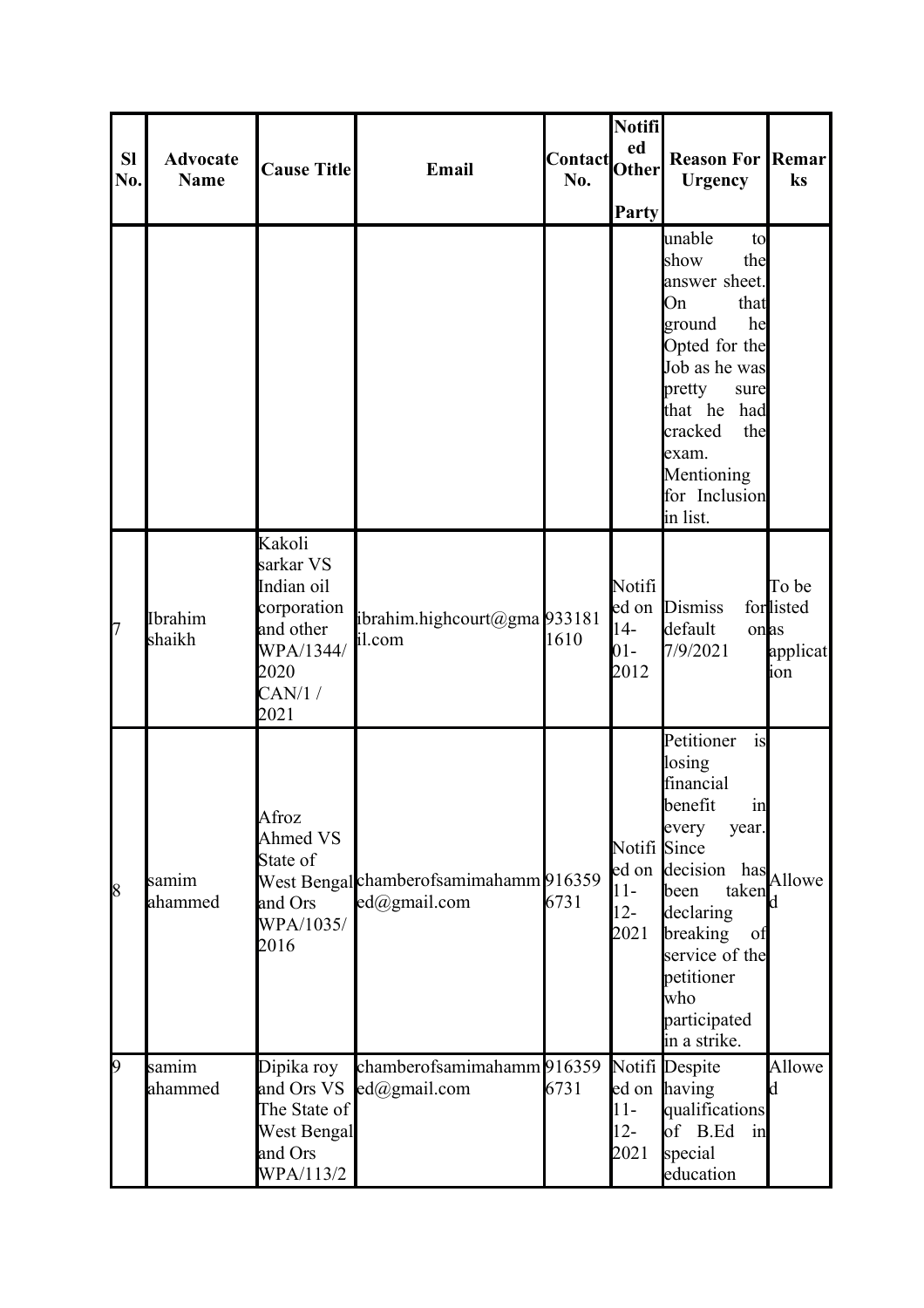| <b>SI</b><br>No. | <b>Advocate</b><br><b>Name</b> | <b>Cause Title</b>                                                                                                | Email                       | Contact Other<br>No. | Notifi<br>ed<br><b>Party</b> | <b>Reason For Remar</b><br><b>Urgency</b>                                                                                                                                                                                                                                                                                                                  | ks |
|------------------|--------------------------------|-------------------------------------------------------------------------------------------------------------------|-----------------------------|----------------------|------------------------------|------------------------------------------------------------------------------------------------------------------------------------------------------------------------------------------------------------------------------------------------------------------------------------------------------------------------------------------------------------|----|
|                  |                                | 019                                                                                                               |                             |                      |                              | petitioners<br>been<br>have<br>excluded<br>from<br>being<br>selected<br>by<br>illegally<br>treating them<br>as untrained<br>candidates.<br>By an order<br>dated<br>26.02.2021<br>the Hon'ble<br>court<br>directed<br>the<br>be<br>matter<br>listed<br>on<br>25.03.2021.<br>Due to lock<br>the<br>down<br>matter<br>was<br>not listed.                      |    |
| 10               | Diptendu<br>Mandal             | Krishna<br>Rani Das & I.com<br>ors. VS The<br>state of<br>West Bengal<br>& ors.<br>WPA/17895<br>/2021<br>Group-II | diptendusuvendu@gmai 824088 | 6672                 | <b>Not</b><br>ed             | New Motion. Allowe<br>Notifi For inclusiond<br>the matter in<br>the<br>list.<br>Petitioners<br>have<br>been<br>deprived of<br>not awarding<br>marks<br>for<br>obtaining one<br>year training<br>course from<br>institution<br>recognised<br>West<br>by<br>Bengal<br>Board<br>of<br>Primary<br>Education<br>but not<br>by<br>NCTE,<br>for<br>which<br>their |    |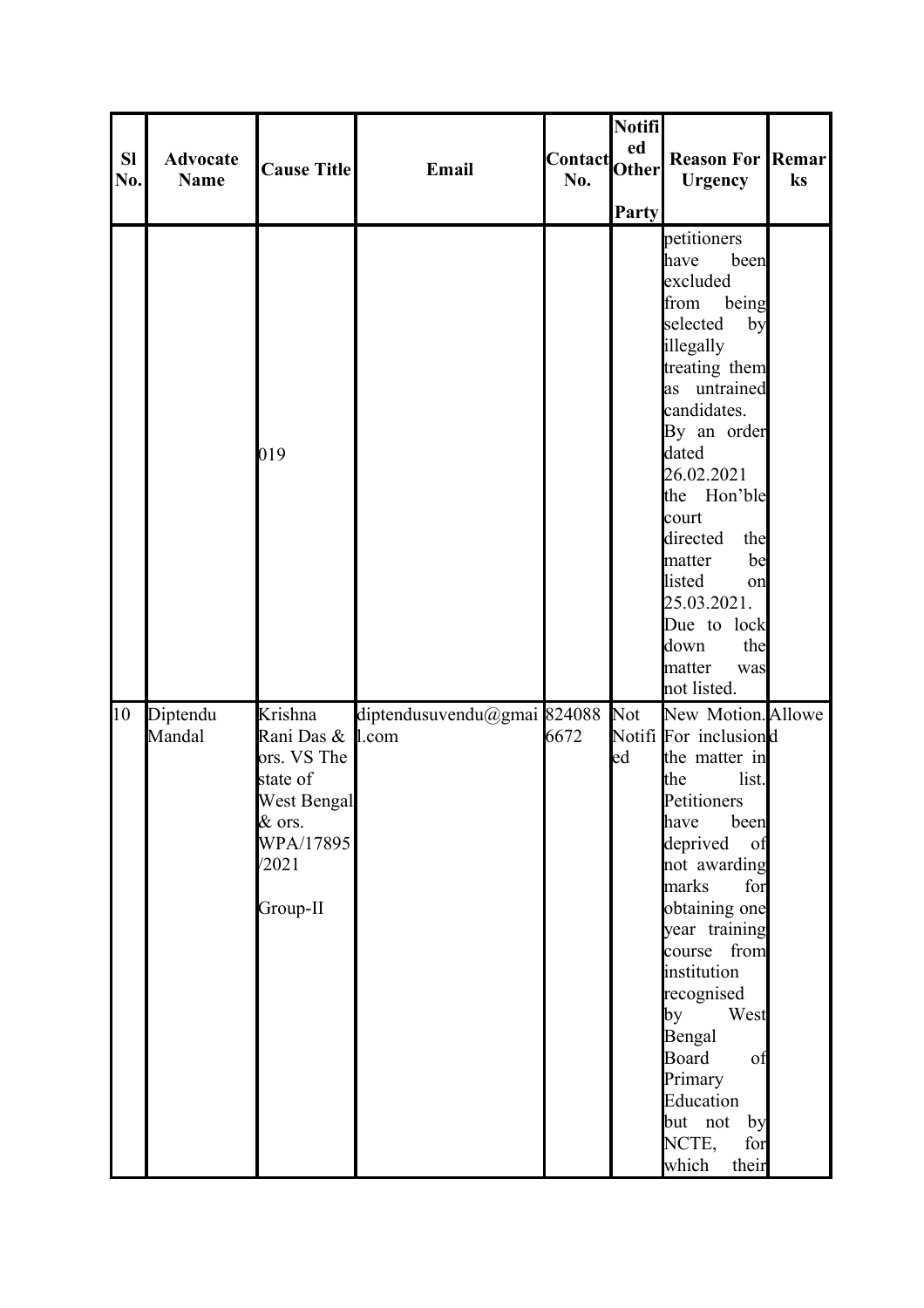| <b>SI</b><br>No. | <b>Advocate</b><br><b>Name</b> | <b>Cause Title</b>                                                                                 | Email              | Contact <br> Other <br>No. | Notifi<br>ed<br>Party              | <b>Reason For Remar</b><br><b>Urgency</b>                                                                                                                                                                                                                                                                                                                   | $\mathbf{k}$ s       |
|------------------|--------------------------------|----------------------------------------------------------------------------------------------------|--------------------|----------------------------|------------------------------------|-------------------------------------------------------------------------------------------------------------------------------------------------------------------------------------------------------------------------------------------------------------------------------------------------------------------------------------------------------------|----------------------|
|                  |                                |                                                                                                    |                    |                            |                                    | appointments<br>been<br>have<br>refused.                                                                                                                                                                                                                                                                                                                    |                      |
| 11               | ajay barman<br>ray             | Chhanda<br><b>Bal VS Sate</b><br>of west<br>bengal $\&$<br>others<br>WPA/2387/<br>2020<br>Group-II | ajaybray@gmail.com | 900712<br>1886             | 09-<br>$12 -$<br>2021              | petitioner<br>for<br>prayed<br>famiy<br>pension<br>being<br>an<br>unmarried<br>daughter of a<br>retired<br>primary<br>Notifi teacher<br>ed on retired before<br>$1981$ . there is<br>none to earn.<br>famiy<br>1S<br>starving<br>early hearing<br>and disposal<br>of the mattter<br>is sought to<br>the<br>save<br>family<br>from<br>further<br>sufferings. | Allowe<br>d          |
| 12               | ajay barman<br>ray             | Bipasha<br>Mandal VS<br>State of west<br>bengal $\&$<br>others<br>WP/2667/20<br>21<br>Group-II     | ajaybray@gmail.com | 1886                       | ed on for<br>09-<br>$12 -$<br>2021 | 900712 Notifi his is matter To be<br>consideration as<br>$\circ$ f<br>candidatur atin Jan<br>the Primary $2022$<br><b>TET</b><br>examination.<br>His Lordship<br>Saugate<br>Bhattacharyy<br>a directed to<br>file AO two<br>eeks<br>after<br>vacation and<br>reply there to<br>two<br>weeks<br>there                                                        | listed<br>herhearing |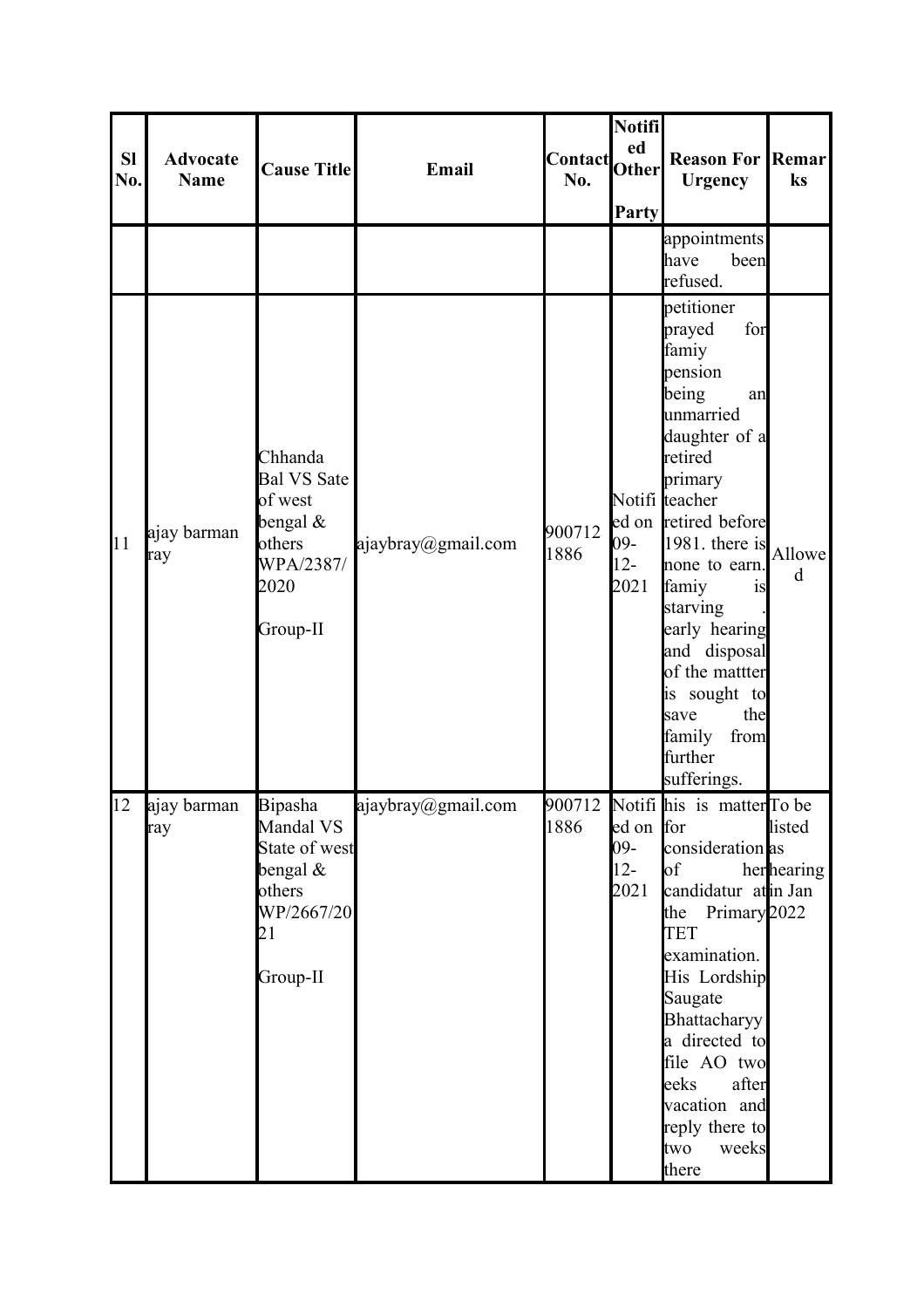| <b>SI</b><br>No. | <b>Advocate</b><br><b>Name</b> | <b>Cause Title</b>                                                                         | Email                                                 | Contact <br> Other <br>No. | Notifi<br>ed<br>Party               | <b>Reason For Remar</b><br><b>Urgency</b>                                                                                                                                                                                                                                                                             | ks                |
|------------------|--------------------------------|--------------------------------------------------------------------------------------------|-------------------------------------------------------|----------------------------|-------------------------------------|-----------------------------------------------------------------------------------------------------------------------------------------------------------------------------------------------------------------------------------------------------------------------------------------------------------------------|-------------------|
|                  |                                |                                                                                            |                                                       |                            |                                     | after.with<br>a<br>lebarty<br>to<br>mention. The<br>time period is<br>Early<br>over.<br>hearing<br>is<br>prayed for.                                                                                                                                                                                                  |                   |
| 13               | Chandan<br>Dutta               | Uttam<br>Kumar<br>Adhikari VS<br>Bengal<br>WPA/14784<br>/2021<br>Group-II                  | State of west<br>chandandutta746@gmai 943483<br>l.com | 7062                       | Not<br>Notifi<br>ed                 | Interest<br>on<br>delayed<br>ofd<br>payment<br>Gratuity.                                                                                                                                                                                                                                                              | Allowe            |
| 14               | Chandan<br>Dutta               | Kamal jee<br>Lall VS<br>State of west<br>Bengal<br>WPA/6534/ 1.com<br>2021<br>Group-II     | chandandutta746@gmai 943483                           | 7062                       | <b>Not</b><br>Notifi<br>ed          | Interest<br>on<br>delayed<br>ofd<br>payment<br>Gratuity.                                                                                                                                                                                                                                                              | Allowe            |
| 15               | Ajay Barman<br>Ray             | prasanta<br>Barui VS<br>Sate of West<br>Bengal<br>&Others<br>WP/19535/2<br>021<br>Group-II | ajaybray@gmail.com                                    | 900712<br>1886             | ed on stay<br>09-<br>$12 -$<br>2021 | Notifi Praying<br>transfer order<br>issued<br>by<br>DPSC, North<br>24 parganas<br>which<br>is<br>punitive<br>in<br>nature<br>without<br>any<br>fault on the<br>part of the<br>petitioner.<br>Transfered to<br>school<br><b>l</b> a<br>140<br>about<br>kilo meter or<br>The<br>more.<br>matter<br>is<br>listed at item | forUpgrad<br>ofed |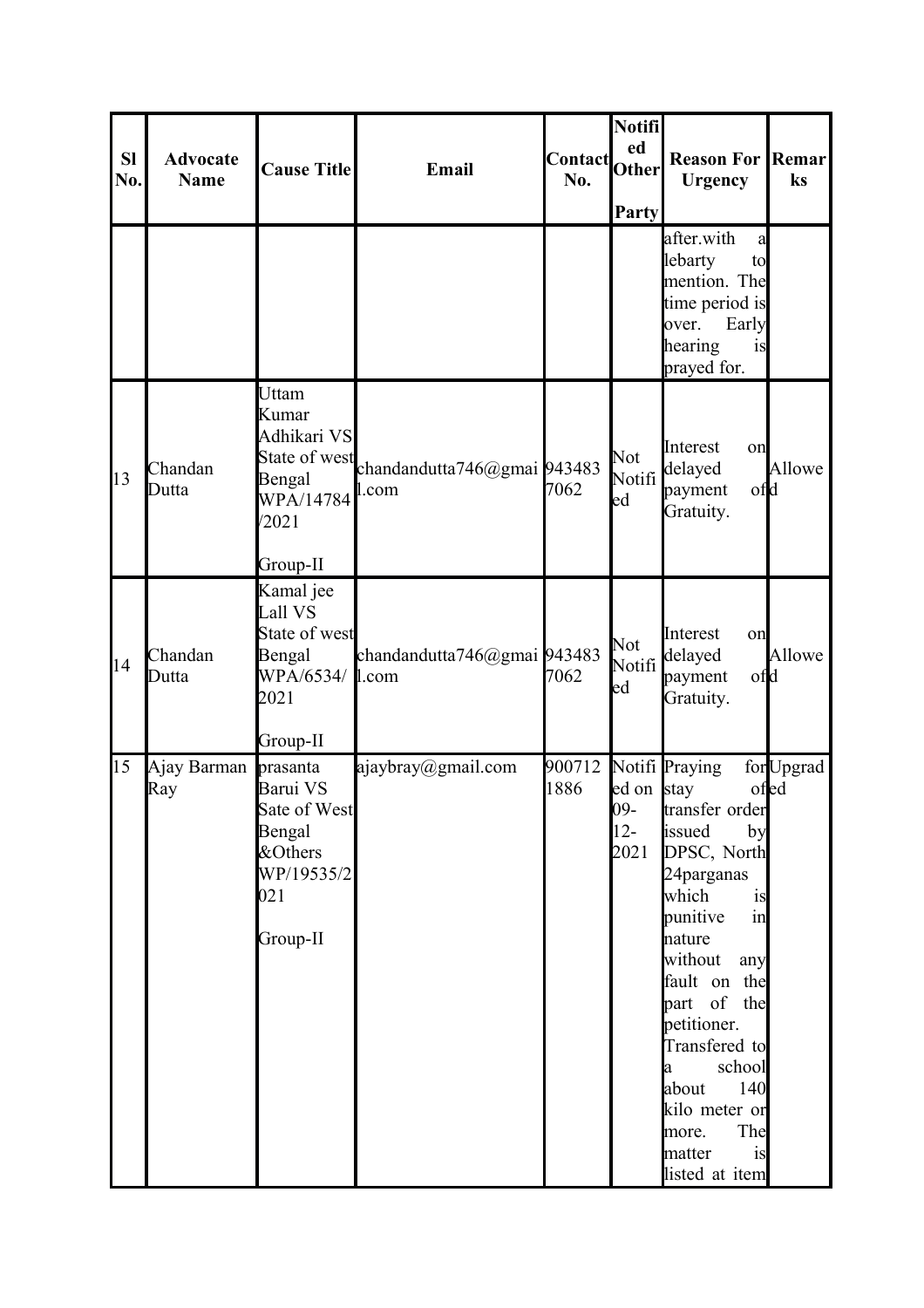| <b>SI</b><br>No. | <b>Advocate</b><br><b>Name</b> | <b>Cause Title</b>                                                                        | Email                                | Contact<br>No. | Notifi<br>ed<br>Other<br>Party   | <b>Reason For Remar</b><br><b>Urgency</b>                                                                                           | ks       |
|------------------|--------------------------------|-------------------------------------------------------------------------------------------|--------------------------------------|----------------|----------------------------------|-------------------------------------------------------------------------------------------------------------------------------------|----------|
|                  |                                |                                                                                           |                                      |                |                                  | no.70<br>on<br>13.12.2021.P<br>etitioner<br>for<br>prays<br>upgadation<br>and<br>early<br>stay order in<br>the<br>ransfer<br>order. |          |
| 16               | Chandan<br>Dutta               | Sunil Baran<br>Das VS<br>State of west<br>Bengal<br>WPA/8566/<br>2021<br>Group-II         | chandandutta746@gmai 943483<br>1.com | 7062           | Not<br>Notifi<br>ed              | Interest<br>on<br>delayed<br>ofd<br>payment<br>Gratuity.                                                                            | Allowe   |
| 17               | Chandan<br>Dutta               | Sunil Kumar<br>Thakur VS<br>State of west<br>Bengal<br>WPA/8582/<br>2021<br>Group-II      | chandandutta746@gmai 943483<br>1.com | 7062           | Not<br>Notifi<br>$_{\text{led}}$ | Interest<br>on<br>delayed<br>ofd<br>payment<br>Gratuity.                                                                            | Allowe   |
| 18               | Chandan<br>Dutta               | Chhanda<br>Roychoudhr<br>y VS State<br>of west<br>Bengal<br>WPA/8584/<br>2021<br>Group-II | chandandutta746@gmai 943483<br>l.com | 7062           | Not<br>Notifi<br>ed              | Interest<br>on<br>delayed<br>ofd<br>payment<br>Gratuity.                                                                            | Allowe   |
| 19               | Chandan<br>Dutta               | Sunil Baran<br>Das VS<br>State of west<br>Bengal<br>WPA/8572/<br>2021<br>Group-II         | chandandutta746@gmai 943483<br>l.com | 7062           | Not<br>Notifi<br>ed              | Interest<br>on<br>delayed<br>payment<br>ofd<br>Gratuity.                                                                            | Allowe   |
| 20               | Chandan                        | Subhadra                                                                                  | chandandutta746@gmai 943483          |                | Not                              | Interest                                                                                                                            | onAllowe |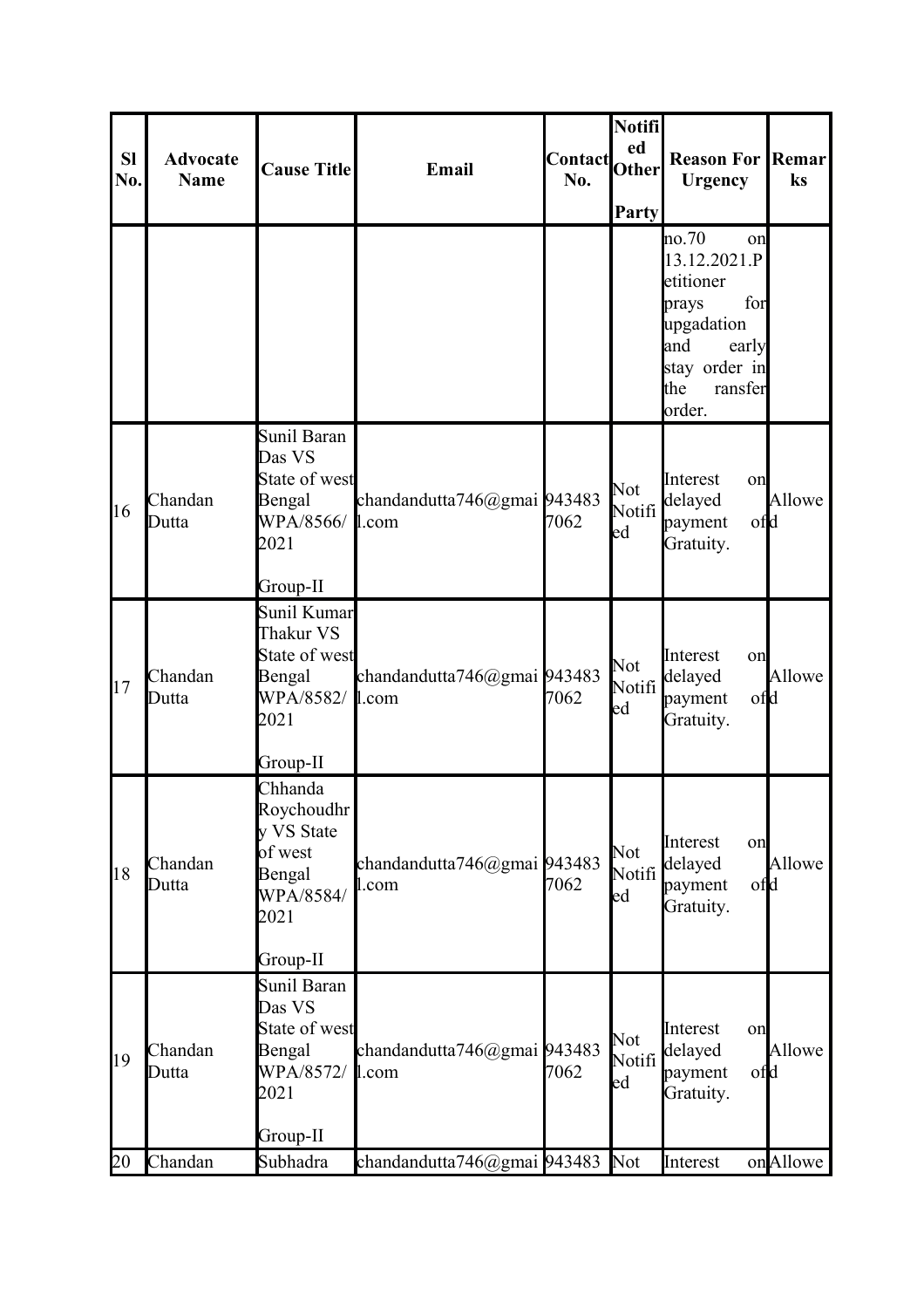| <b>SI</b><br>No. | <b>Advocate</b><br><b>Name</b> | <b>Cause Title</b>                                                                                               | Email                                            | <b>Contact</b><br>No. | Notifi<br>ed<br><b>Other</b><br>Party | <b>Reason For Remar</b><br><b>Urgency</b>                                                                                                                                                        | ks        |
|------------------|--------------------------------|------------------------------------------------------------------------------------------------------------------|--------------------------------------------------|-----------------------|---------------------------------------|--------------------------------------------------------------------------------------------------------------------------------------------------------------------------------------------------|-----------|
|                  | Dutta                          | paramanik<br>VS State of<br>west Bengal<br>WPA/11220 l.com<br>/2019                                              |                                                  | 7062                  | ed                                    | Notifi <sup>delayed</sup><br>ofd<br>payment<br>Gratuity.                                                                                                                                         |           |
| 21               | <b>SUDIPA</b><br><b>BISWAS</b> | Group-II<br>Srikanta<br>Mandal VS<br>The State of<br>West Bengal<br>$&$ ors<br>WPA/8292/<br>2021<br>Group-II     | sudipabiswas740@gmai 947445<br>l.com             | 8065                  | Not<br>Notifi<br>ed                   | Matter<br>arising<br>from<br>interest<br>on<br>gratuity.<br>Petitioner<br>passing<br>lifed<br>daily<br>almost<br>in<br>starvation<br><sub>SO</sub><br>listing<br>this<br>matter<br>is<br>urgent. | hisAllowe |
| 22               | <b>SUDIPA</b><br><b>BISWAS</b> | Lakshmi<br>Priya<br>Mandal Das<br>VS The<br>State of<br>West Bengal<br>$\&$ ors<br>WPA/8297/<br>2021<br>Group-II | sudipabiswas740@gmai 947445<br>l.com             | 8065                  | Not<br>Notifi<br>ed                   | Matter<br>arising<br>from<br>interest<br>on<br>gratuity.<br>Petitioner<br>passing<br>lifed<br>daily<br>almost<br>1n<br>starvation so<br>this<br>listing<br>matter<br>is<br>urgent.               | herAllowe |
| 23               | <b>SUDIPA</b><br><b>BISWAS</b> | Shakuntala<br>Choudhury<br>VS The<br>State of<br>& ors<br>WPA/8306/<br>2021<br>Group-II                          | West Bengal sudipabiswas740@gmai 947445<br>l.com | 8065                  | Not<br>Notifi<br>ed                   | Matter<br>arising<br>from<br>interest<br>on<br>gratuity.<br>Petitioner<br>passing<br>daily<br>lifed<br>almost<br>in<br>starvation<br><sub>SO</sub><br>listing<br>this<br>matter<br>is<br>urgent. | herAllowe |
| 24               | <b>SUDIPA</b>                  |                                                                                                                  | Debasis Roy sudipabiswas740@gmai 947445          |                       | Not                                   | Matter                                                                                                                                                                                           | Allowe    |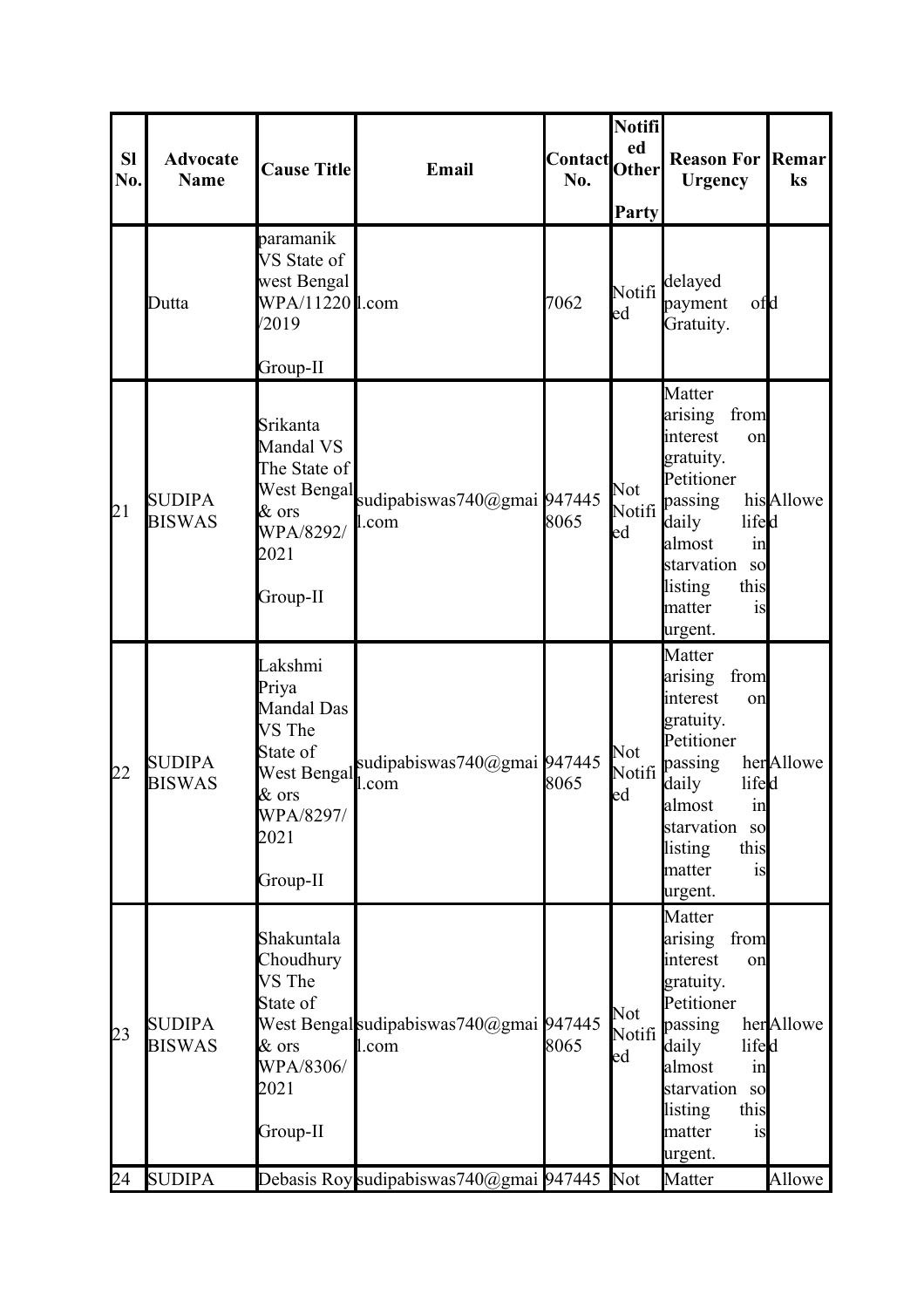| <b>SI</b><br>No. | <b>Advocate</b><br><b>Name</b> | <b>Cause Title</b>                                                                                  | Email                                            | Contact<br>No. | Notifi<br>ed<br><b>Other</b><br>Party | <b>Reason For Remar</b><br><b>Urgency</b>                                                                                                                                                        | ks        |
|------------------|--------------------------------|-----------------------------------------------------------------------------------------------------|--------------------------------------------------|----------------|---------------------------------------|--------------------------------------------------------------------------------------------------------------------------------------------------------------------------------------------------|-----------|
|                  | <b>BISWAS</b>                  | VS The<br>State of<br>West Bengal<br>$&$ ors<br>WPA/8308/<br>2021<br>Group-II                       | l.com                                            | 8065           | Notifi<br>ed                          | arising<br>from<br>interest<br>on<br>gratuity.<br>Petitioner<br>his<br>passing<br>daily<br>lifed<br>almost<br>in<br>starvation<br><sub>SO</sub><br>this<br>listing<br>matter<br>is<br>urgent.    |           |
| 25               | <b>SUDIPA</b><br><b>BISWAS</b> | Rani<br>Bhabini<br>Mishra VS<br>The State of<br>& ors<br>WPA/8311/<br>2021<br>Group-II              | West Bengal sudipabiswas740@gmai 947445<br>l.com | 8065           | Not<br>Notifi<br>ed                   | Matter<br>arising<br>from<br>interest<br>on<br>gratuity.<br>Petitioner<br>passing<br>daily<br>lifed<br>almost<br>in<br>starvation<br><sub>SO</sub><br>listing<br>this<br>matter<br>is<br>urgent. | herAllowe |
| 26               | <b>SUDIPA</b><br><b>BISWAS</b> | Naba Kumar<br>Mahata VS<br>The State of<br>West Bengal<br>$\&$ ors<br>WPA/8332/<br>2021<br>Group-II | sudipabiswas740@gmai 947445<br>l.com             | 8065           | Not<br>Notifi<br>ed                   | Matter<br>arising<br>from<br>interest<br>on<br>gratuity.<br>Petitioner<br>passing<br>daily<br>lifed<br>almost<br>in<br>starvation<br>so<br>this<br>listing<br>matter<br>is<br>urgent.            | hisAllowe |
| 27               | <b>SUDIPA</b><br><b>BISWAS</b> | Mahima<br>Ranjan<br>Pradhan VS<br>The State of<br>West Bengal<br>$&$ ors<br>WPA/8336/<br>2021       | sudipabiswas740@gmai 947445<br>l.com             | 8065           | Not<br>ed                             | Matter<br>Notifi arising<br>fromd<br>interest<br>on<br>gratuity.<br>Petitioner<br>passing<br>his<br>daily<br>life<br>almost<br>in<br>starvation<br><sub>SO</sub>                                 | Allowe    |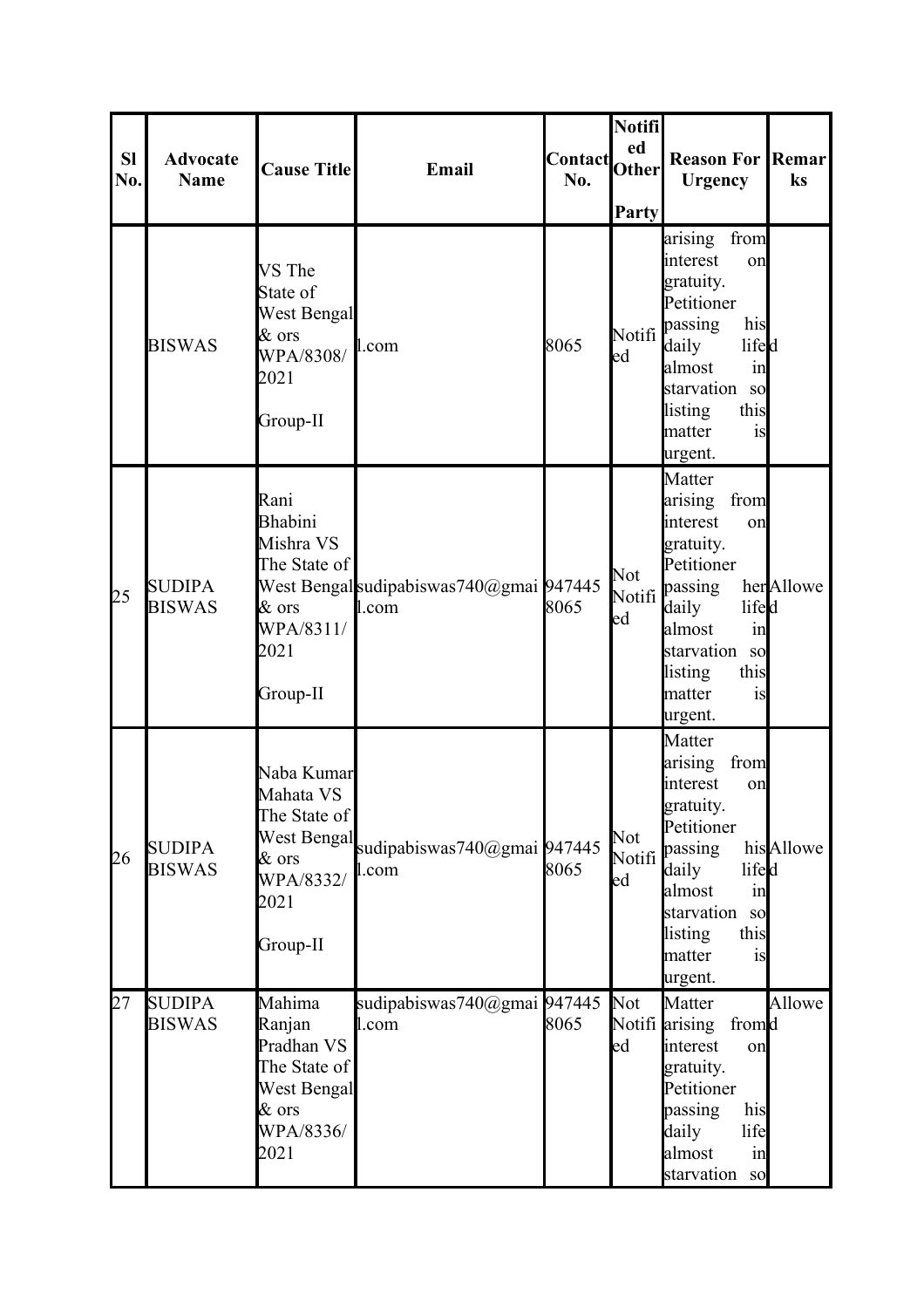| <b>Sl</b><br>No. | <b>Advocate</b><br><b>Name</b> | <b>Cause Title</b>                                                                               | Email                                            | <b>Contact</b><br>No. | Notifi<br>ed<br><b>Other</b><br>Party | <b>Reason For Remar</b><br><b>Urgency</b>                                                                                                                                                                | ks        |
|------------------|--------------------------------|--------------------------------------------------------------------------------------------------|--------------------------------------------------|-----------------------|---------------------------------------|----------------------------------------------------------------------------------------------------------------------------------------------------------------------------------------------------------|-----------|
|                  |                                | Group-II                                                                                         |                                                  |                       |                                       | this<br>listing<br>matter<br>is<br>urgent.                                                                                                                                                               |           |
| 28               | <b>SUDIPA</b><br><b>BISWAS</b> | Swapna<br>Bakshi<br>Ghosh VS<br>The State of<br>& ors<br>WPA/8337/<br>2021<br>Group-II           | West Bengal sudipabiswas740@gmai 947445<br>1.com | 8065                  | Not<br>Notifi<br>ed                   | Matter<br>from<br>arising<br>interest<br>on<br>gratuity.<br>Petitioner<br>passing<br>daily<br>lifed<br>almost<br>$\sin$<br>starvation so<br>this<br>listing<br>matter<br>1S<br>urgent.                   | herAllowe |
| 29               | <b>SUDIPA</b><br><b>BISWAS</b> | Manasi Dey<br>VS The<br>State of<br><b>West Bengal</b><br>& ors<br>WPA/8339/<br>2021<br>Group-II | sudipabiswas740@gmai 947445<br>l.com             | 8065                  | Not<br>ed                             | Matter<br>from<br>arising<br>interest<br>on<br>gratuity.<br>Petitioner<br>Notifi <sup>passing</sup><br>lifed<br>daily<br>almost<br>$\sin$<br>starvation so<br>listing<br>this<br>matter<br>1S<br>urgent. | herAllowe |
| 30               | <b>SUDIPA</b><br><b>BISWAS</b> | Kamala De<br>VS The<br>State of<br>West Bengal<br>& ors<br>WPA/8340/<br>2021<br>Group-II         | sudipabiswas740@gmai 947445<br>l.com             | 8065                  | Not<br>Notifi <sup> </sup><br>ed      | Matter<br>from<br>arising<br>interest<br>on<br>gratuity.<br>Petitioner<br>passing<br>daily<br>lifed<br>almost<br>$\sin$<br>starvation so<br>listing<br>this<br>matter<br>is<br>urgent.                   | herAllowe |
| 31               | <b>SUDIPA</b><br><b>BISWAS</b> | Falguni<br>Ghosh VS<br>The State of<br><b>West Bengal</b><br>& ors                               | sudipabiswas740@gmai 947445<br>l.com             | 8065                  | <b>Not</b><br>ed                      | Matter<br>Notifi arising<br>fromd<br>interest<br>on<br>gratuity.<br>Petitioner                                                                                                                           | Allowe    |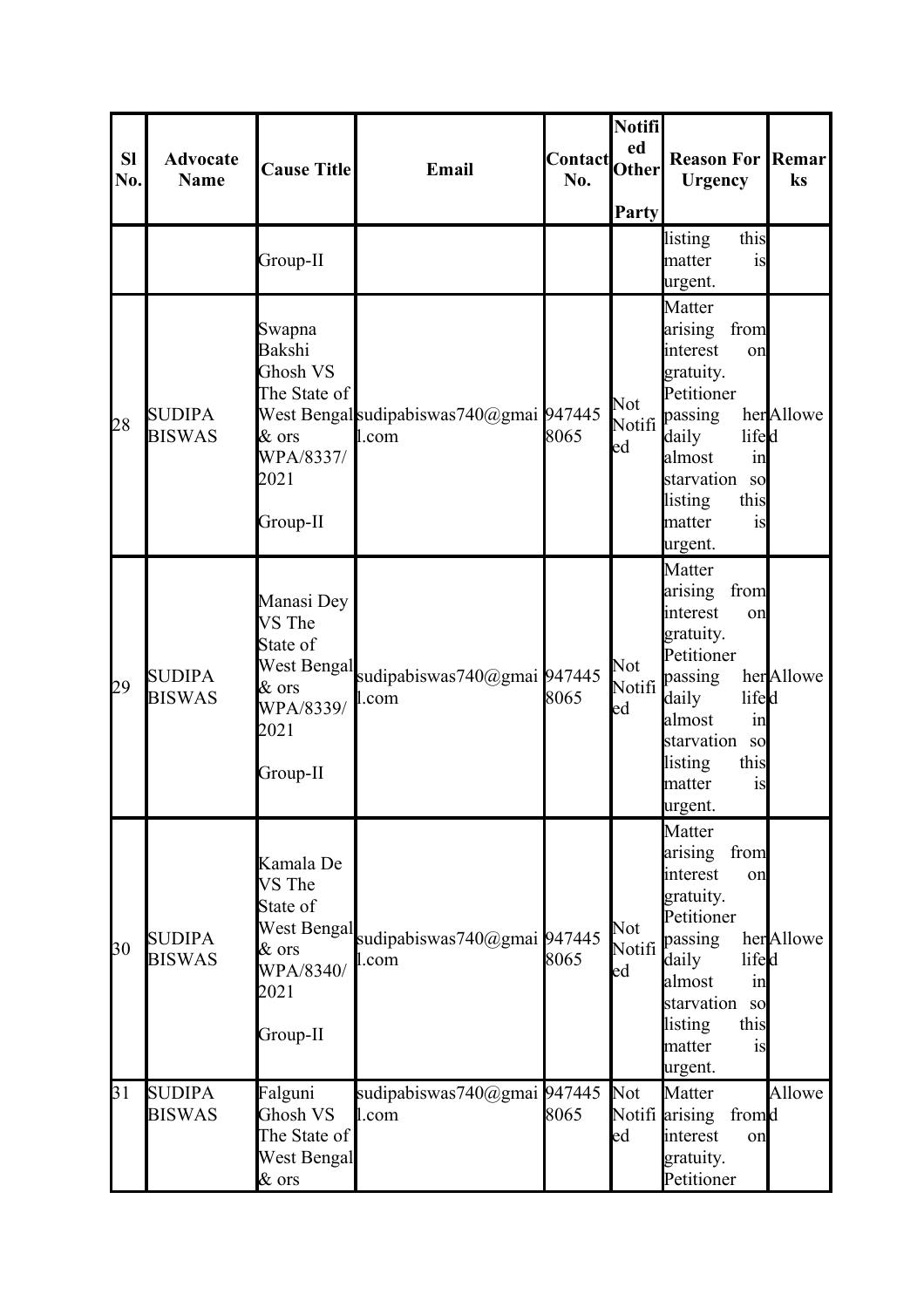| <b>SI</b><br>No. | <b>Advocate</b><br><b>Name</b> | <b>Cause Title</b>                                                                           | Email                                            | <b>Contact</b><br>No. | Notifi<br>ed<br><b>Other</b><br>Party | <b>Reason For Remar</b><br><b>Urgency</b>                                                                                                                                                                          | ks        |
|------------------|--------------------------------|----------------------------------------------------------------------------------------------|--------------------------------------------------|-----------------------|---------------------------------------|--------------------------------------------------------------------------------------------------------------------------------------------------------------------------------------------------------------------|-----------|
|                  |                                | WPA/9568/<br>2021<br>Group-II                                                                |                                                  |                       |                                       | passing daily<br>life almost in<br>starvation so<br>listing<br>this<br>matter<br>is<br>urgent.                                                                                                                     |           |
| 32               | <b>SUDIPA</b><br><b>BISWAS</b> | Kanta Dey<br>Bhattachary<br>a VS The<br>State of<br>$&$ ors<br>WPA/9565/<br>2021<br>Group-II | West Bengal sudipabiswas740@gmai 947445<br>1.com | 8065                  | Not<br>ed                             | Matter<br>from<br>arising<br>interest<br>on<br>gratuity.<br>Petitioner<br>Notifi <sup>passing</sup><br>daily<br>lifed<br>almost<br>in<br>starvation<br><sub>so</sub><br>listing<br>this<br>matter<br>1S<br>urgent. | herAllowe |
| 33               | <b>SUDIPA</b><br><b>BISWAS</b> | Ramtanu<br>Ghosh VS<br>The State of<br>$\&$ ors<br>WPA/9571/<br>2021<br>Group-II             | West Bengal sudipabiswas740@gmai 947445<br>l.com | 8065                  | Not<br>Notifi<br>ed                   | Matter<br>arising<br>from<br>interest<br>on<br>gratuity.<br>Petitioner<br>passing<br>lifed<br>daily<br>almost<br>in<br><b>starvation</b><br>sol<br>listing<br>this<br>matter<br>1S<br>urgent.                      | hisAllowe |
| 34               | <b>SUDIPA</b><br><b>BISWAS</b> | Swapna<br>Ghosh VS<br>The State of<br>& ors<br>WPA/16548<br>/2021                            | West Bengal sudipabiswas740@gmai 947445<br>l.com | 8065                  | Not<br>Notifi<br>ed                   | Matter<br>from<br>arising<br>interest<br>on<br>gratuity.<br>Petitioner<br>passing<br>lifed<br>daily<br>almost<br>$\sin$<br>starvation<br><sub>SO</sub><br>this<br>listing<br>matter<br>is<br>urgent.               | hisAllowe |
| 35               | <b>SUDIPA</b><br><b>BISWAS</b> | Bani<br>Mondal VS                                                                            | sudipabiswas740@gmai 947445<br>1.com             | 8065                  | Not                                   | Matter<br>Notifi arising<br>fromd                                                                                                                                                                                  | Allowe    |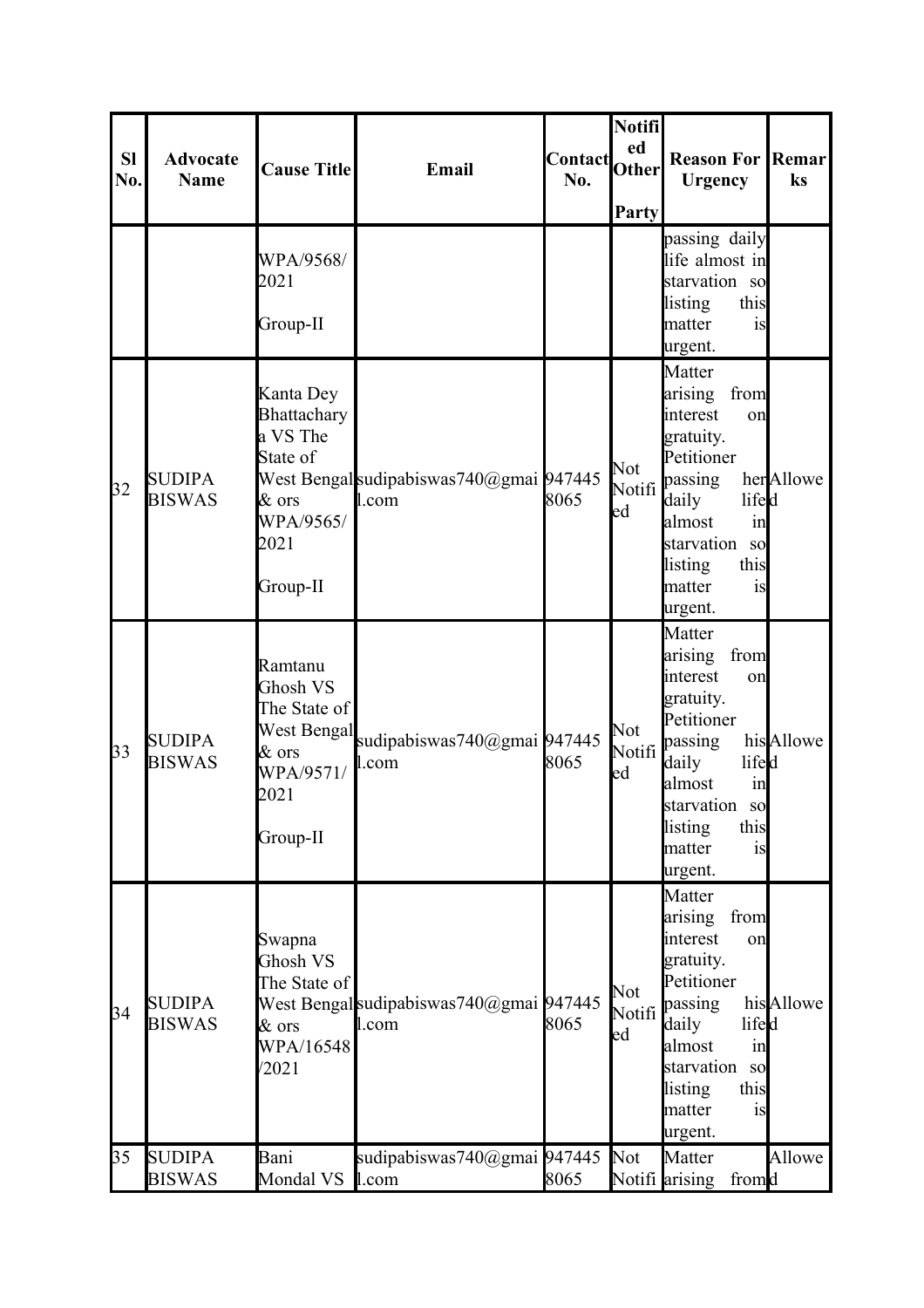| <b>SI</b><br>No. | <b>Advocate</b><br><b>Name</b> | <b>Cause Title</b>                                                                             | Email                                            | Contact<br>No. | Notifi<br>ed<br>Other<br>Party             | <b>Reason For Remar</b><br><b>Urgency</b>                                                                                                                                                                             | ks                                                      |
|------------------|--------------------------------|------------------------------------------------------------------------------------------------|--------------------------------------------------|----------------|--------------------------------------------|-----------------------------------------------------------------------------------------------------------------------------------------------------------------------------------------------------------------------|---------------------------------------------------------|
|                  |                                | The State of<br>West Bengal<br>& ors<br>WPA/16554<br>/2021<br>Group-II                         |                                                  |                | ed                                         | interest<br>on<br>gratuity.<br>Petitioner<br>passing daily<br>life almost in<br>starvation so<br>listing<br>this<br>matter<br>is<br>urgent.                                                                           |                                                         |
| 36               | <b>SUDIPA</b><br><b>BISWAS</b> | Madhabi<br>Sinha Rudra<br>VS The<br>State of<br>$\&$ ors<br>WPA/16589<br>/2021<br>Group-II     | West Bengal sudipabiswas740@gmai 947445<br>1.com | 8065           | Not<br>Notifi<br>ed                        | Matter<br>from<br>arising<br>interest<br>on<br>gratuity.<br>Petitioner<br>passing<br>lifed<br>daily<br>almost<br>in<br>starvation so<br>listing<br>this<br>matter<br>1S<br>urgent.                                    | herAllowe                                               |
| 37               | Riya Das                       | Ariful islam<br>VS The state<br>of West<br>Bengal<br>WPA/12021 m<br>/2019<br>CAN/2969/2<br>020 | riyadas0528@gmail.co                             | 842060<br>2621 | Notifi<br>ed on<br>$26 -$<br>$11-$<br>2021 | The went out<br>list<br>of<br>on<br>13th<br>March<br>2020 and the<br>restoration<br>was<br>with in 18th<br>M <sub>1</sub><br>March<br>2020I<br>praying<br>before<br>My<br>lord<br>tο<br>restore<br>my<br>application. | filed <sup>To be</sup><br>am <sup>applicat</sup><br>ion |
| 38               | Riya Das                       | VS The state <sub>m</sub><br>of West<br>Bengal<br>WPA/17408<br>/2019<br>CAN/2968/2<br>020      | Utpal Marjit riyadas0528@gmail.co                | 842060<br>2621 | Notifi The<br>26-<br>$11-$<br>2021         | matter <sup>To</sup> be<br>ed on went dismisslisted<br>for default on as<br>13th<br>2020 and the ion<br>restoration<br>was filed on<br>March<br>18th<br>2020I<br>am                                                   | Marchapplicat                                           |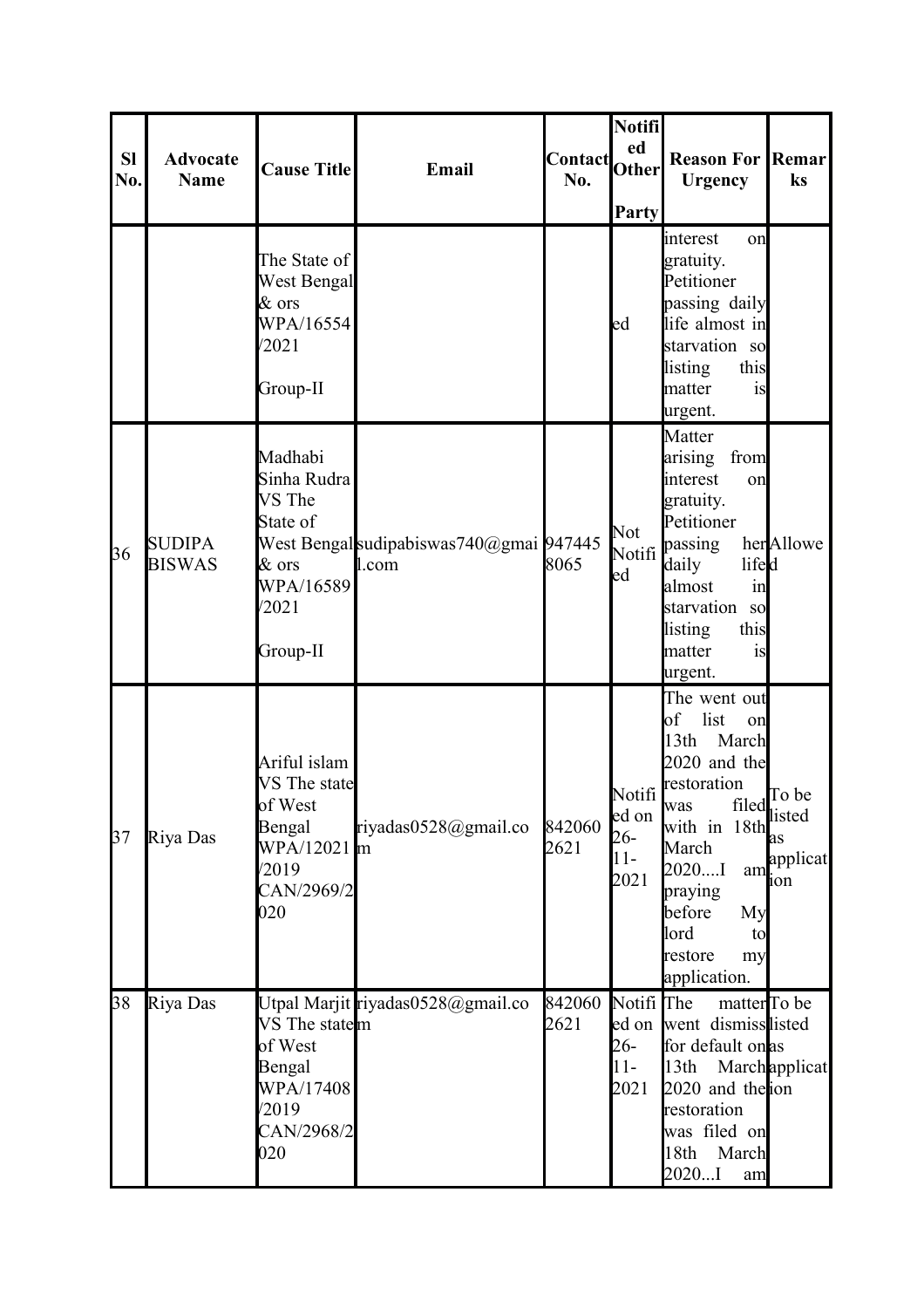| <b>SI</b><br>No. | <b>Advocate</b><br><b>Name</b>                     | <b>Cause Title</b>                                                              | Email                                      | Contact Other<br>No. | Notifi<br>ed<br>Party   | <b>Reason For Remar</b><br><b>Urgency</b>                                                                                                                                                                                                                                                                                                                                                                                                     | ks                                |
|------------------|----------------------------------------------------|---------------------------------------------------------------------------------|--------------------------------------------|----------------------|-------------------------|-----------------------------------------------------------------------------------------------------------------------------------------------------------------------------------------------------------------------------------------------------------------------------------------------------------------------------------------------------------------------------------------------------------------------------------------------|-----------------------------------|
|                  |                                                    |                                                                                 |                                            |                      |                         | praying<br>My<br>before<br>lord<br>to<br>restore<br>my<br>application                                                                                                                                                                                                                                                                                                                                                                         |                                   |
| 39               | Riya Das                                           | Pampa<br>biswas VS<br>The state of<br>WPA/17406 m<br>/2019<br>CAN/2967/2<br>020 | West Bengal riyadas0528@gmail.co           | 842060<br>2621       | $26 -$<br>$11-$<br>2021 | The<br>matter<br>went<br>dismissed for<br>default<br>on<br>March<br>13th<br>Notifi 2020 and the To be<br>ed on restoration<br>was filed onas<br>18th<br>2020.i<br>praying<br>before<br>My<br>lord<br>to<br>restore<br>my<br>application                                                                                                                                                                                                       | listed<br>Marchapplicat<br>amion  |
| 40               | ANASUYA<br><b>BHATTACH VS BINAY</b><br><b>ARYA</b> | <b>RAJAN</b><br>CPAN/959/<br>2021                                               | NITU DEVI anasuya1888@gmail.co 905186<br>m | 1684                 | <b>Not</b><br>ed        | <b>THE</b><br>Notifi APPLICAN<br>MOVED (withou<br>Τ<br>WRIT <sub>t</sub> writ<br><b>THE</b><br><b>PETITION</b><br><b>FOR</b><br><b>APPOINTM</b><br><b>ENT</b><br>ON<br><b>COMPASSI</b><br><b>ONATE</b><br><b>GROUND.</b><br><b>THE</b><br><b>HON'BLE</b><br><b>COURT</b><br><b>DIRECTED</b><br><b>THE</b><br><b>RESPONDE</b><br>NT NT<br><b>TO</b><br>GIVE HER<br><b>APPOINTM</b><br>ENT BY AN<br><b>ORDER</b><br><b>DATED</b><br>21/12/2020. | Allowe<br>$\mathbf{d}$<br>$\ln 0$ |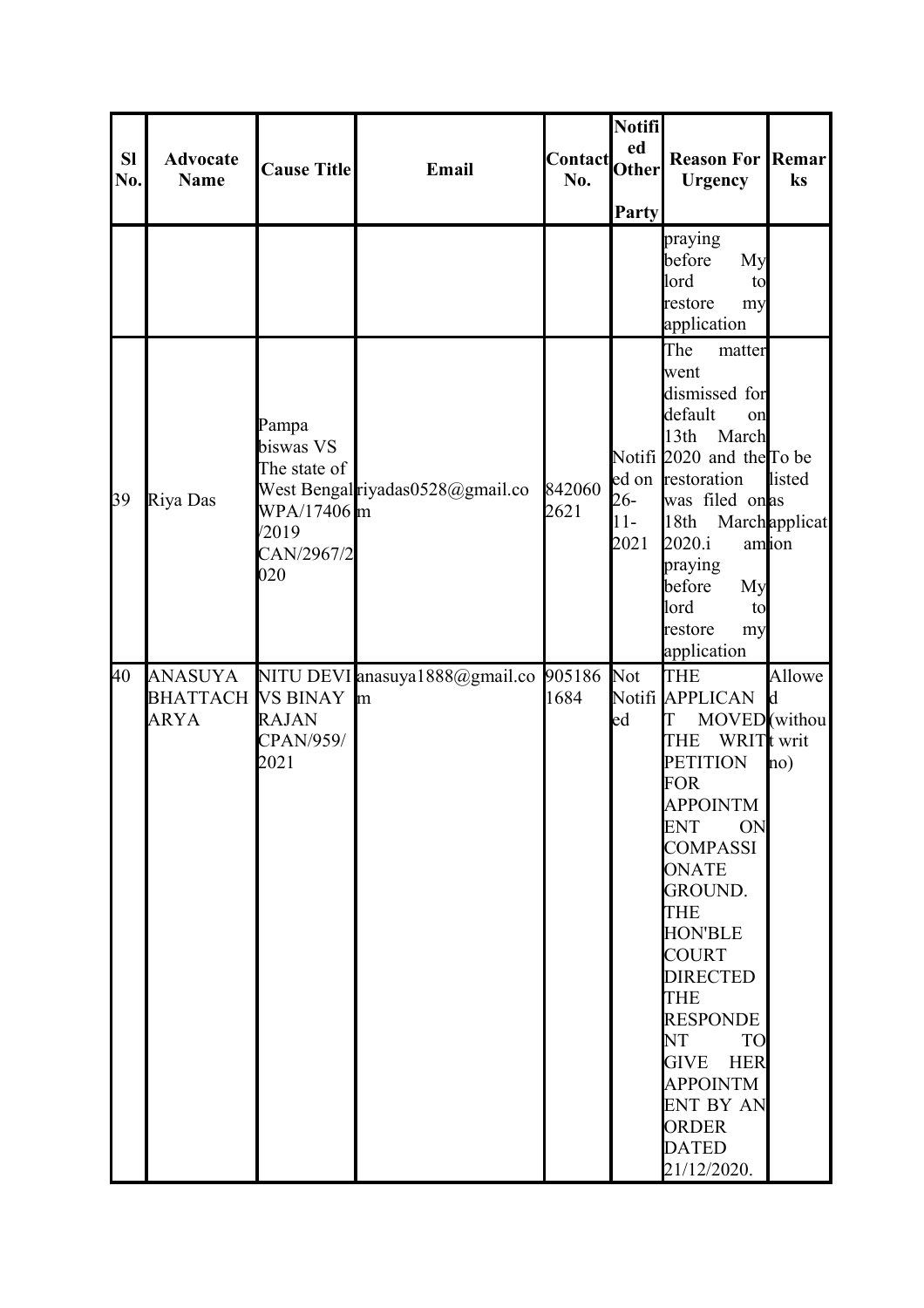|           |                 |                    |                              |               | <b>Notifi</b> |                                           |        |
|-----------|-----------------|--------------------|------------------------------|---------------|---------------|-------------------------------------------|--------|
|           |                 |                    |                              |               | ed            |                                           |        |
| <b>SI</b> | <b>Advocate</b> | <b>Cause Title</b> | Email                        | Contact Other |               | <b>Reason For Remarl</b>                  |        |
| No.       | <b>Name</b>     |                    |                              | No.           |               | <b>Urgency</b>                            | ks     |
|           |                 |                    |                              |               | <b>Party</b>  |                                           |        |
|           |                 |                    |                              |               |               | <b>THE</b>                                |        |
|           |                 |                    |                              |               |               | <b>ORDER</b>                              |        |
|           |                 |                    |                              |               |               | <b>WAS</b>                                |        |
|           |                 |                    |                              |               |               | <b>COMMUNI</b>                            |        |
|           |                 |                    |                              |               |               | <b>CATED</b>                              |        |
|           |                 |                    |                              |               |               | <b>IMMEDIAT</b>                           |        |
|           |                 |                    |                              |               |               | ELY.<br><b>THE</b>                        |        |
|           |                 |                    |                              |               |               | <b>RESPONDE</b>                           |        |
|           |                 |                    |                              |               |               | NT<br><b>DID</b>                          |        |
|           |                 |                    |                              |               |               | NOT TAKE                                  |        |
|           |                 |                    |                              |               |               | ANY STEP                                  |        |
|           |                 |                    |                              |               |               | <b>FOR</b>                                |        |
|           |                 |                    |                              |               |               | <b>COMPLIAN</b>                           |        |
|           |                 |                    |                              |               |               | CE OF THE                                 |        |
|           |                 |                    |                              |               |               | <b>ORDER</b>                              |        |
|           |                 |                    |                              |               |               | <b>AND</b>                                |        |
|           |                 |                    |                              |               |               | <b>INTENTION</b>                          |        |
|           |                 |                    |                              |               |               | <b>ALLY</b>                               |        |
|           |                 |                    |                              |               |               | <b>VIOLATED</b>                           |        |
|           |                 |                    |                              |               |               | <b>THE</b>                                |        |
|           |                 |                    |                              |               |               | ORDER OF                                  |        |
|           |                 |                    |                              |               |               | <b>THE</b>                                |        |
|           |                 |                    |                              |               |               | <b>HON'BLE</b>                            |        |
|           |                 |                    |                              |               |               | <b>COURT.TH</b>                           |        |
|           |                 |                    |                              |               |               | E                                         |        |
|           |                 |                    |                              |               |               | <b>CONTEMPT</b>                           |        |
|           |                 |                    |                              |               |               | <b>APPLICATI</b>                          |        |
|           |                 |                    |                              |               |               | ON<br><b>IS</b>                           |        |
|           |                 |                    |                              |               |               | <b>REQUIRED</b><br><b>BE</b><br><b>TO</b> |        |
|           |                 |                    |                              |               |               | <b>HEARD</b>                              |        |
|           |                 |                    |                              |               |               | <b>EXPEDITIO</b>                          |        |
|           |                 |                    |                              |               |               | <b>USLY</b><br><b>AS</b>                  |        |
|           |                 |                    |                              |               |               | <b>THE</b>                                |        |
|           |                 |                    |                              |               |               | <b>PETITIONE</b>                          |        |
|           |                 |                    |                              |               |               | <b>IS</b><br>R                            |        |
|           |                 |                    |                              |               |               | <b>SUFFERING</b>                          |        |
|           |                 |                    |                              |               |               | <b>FROM</b>                               |        |
|           |                 |                    |                              |               |               | <b>ACUTE</b>                              |        |
|           |                 |                    |                              |               |               | <b>FINANCIAL</b>                          |        |
|           |                 |                    |                              |               |               | CRISIS.                                   |        |
| 41        | Sayan           |                    | Hasimuddin sayn96m@gmail.com | 891023        | Not           | Mentioning                                | Allowe |
|           | Mukherjee       | Ahmed VS           |                              | 4774          | Notifi new    | motiond                                   |        |
|           |                 | The Union          |                              |               | ed            | for inclusion                             |        |
|           |                 |                    |                              |               |               |                                           |        |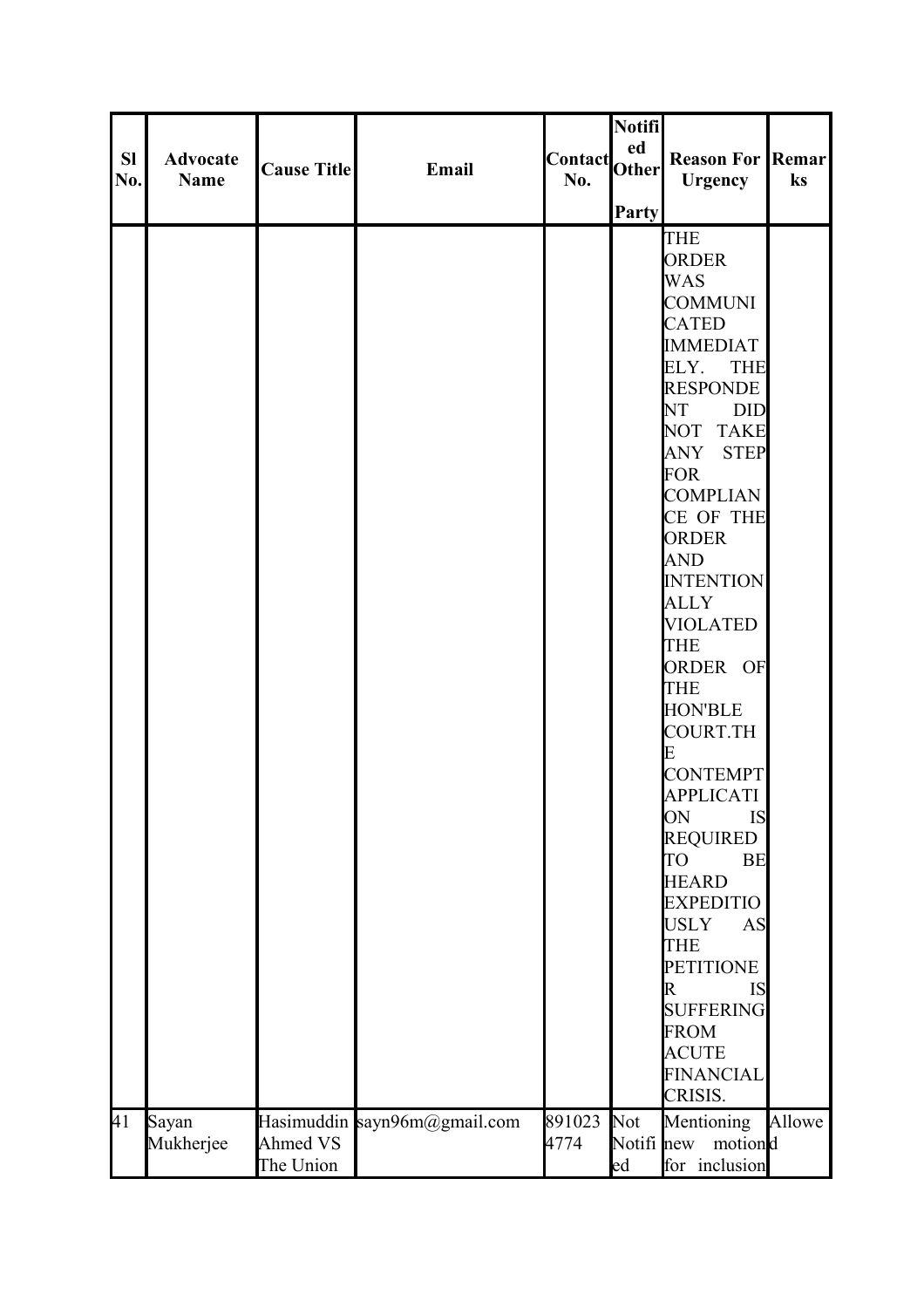| <b>SI</b><br>No. | <b>Advocate</b><br><b>Name</b> | <b>Cause Title</b>                                                        | Email                      | Contact Other<br>No. | <b>Notifi</b><br>ed<br><b>Party</b>        | <b>Reason For Remar</b><br><b>Urgency</b>                                                                                                                                                                                                                                                                                                                                                                                                                                                             | ks                                                                 |
|------------------|--------------------------------|---------------------------------------------------------------------------|----------------------------|----------------------|--------------------------------------------|-------------------------------------------------------------------------------------------------------------------------------------------------------------------------------------------------------------------------------------------------------------------------------------------------------------------------------------------------------------------------------------------------------------------------------------------------------------------------------------------------------|--------------------------------------------------------------------|
|                  |                                | of India &<br>Ors<br>WPA/16907<br>/2021                                   |                            |                      |                                            | in the list.<br>The<br>petitioner is<br>being denied<br>his pension<br>other<br>land<br>retirement<br>benefits<br>for<br>last<br>$\overline{2}$<br>the<br>and<br>years<br>after<br>even<br>several<br>representatio<br>to<br>the<br>hs<br>respondent<br>authorities,<br>the<br>respondent<br>authorities<br>have<br>kept<br>quiet over the<br>The<br>matter.<br>petitioner<br>being<br>a<br>senior citizen<br>facing<br><b>lis</b><br>extreme<br>financial<br>difficulty.<br>Hence<br>the<br>urgency. |                                                                    |
| 42               | Pooja Singh                    | Saksham<br>Ghosh VS<br>Union of<br>India and<br>Ors<br>WPA/10195<br>/2021 | advocate95si@gmail.co<br>m | 903858<br>5803       | Notifi<br>ed on<br>$10-$<br>$12 -$<br>2021 | Inclusion<br>the list as the<br>child<br><b>1S</b><br>missing<br>ou<br>on classes of<br>the school.                                                                                                                                                                                                                                                                                                                                                                                                   | $\lim_{t \to \infty}$ To be<br>listed<br>as to be<br>mentio<br>hed |
|                  | 42.1 Aniruddha<br>Datta        | Saksham<br>Ghosh VS<br>Union of<br>India &<br>Others                      | anidat08@gmail.com         | 988377<br>3369       | Notifi Case<br>$10-$<br>$12 -$<br>2021     | ed on become<br>infructuous.<br>Praying<br>dismissal.                                                                                                                                                                                                                                                                                                                                                                                                                                                 | has To be<br>listed<br>as to be<br>formentio<br>hed                |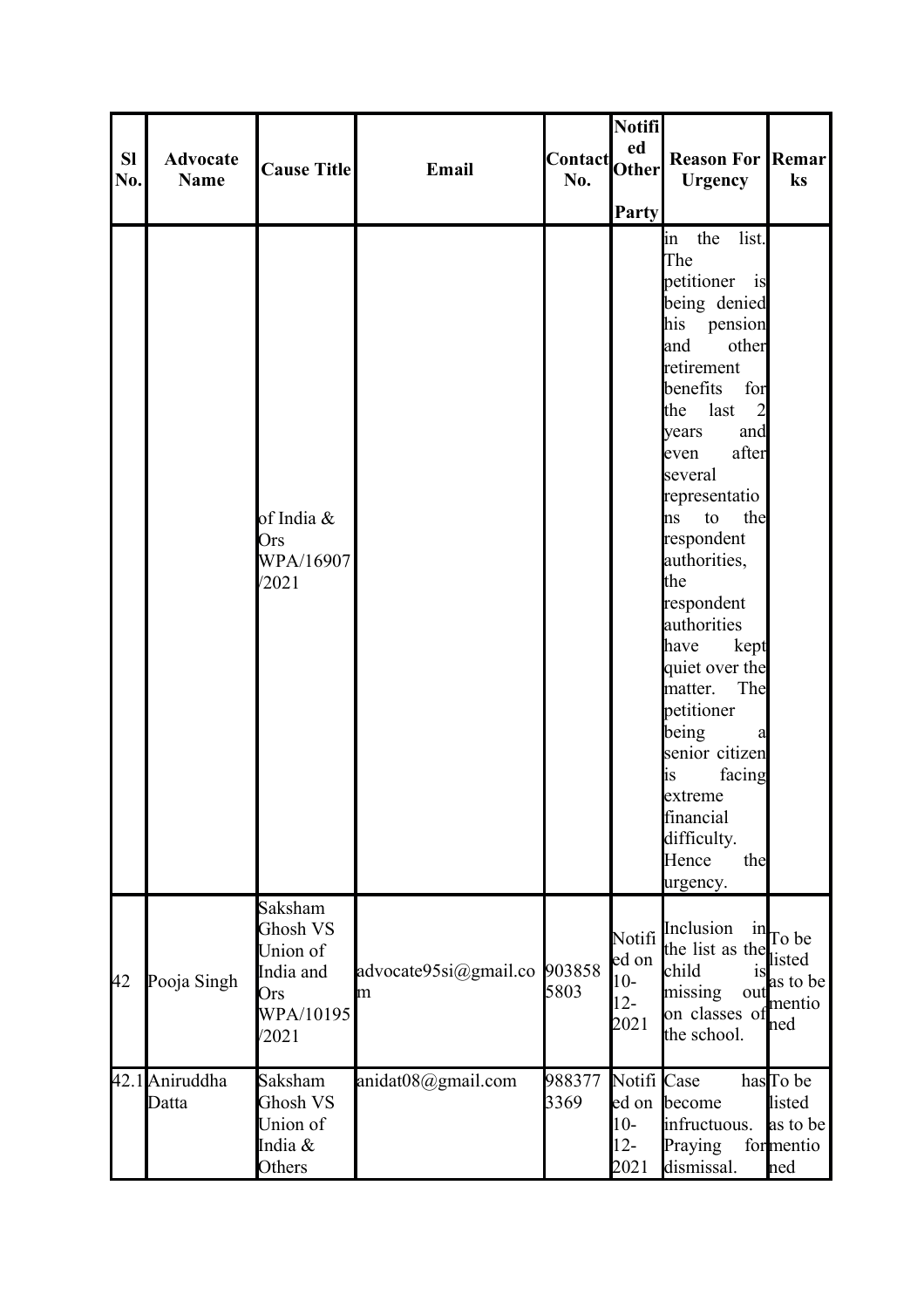| <b>SI</b><br><b>Reason For Remar</b><br><b>Advocate</b><br>Contact Other<br><b>Cause Title</b><br>Email<br>No.<br><b>Name</b><br>No.<br><b>Urgency</b><br><b>Party</b><br>WPA/10195<br>/2021<br>Group-II<br>943382<br>Notifi The<br>43<br>Sk Zubair<br>Tamali<br>juber44@gmail.com                                                                                                                                                                                                                                                                                                                                                                                                                                                                                         | ks                                     |
|----------------------------------------------------------------------------------------------------------------------------------------------------------------------------------------------------------------------------------------------------------------------------------------------------------------------------------------------------------------------------------------------------------------------------------------------------------------------------------------------------------------------------------------------------------------------------------------------------------------------------------------------------------------------------------------------------------------------------------------------------------------------------|----------------------------------------|
|                                                                                                                                                                                                                                                                                                                                                                                                                                                                                                                                                                                                                                                                                                                                                                            |                                        |
|                                                                                                                                                                                                                                                                                                                                                                                                                                                                                                                                                                                                                                                                                                                                                                            |                                        |
|                                                                                                                                                                                                                                                                                                                                                                                                                                                                                                                                                                                                                                                                                                                                                                            |                                        |
|                                                                                                                                                                                                                                                                                                                                                                                                                                                                                                                                                                                                                                                                                                                                                                            |                                        |
|                                                                                                                                                                                                                                                                                                                                                                                                                                                                                                                                                                                                                                                                                                                                                                            |                                        |
| 0692<br>Ahmed<br>Dutta Roy<br>ed on petitioner<br>had filed this as to be<br>$06 -$<br>VS State of<br>$12 -$<br>case for the as<br>West Bengal<br>& Ors.<br>2021<br>grant<br>WPA/2460/<br>marks<br>the $2022$<br>2018<br>against<br>wrong<br>question<br>in<br><b>TET</b><br>2014,<br>wherein<br>all<br>other<br>the<br>candidates<br>had got the<br>appointment<br>letter to the<br>said post and<br>currently the<br>respondents'<br>authorities<br>are filling up<br>the<br>vacant<br>post for the<br>post<br>of<br>Primary<br>School<br>Teacher. This<br>is a matter of<br>2018 and for<br>that I<br>am<br>for<br>praying<br>Inclusion in<br>the list and<br>urgent<br>an<br>hearing<br>of<br>the case is<br>not heard out<br>immediately<br>then<br>the<br>petitioner | To be<br>listed<br>ofhearing<br>in Jan |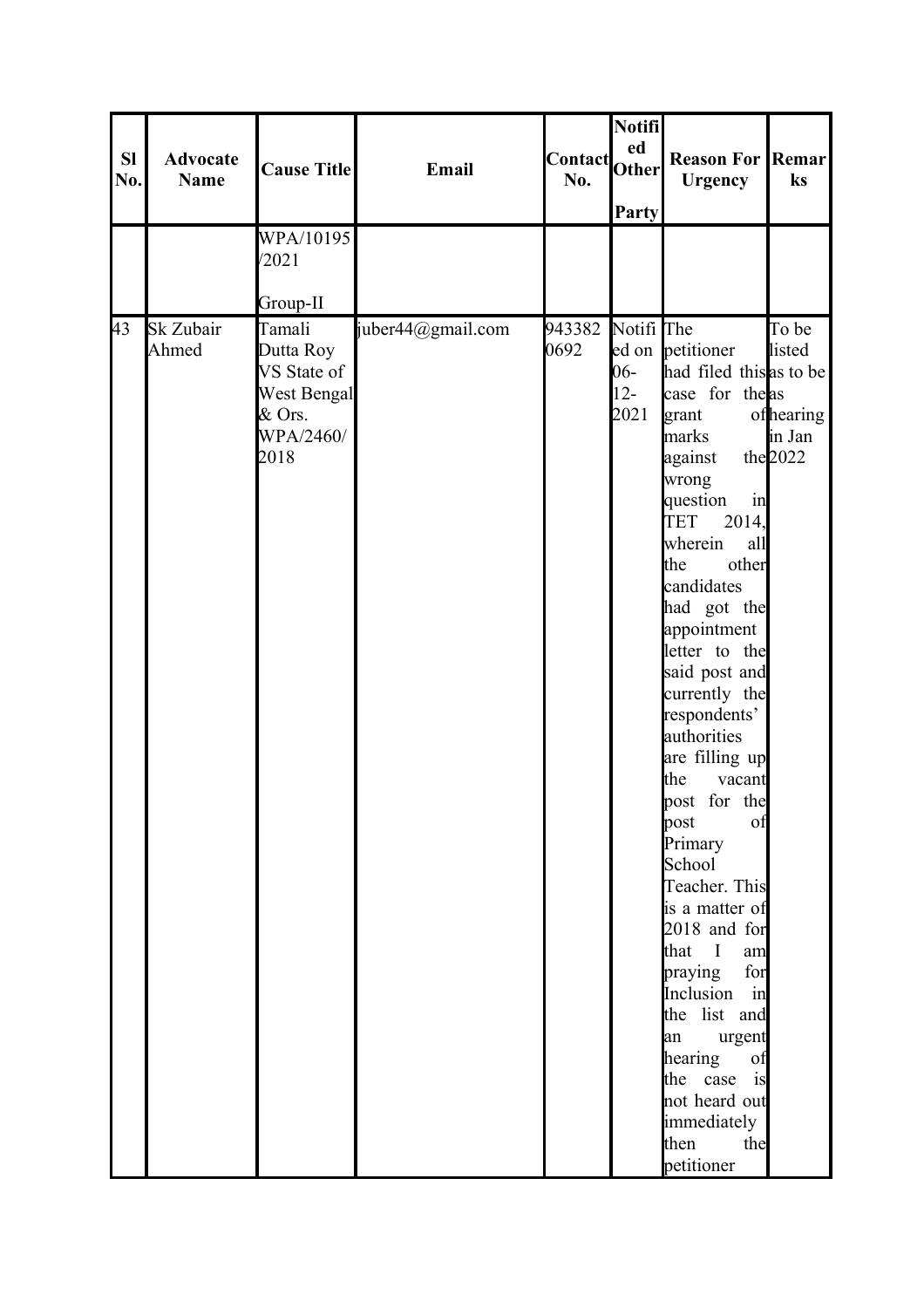| <b>SI</b><br>No. | <b>Advocate</b><br><b>Name</b> | <b>Cause Title</b>                                                                               | Email                                          | Contact<br>No. | Notifi<br>ed<br><b>Other</b><br>Party | <b>Reason For Remar</b><br><b>Urgency</b>                                                                                                                                                                                                                            | ks              |
|------------------|--------------------------------|--------------------------------------------------------------------------------------------------|------------------------------------------------|----------------|---------------------------------------|----------------------------------------------------------------------------------------------------------------------------------------------------------------------------------------------------------------------------------------------------------------------|-----------------|
|                  |                                |                                                                                                  |                                                |                |                                       | suffer<br>will<br>from<br>irreparable<br>loss<br>and<br>injury.                                                                                                                                                                                                      |                 |
| 44               | Ekramul bari                   | santana<br>Singha Pal<br>VS state of<br>& ors<br>WPA/6627/<br>2017<br>Group-II                   | West Bengal e.barichambers@gmail.c033101<br>om | 5890           | Not<br>Notifi the<br>ed               | Petitioner<br>is<br>not<br>family<br>till<br>pension<br>date.                                                                                                                                                                                                        | getting Allowe  |
| 45               | Ekramul bari                   | Biraj<br>Mondal &<br>ors VS State<br>of West<br>Bengal &<br>ors<br>WPA/1890/<br>2020<br>Group-II | e.barichambers@gmail.c933101<br>om             | 5890           | Not<br>Notifi<br>ed                   | Inspite<br>of<br>recommendat<br>of<br>the<br>lion<br>appropriate<br>authority for<br>approval<br>the<br>prayer<br>been rejectedd<br>as a result the<br>petitioners<br>being<br>are<br>deprived<br>from<br>salarries.                                                 | has Allowe      |
| 46               | Narayan<br>Chandra<br>Mandal   | Rumana<br>Parven VS<br>State of<br>West Bengal<br>and Others<br>WPA/18397<br>/2014<br>Group-II   | mouchatterjee719@gma 980465<br>il.com          | 5503           | $23 -$<br>$01 -$<br>2015              | Notifi Hon'ble<br>$C.S$ Jan<br>ed on Justice<br>Karnan<br>passed<br>an<br>order<br>that<br>petitioner<br>is<br>entitled to get<br>appointment<br>on<br>compassionat<br>e ground and<br>D.I of School<br>(SE)<br>was<br>directed<br>to<br>produce<br>list,<br>vacancy | List is<br>2022 |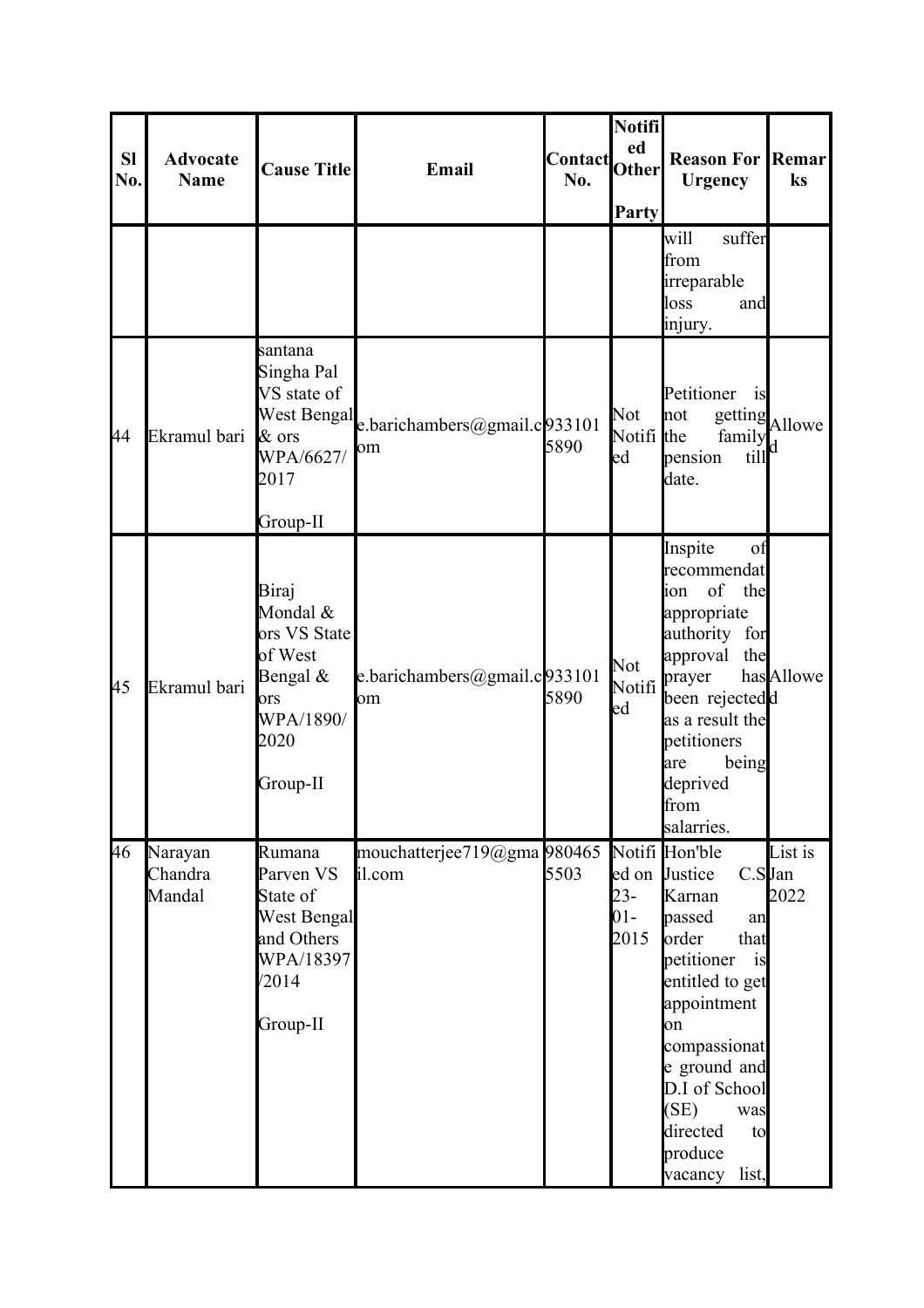| <b>Sl</b><br>No. | <b>Advocate</b><br><b>Name</b>  | <b>Cause Title</b>                                                                                                                 | Email                                             | <b>Contact</b><br>No. | Notifi<br>ed<br><b>Other</b><br>Party       | <b>Reason For</b><br><b>Urgency</b>                                                                                                      | Remar<br>ks            |
|------------------|---------------------------------|------------------------------------------------------------------------------------------------------------------------------------|---------------------------------------------------|-----------------------|---------------------------------------------|------------------------------------------------------------------------------------------------------------------------------------------|------------------------|
|                  |                                 |                                                                                                                                    |                                                   |                       |                                             | which<br>was<br>produced                                                                                                                 |                        |
| 47               | Narayan<br>Chandra<br>Mandal    | Partha<br>Pratim<br>Howli VS<br>State of<br>and Others<br>WPA/10387<br>/2020<br>Group-II                                           | West Bengal mouchatterjee719@gma 980465<br>il.com | 5503                  | ed on<br>$28 -$<br>$01 -$<br>2021           | Petitioner<br>was<br>Notifi appointed<br>as<br>Primary<br>School<br>Teacher mostd<br>illegally<br>cancelled the<br>appointment<br>letter | Allowe                 |
| 48               | Narayan<br>Chandra<br>Mandal    | Md.<br>Amanullaha<br>VS State of<br><b>West Bengal</b><br>and Others<br>WPA/24953 il.com<br>/2018<br>CAN/5453/2<br>019<br>Group-II | mouchatterjee719@gma 980465                       | 5503                  | Notifi<br>led on<br>$28 -$<br>$11-$<br>2019 | Compassiona<br>te<br>appointment                                                                                                         | Allowe                 |
|                  | Narayan<br>49 Chandra<br>Mandal | Monisha<br>Sarkar VS<br>State of<br>West Bengal<br>and Others<br>WPA/6799/<br>2021<br>Group-II                                     | mouchatterjee719@gma 980465<br>il.com             | 5503                  | Notifi<br>$04 -$<br>$03 -$<br>2021          | ed on Compassiona<br>ιe<br>appointment                                                                                                   | Allowe<br>$\mathsf{d}$ |
| 50               | Priyanka<br>mondal              | Moumita<br>ghosh & anr<br>VS The state<br>of West<br>Bengal $\&$<br>others<br>WPA/12134<br>/2021<br>Group-II                       | priyankamondaladv $(\partial g)$<br>mail.com      | 967449<br>9596        | Notifi<br>ed on<br>$10-$<br>$12-$<br>2021   | New motion                                                                                                                               | Allowe                 |
| 51               | Priyanka<br>mondal              | Dipa<br>debnath VS                                                                                                                 | priyankamondaladv $(\partial g)$<br>mail.com      | 967449<br>9596        | ed on the                                   | Notifi Inclusion                                                                                                                         | inList in<br>list2022  |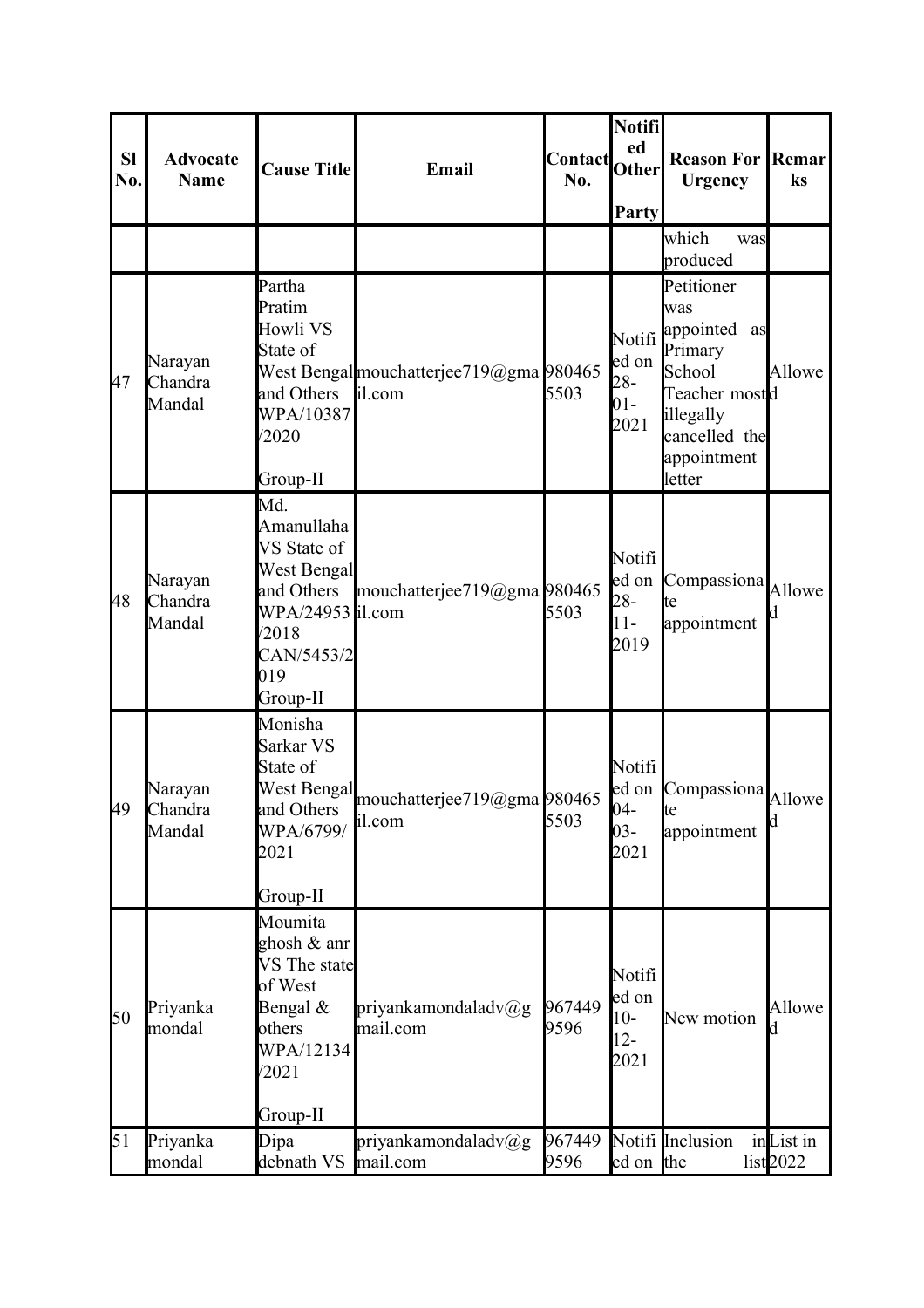| <b>SI</b><br>No. | <b>Advocate</b><br><b>Name</b>   | <b>Cause Title</b>                                                                              | Email                                      | Contact<br>No. | Notifi<br>ed<br><b>Other</b><br>Party      | <b>Reason For Remar</b><br><b>Urgency</b>                                                                                                                                                                                                                                                                                                             | ks           |
|------------------|----------------------------------|-------------------------------------------------------------------------------------------------|--------------------------------------------|----------------|--------------------------------------------|-------------------------------------------------------------------------------------------------------------------------------------------------------------------------------------------------------------------------------------------------------------------------------------------------------------------------------------------------------|--------------|
|                  |                                  | The state of<br><b>West Bengal</b><br>& Others<br>WPA/22884<br>/2017                            |                                            |                | $10-$<br>$12-$<br>2021                     | (Motion)                                                                                                                                                                                                                                                                                                                                              |              |
|                  |                                  | Group-II                                                                                        |                                            |                |                                            |                                                                                                                                                                                                                                                                                                                                                       |              |
| 52               | Sounak<br>Bhattacharya           | Runa Roy<br>and Ors. VS<br>Mamata<br>Hansda<br>WPA/694/2<br>020<br>CPAN/790/<br>2021<br>Group-V | sbhattacharya2010@redi983042<br>ffmail.com | 0018           | Notifi<br>ed on<br>$10-$<br>$12 -$<br>2021 | An<br>application<br>for contempt<br>filed<br>in<br>connection<br>with<br>the<br>writ<br>instant<br>petition<br>in<br>connection<br>with<br>the<br>order passedAllowe<br>Herd<br>by<br>Lordship the<br>Hon'ble<br>Justice<br>Amrita Sinha<br>9/2/2021<br>on<br>for inclusion<br>the<br>list.<br>lin<br>File lying in<br><b>RD</b><br>on<br>26/2/2021. |              |
| 53               | Sounak<br>Bhattacharya Mondal VS | Aajit<br>Sankari Das<br>WPA/11054<br>/2019<br><b>CPAN/578/</b><br>2021<br>Group-V               | sbhattacharya2010@redi983042<br>ffmail.com | 0018           | Notifi An<br>$10-$<br>$12 -$<br>2021       | ed on application<br>for contempt<br>filed<br>in<br>connection<br>with<br>the<br>instant<br>writ<br>application in<br>connection<br>with<br>the<br>order passed<br>by<br>Her<br>Lordship the<br>Hon'ble<br>Justice                                                                                                                                    | Allowe<br>Id |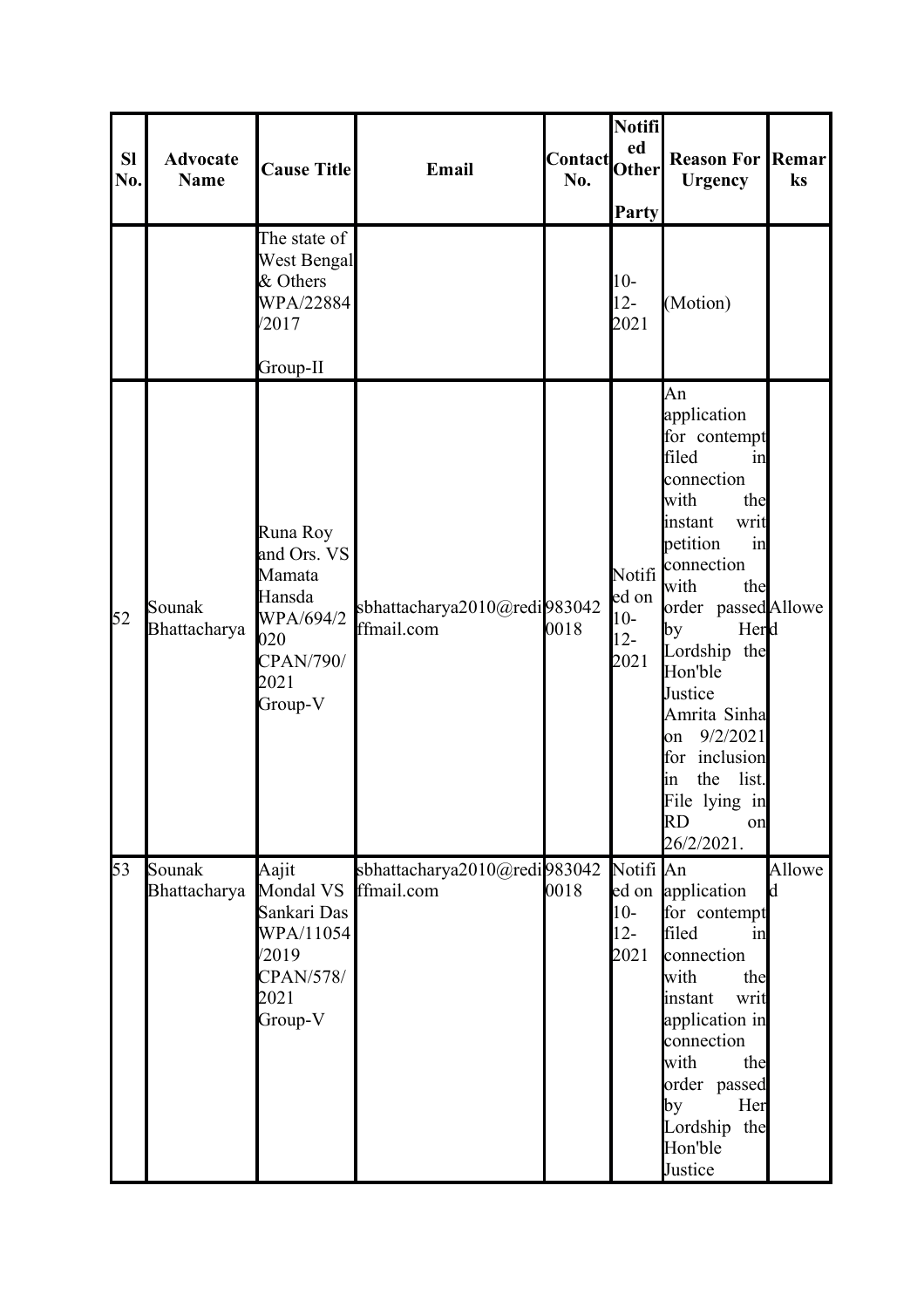| <b>SI</b><br>No. | <b>Advocate</b><br><b>Name</b> | <b>Cause Title</b>                                                                                                                | Email                                      | Contact Other<br>No. | Notifi<br>ed<br>Party                | <b>Reason For Remar</b><br><b>Urgency</b>                                                                                                                                                                                                                                                                                                                                 | ks                                           |
|------------------|--------------------------------|-----------------------------------------------------------------------------------------------------------------------------------|--------------------------------------------|----------------------|--------------------------------------|---------------------------------------------------------------------------------------------------------------------------------------------------------------------------------------------------------------------------------------------------------------------------------------------------------------------------------------------------------------------------|----------------------------------------------|
|                  |                                |                                                                                                                                   |                                            |                      |                                      | Amrita Sinha<br>on<br>14/1/2021.<br>File lying in<br><b>RD</b><br>on<br>$5/2/2021$ .                                                                                                                                                                                                                                                                                      |                                              |
| 54               | Subhamoy<br>Patra              | Soumya<br>Sahu VS<br>Sahanara<br>Begum<br>CPAN/857/<br>2021                                                                       | adv.subhamoy@gmail.c 983270<br>om          | 8839                 | Not<br>Notifi <sup>2020</sup><br>ed  | The<br>Contemnor<br>Respondent<br>deliberate,<br>contumaciou<br>s violation of<br>the<br>order<br>dated<br>05.02.2021<br>passed<br>in<br>W.P.A<br>No.<br>10332<br>of<br>(Soumya<br>Sahu Vs The<br>State of West<br>Bengal<br>$\&$<br>Ors) in not<br>taking<br>any<br>step in<br>the<br>matter of due<br>complience<br>of the aolemn<br>order of this<br>Hon'ble<br>Court. | Allowe<br>Id                                 |
| 56               | Sounak<br>Bhattacharya         | Sambhu<br>Nath<br>Mondal VS<br>State of<br><b>West Bengal</b><br>and Ors<br>WPA/31361<br>/2017<br>CAN/1 and<br>2/2018<br>Group-II | sbhattacharya2010@redi983042<br>ffmail.com | 0018                 | Notifi An<br>$10-$<br>$12 -$<br>2021 | ed on application<br>for<br>restoration<br>land<br>condonation<br>of delay filed<br>in connection<br>with<br>the<br>instant<br>writ<br>application<br>for inclusion                                                                                                                                                                                                       | To be<br>listed<br>as<br>applicat<br>fortion |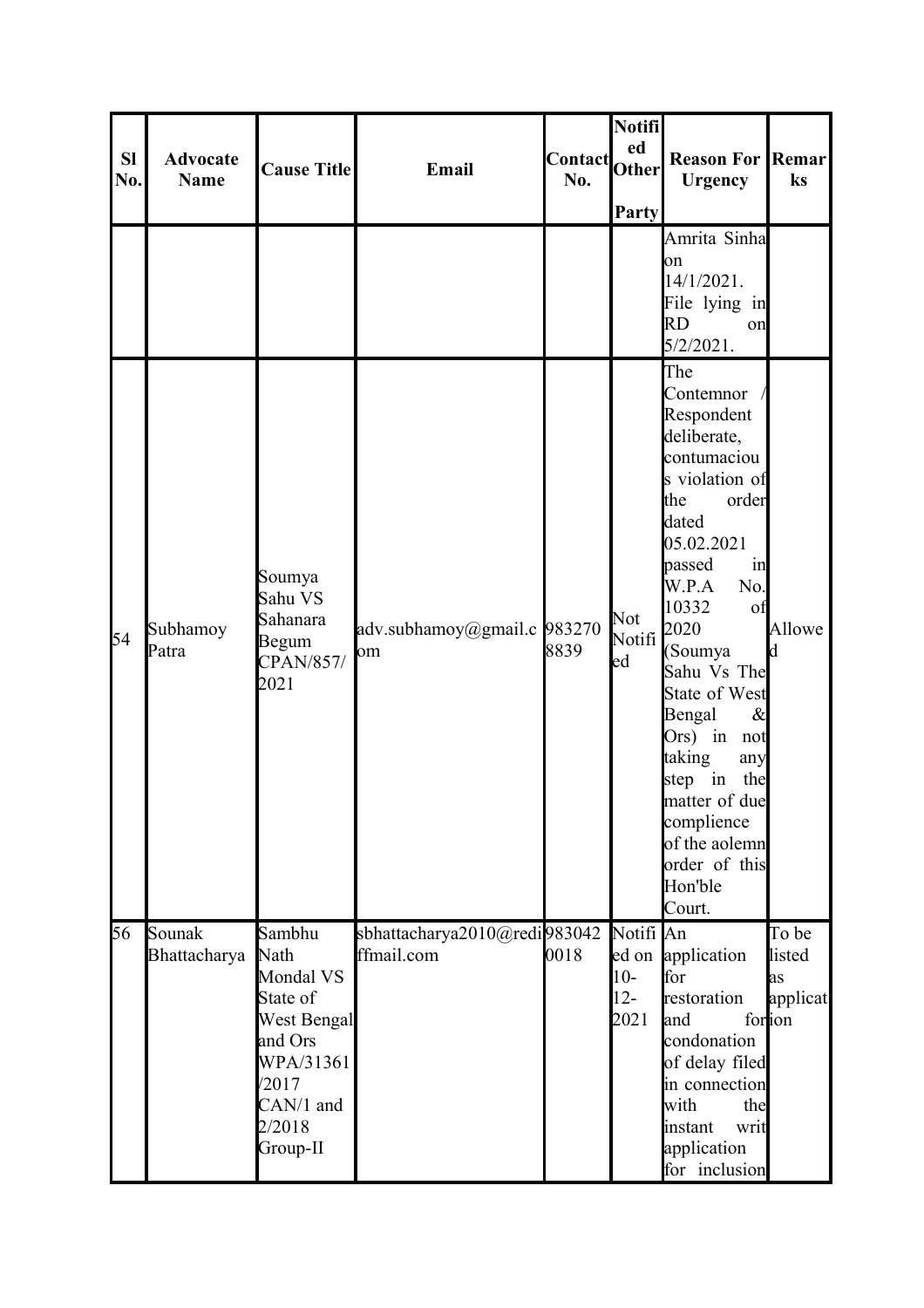| <b>SI</b><br>No. | <b>Advocate</b><br><b>Name</b> | <b>Cause Title</b>                                                                 | Email                                               | Contact<br>No. | Notifi<br>ed<br><b>Other</b><br>Party     | <b>Reason For Remar</b><br><b>Urgency</b>                                                                                                                                                                                                                                                                                                                                                                                                                                       | ks                           |
|------------------|--------------------------------|------------------------------------------------------------------------------------|-----------------------------------------------------|----------------|-------------------------------------------|---------------------------------------------------------------------------------------------------------------------------------------------------------------------------------------------------------------------------------------------------------------------------------------------------------------------------------------------------------------------------------------------------------------------------------------------------------------------------------|------------------------------|
|                  |                                |                                                                                    |                                                     |                |                                           | list.<br>the<br>$\lim$<br>File lying in<br>RD<br>on<br>22/1/20.                                                                                                                                                                                                                                                                                                                                                                                                                 |                              |
| 57               | Anita Kaunda                   | Debal<br>Tewary VS<br>State of<br><b>West Bengal</b><br>/2018<br>Group-II          | WPA/21465 anitadutta3@gmail.com                     | 900739<br>9986 | Not<br>Notifi<br>ed                       | matter<br>since<br>heard<br>February<br>2020                                                                                                                                                                                                                                                                                                                                                                                                                                    | $not$ List in<br>Jan<br>2022 |
| 58               | Debasis Sur                    | Ashari<br>Majhi VS<br>The State of<br>and others<br>WPA/10362<br>/2021<br>Group-II | West Bengal advocatedebasissur@gm 900721<br>ail.com | 1476           | Notifi<br>ed on<br>$10-$<br>$11-$<br>2021 | The<br>petitioner<br>seeking<br>information<br>through RTI<br>act about the<br>required<br>information<br>$\circ$ f<br>approval<br>of<br>primary<br>teacher<br>of<br>memo<br>1991,<br>nothing<br>had<br>been replied,<br>petitioner<br>filed secondd<br>appeal before<br>the<br>commission,<br>but<br>ad<br>interim order<br>passed<br>was<br>the<br>but<br>second<br>appeal hasn't<br>been decided,<br>pending<br>for<br>final<br>decision. File<br>lying<br>in<br>Court no.17 | Allowe                       |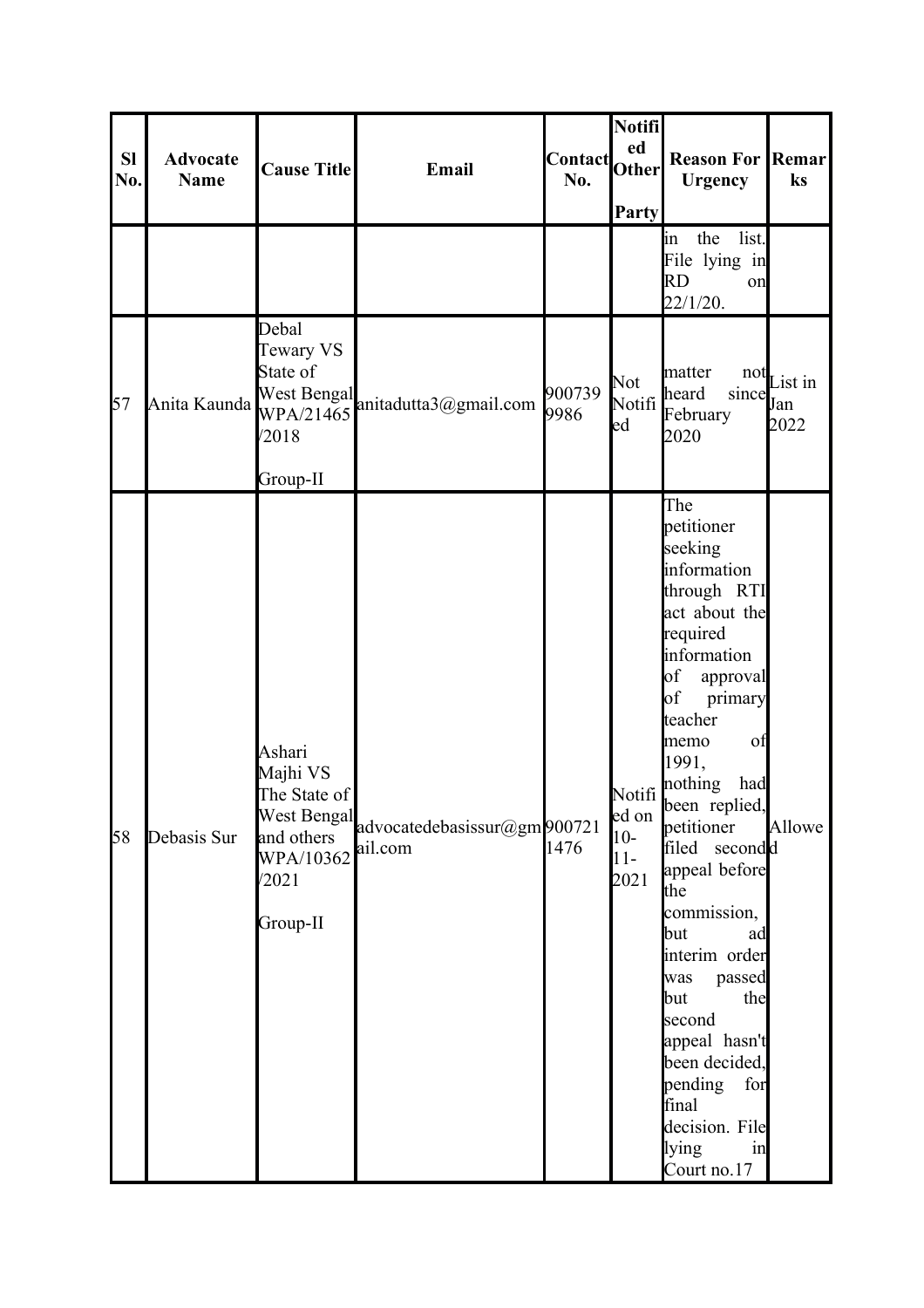| <b>Sl</b><br>No. | <b>Advocate</b><br>Name      | <b>Cause Title</b>                                                                                                            | Email                                 | Contact Other<br>No. | Notifi<br><b>Party</b>  | <b>Reason For Remar</b><br><b>Urgency</b>                                                                                                                                                                                                                                                                                                                                                                                                                                                                          | ks                   |
|------------------|------------------------------|-------------------------------------------------------------------------------------------------------------------------------|---------------------------------------|----------------------|-------------------------|--------------------------------------------------------------------------------------------------------------------------------------------------------------------------------------------------------------------------------------------------------------------------------------------------------------------------------------------------------------------------------------------------------------------------------------------------------------------------------------------------------------------|----------------------|
| 59               | Sofia Nesar                  | Tushar<br>Kanti Dutta<br>and others<br>VS The state<br>of West<br>Bengal and<br>others<br>WP/10029/2<br>010<br>CAN/3/<br>2020 | sofianisarhc2017@gmai 882032<br>l.com | 3399                 | $10-$<br>$12 -$<br>2021 | Matter<br>was<br>dismissed for<br>default since<br>the advocate<br>$\bf{b}$<br>record<br>could<br>not<br>appeared<br>at<br>the time<br>of<br>hearing<br>due<br>to<br>unavoidable<br>circumstance<br>Notifi s and the writ To be<br>ed on application<br>was<br>dismissed for applicat<br>default. The<br>petitioner<br>filed<br>the<br>restoration<br>application to<br>the<br>restore<br>original writ<br>application, th<br>erefore<br>the<br>petitioner<br>is<br>for<br>praying<br>inclusion<br>in<br>the list. | losted<br>as<br>lion |
| 60               | <b>ARUN</b><br><b>KHUTIA</b> | Nemai<br>Chandra<br>Manna VS<br>The State of<br>WPA/7787/<br>2021<br>Group-II                                                 | West Bengal arunkhutia1@gmail.com     | 973263<br>6845       | Not<br>ed               | The<br>Notifi petitioner<br><b>1S</b><br>senior citizen                                                                                                                                                                                                                                                                                                                                                                                                                                                            | Allowe               |
| 61               | <b>ARUN</b><br><b>KHUTIA</b> | Swapan<br>Kumar<br>Ghosh VS<br>The State of<br>West Bengal<br>WPA/7790/                                                       | arunkhutia1@gmail.com973263           | 6845                 | Not<br>ed               | The<br>Notifi petitioner<br>isd<br>senior<br>citizen.                                                                                                                                                                                                                                                                                                                                                                                                                                                              | Allowe               |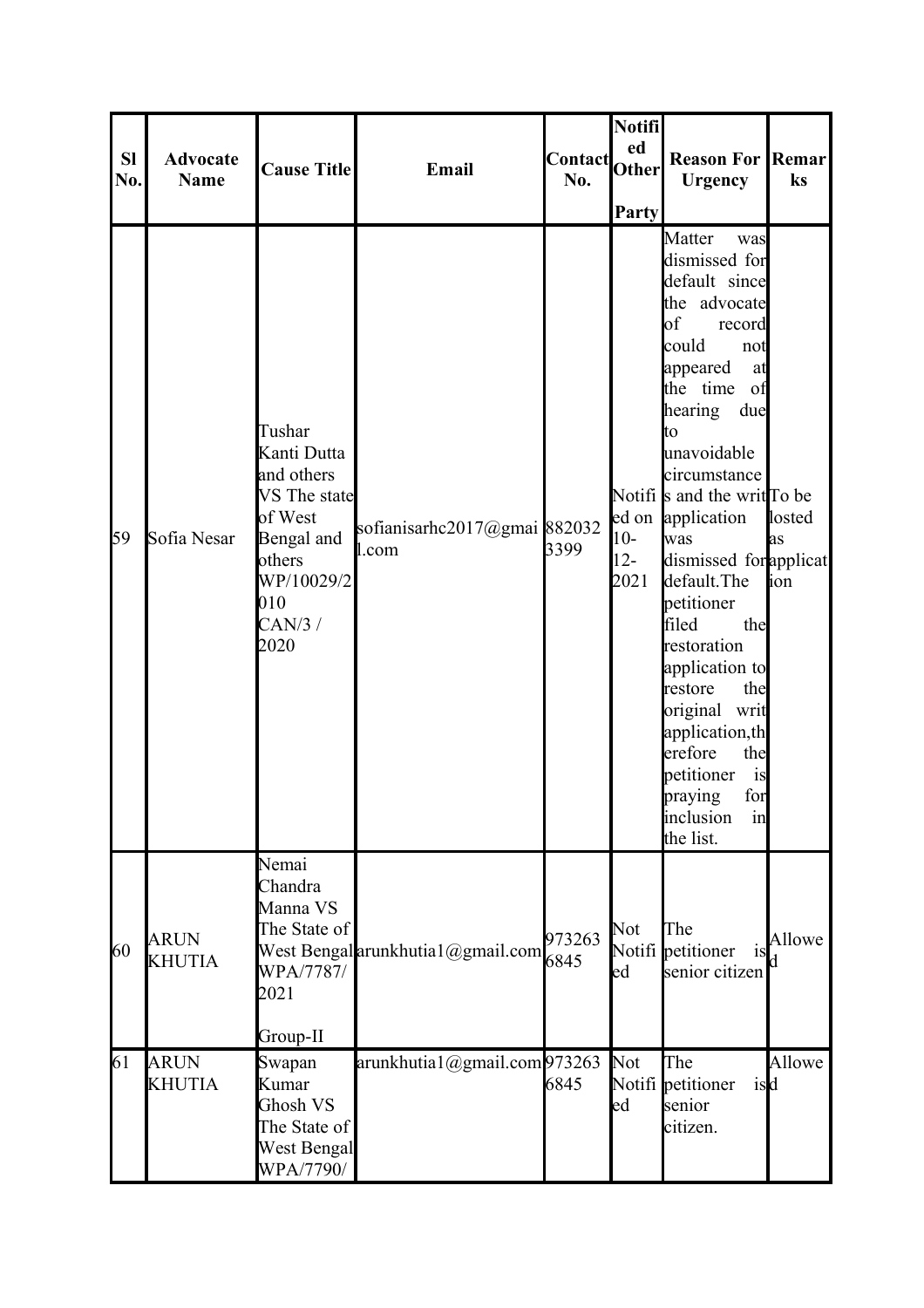| <b>Sl</b><br>No. | <b>Advocate</b><br><b>Name</b> | <b>Cause Title</b>                                                                  | Email                                    | <b>Contact</b><br>No. | Notifi<br>ed<br>Other<br>Party   | <b>Reason For Remar</b><br><b>Urgency</b>                                                                                                                                                                                                                                                                                          | ks           |
|------------------|--------------------------------|-------------------------------------------------------------------------------------|------------------------------------------|-----------------------|----------------------------------|------------------------------------------------------------------------------------------------------------------------------------------------------------------------------------------------------------------------------------------------------------------------------------------------------------------------------------|--------------|
|                  |                                | 2021                                                                                |                                          |                       |                                  |                                                                                                                                                                                                                                                                                                                                    |              |
|                  |                                | Group-II                                                                            |                                          |                       |                                  |                                                                                                                                                                                                                                                                                                                                    |              |
| 62               | Sanjib seth                    | Sunita Dalui<br><b>VS</b><br>Kaushick<br>saha<br>CPAN/675/<br>2021                  | sanjibseth1977@gmail.c987468<br>om       | 2564                  | Not<br>Notifi<br>$_{\text{led}}$ | WPA/8381/2<br>020<br>Inspite<br>$\bf{a}$<br>order<br>dated<br>10/12/2020.<br>Passed by his<br>Lordship The<br>Hon'ble<br>Justice<br>Amrita Sinha Allowe<br>The<br>contemptnor,<br>failed<br>have<br>and<br>neglected<br>to<br>comply<br>the<br>said<br>order<br>writ file lying<br><b>NRD</b><br>lin<br>section<br>on-<br>8/2/2021 | d            |
| 63               | <b>ARUN</b><br><b>KHUTIA</b>   | Mobaswar<br>Haque<br>Mirza VS<br>The State of<br>WPA/7825/<br>2021<br>Group-II      | West Bengal arunkhutia1@gmail.com        | 973263<br>6845        | Not<br>led                       | The<br>Notifi petitioner<br>1S<br>senior citizen                                                                                                                                                                                                                                                                                   | Allowe<br>d. |
| 64               | <b>ARUN</b><br><b>KHUTIA</b>   | Shyamapada<br>kansa Banik<br>VS The<br>State of<br>West Bengal<br>WPA/7828/<br>2021 | arunkhutia1@gmail.com                    | 973263<br>6845        | Not<br>led                       | The<br>Notifi petitioner<br>1S<br>senior citizen                                                                                                                                                                                                                                                                                   | Allowe<br>d. |
| 65               | <b>ARUN</b><br><b>KHUTIA</b>   | VS The<br>State of                                                                  | Subha Hazra arunkhutia1@gmail.com 973263 | 6845                  | Not<br>$_{\text{led}}$           | The<br>Notifi petitioner<br>isd<br>senior citizen                                                                                                                                                                                                                                                                                  | Allowe       |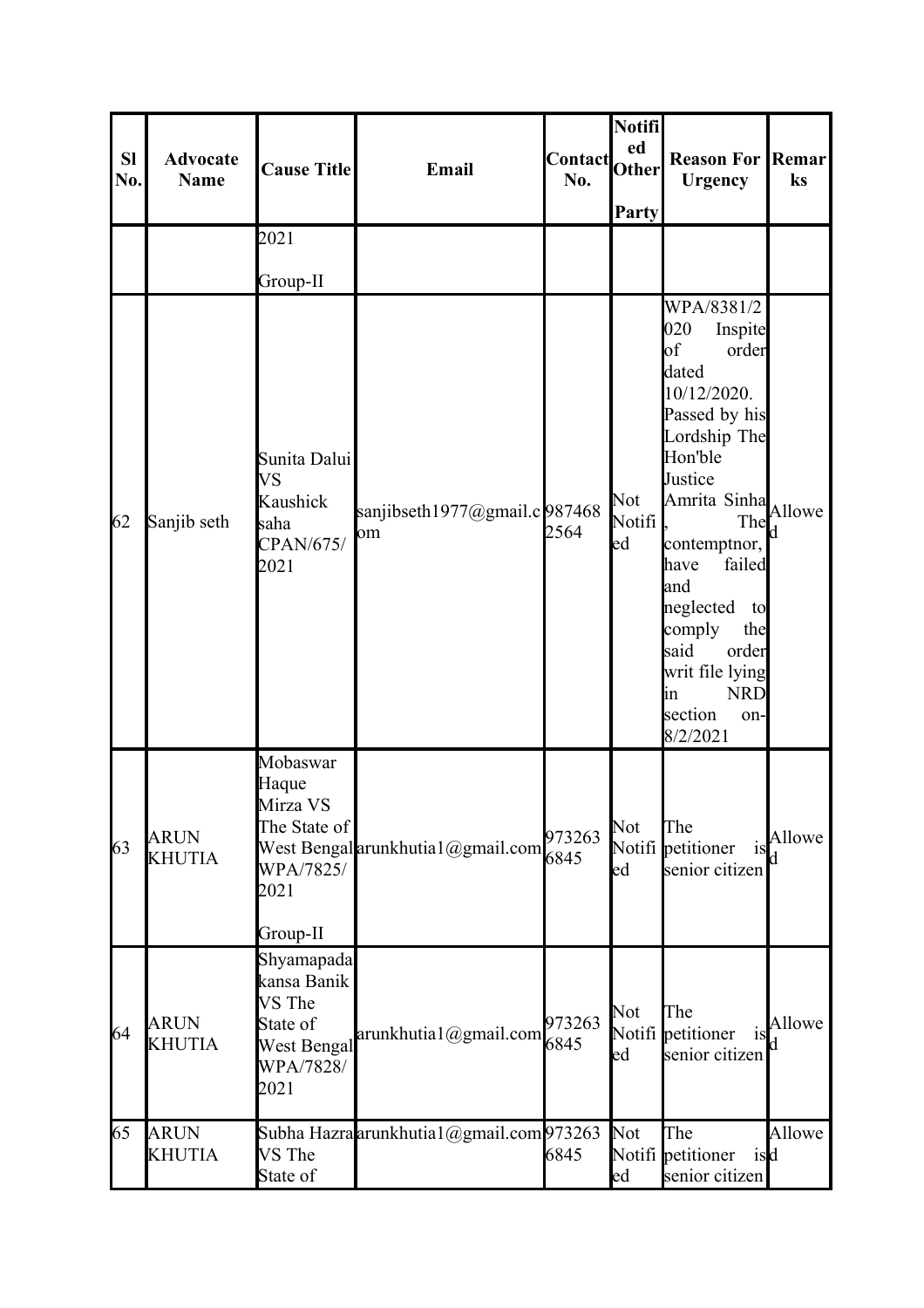| <b>SI</b><br>No. | <b>Advocate</b><br><b>Name</b> | <b>Cause Title</b>                                                                         | Email                                          | <b>Contact</b><br>No. | Notifi<br>ed<br><b>Other</b><br>Party | <b>Reason For Remar</b><br><b>Urgency</b>                                                                                                                                                                                                                                                                                                                                                                                                         | ks     |
|------------------|--------------------------------|--------------------------------------------------------------------------------------------|------------------------------------------------|-----------------------|---------------------------------------|---------------------------------------------------------------------------------------------------------------------------------------------------------------------------------------------------------------------------------------------------------------------------------------------------------------------------------------------------------------------------------------------------------------------------------------------------|--------|
|                  |                                | West Bengal<br>WPA/7832/<br>2021<br>Group-II                                               |                                                |                       |                                       |                                                                                                                                                                                                                                                                                                                                                                                                                                                   |        |
| 66               | <b>ARUN</b><br><b>KHUTIA</b>   | Sukumar ch.<br>Das VS The<br>State of<br>2021<br>Group-II                                  | West Bengal<br>West 3004/arunkhutia1@gmail.com | 973263<br>6845        | Not<br>ed                             | The<br>Notifi petitioner<br>is<br>senior citizen                                                                                                                                                                                                                                                                                                                                                                                                  | Allowe |
| 67               | Bratati Roy<br>chowdhury       | Pramila<br>behera VS<br>State of<br>West Bengal<br>& ors<br>WPA/15656<br>/2021<br>Group-II | roychowdhury.bratati@ 877771<br>gmail.com      | 4670                  | Not<br>Notifi come<br>ed              | Petitioner<br>is<br>wife<br>of<br>deceased<br>primary<br>teacher.husba<br>of<br>the<br>nd<br>petitioner<br>was in CPF<br>scheame.As<br>larger<br>per<br>bench<br>judgement<br>petitioner<br>1S<br>lentitle<br>to<br>under<br>GPFscheme<br>subject<br>to<br>refund<br>of<br>contributory<br>amounts.petit<br>ioner<br>is<br>a<br>senior<br>citizens<br>and<br>she is facing<br>difficulty<br>to<br>her<br>pass<br>livelihood<br>without<br>pension | Allowe |
| 68               | <b>ARUN</b><br><b>KHUTIA</b>   | h Roy VS                                                                                   | Rabindranat arunkhutia1@gmail.com973263        | 6845                  | Not                                   | The<br>Notifi petitioner<br>isd                                                                                                                                                                                                                                                                                                                                                                                                                   | Allowe |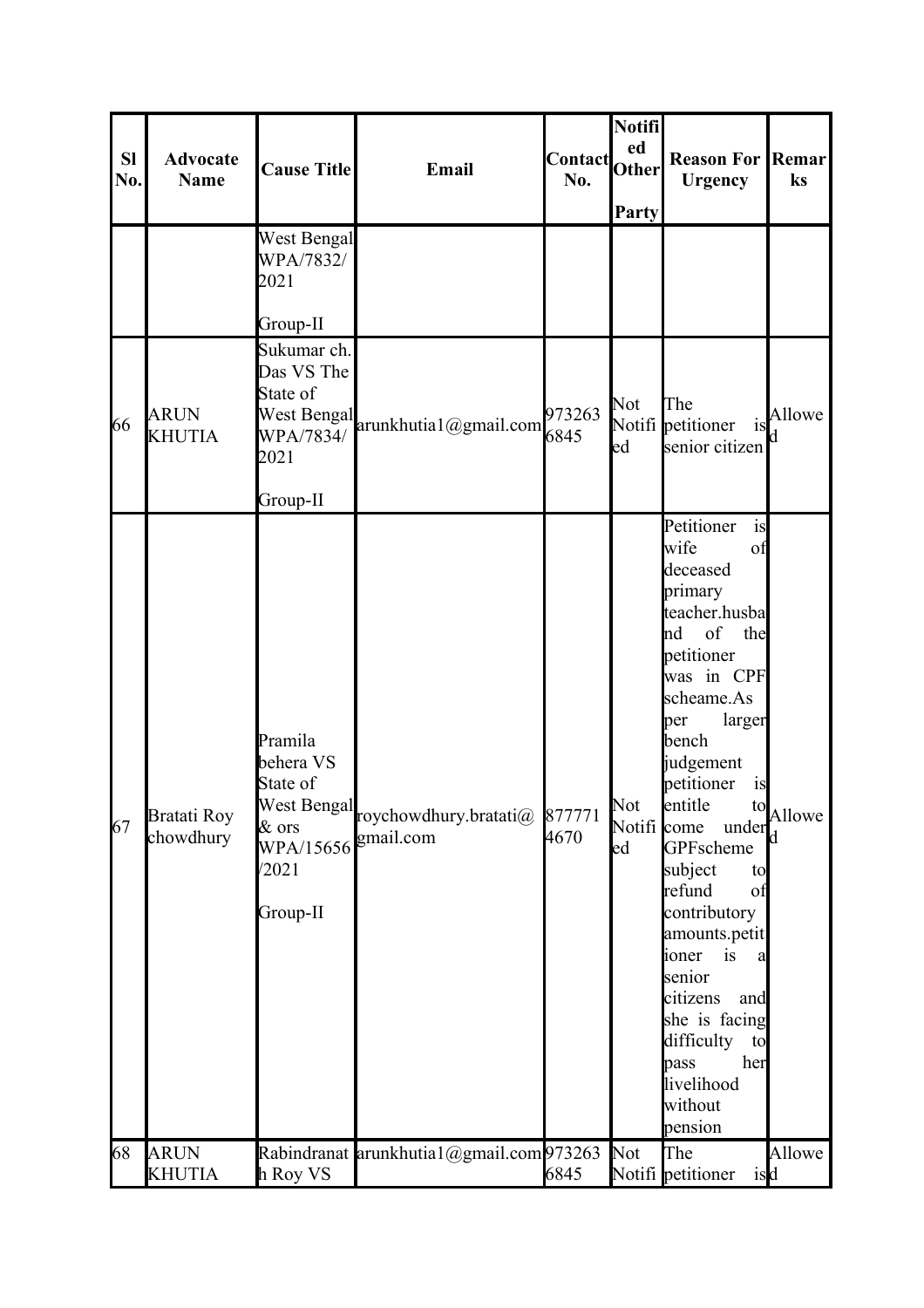| <b>SI</b><br>No. | <b>Advocate</b><br><b>Name</b> | <b>Cause Title</b>                                                                                     | Email                                  | Contact<br>No. | Notifi<br>ed<br><b>Other</b><br>Party | <b>Reason For Remar</b><br><b>Urgency</b>                                                                                                                                                                                                                                                                                                                                 | ks     |
|------------------|--------------------------------|--------------------------------------------------------------------------------------------------------|----------------------------------------|----------------|---------------------------------------|---------------------------------------------------------------------------------------------------------------------------------------------------------------------------------------------------------------------------------------------------------------------------------------------------------------------------------------------------------------------------|--------|
|                  |                                | The State of<br>West Bengal<br>WPA/8439/<br>2021<br>Group-II                                           |                                        |                | ed                                    | senior citizen                                                                                                                                                                                                                                                                                                                                                            |        |
| 69               | <b>ARUN</b><br><b>KHUTIA</b>   | Subrata<br>Majumdar<br>VS The<br>State of<br>WPA/8440/<br>2021<br>Group-II                             | West Bengal arunkhutia1@gmail.com      | 973263<br>6845 | Not<br>ed                             | The<br>Notifi petitioner<br>is<br>senior citizen                                                                                                                                                                                                                                                                                                                          | Allowe |
| 70               | partha pratim DAS<br>roy       | <b>RUSTOM</b><br><b>ALIVS</b><br><b>LATIKA</b><br>WPA/521/2 ail.com<br>021<br><b>CPAN/684/</b><br>2021 | parthapratimr2010@gm 987413            | 5485           | Not<br>Notifi take<br>ed              | The<br>respondent<br>authorities in<br>violation<br>of<br>the<br>solemn<br>order<br>date<br>$19-03-2021,$<br>passed<br>by<br>your<br>Lordship, till<br>today did not<br>take any Allowe<br>decision and<br>this<br>taking<br>advantage<br>the<br>private<br>respondent<br>raising<br>are<br>further illegal<br>construction<br>over the plot<br>of land<br>in<br>question |        |
| 71               | <b>ARUN</b><br><b>KHUTIA</b>   | Mazumder<br>VS The<br>State of<br>West Bengal<br>WPA/16084                                             | Uday Chand arunkhutia1@gmail.com973263 | 6845           | Not<br>ed                             | The<br>Notifi petitioner isd<br>senior citizen                                                                                                                                                                                                                                                                                                                            | Allowe |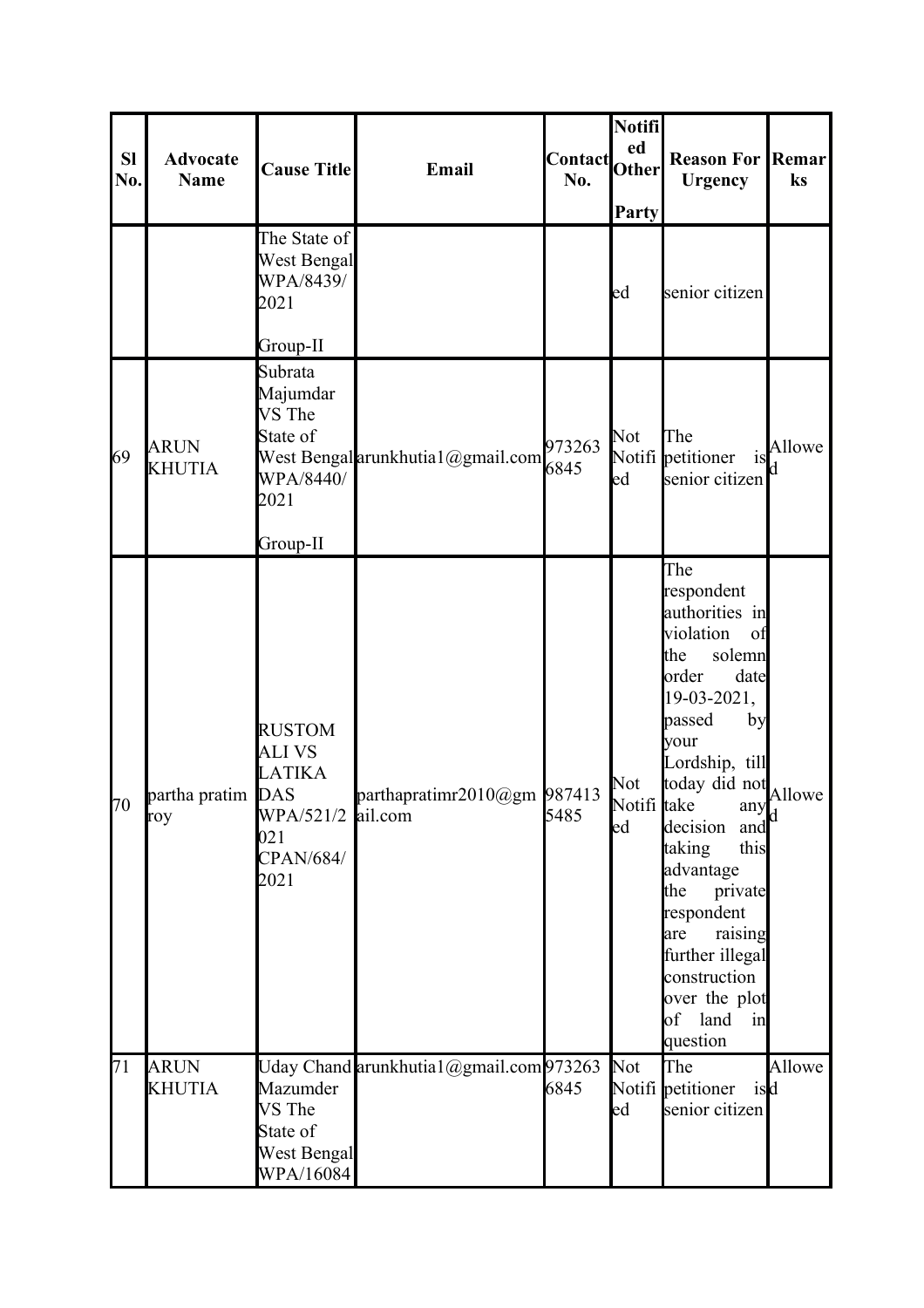| SI<br>No. | <b>Advocate</b><br><b>Name</b>                            | <b>Cause Title</b>                                                        | Email                                             | Contact Other<br>No. | Notifi<br>Party                                         | <b>Reason For Remar</b><br><b>Urgency</b>                                                                                                                                                                                                                                                                                                                                                                                                                                                                                                                                                | ks                     |
|-----------|-----------------------------------------------------------|---------------------------------------------------------------------------|---------------------------------------------------|----------------------|---------------------------------------------------------|------------------------------------------------------------------------------------------------------------------------------------------------------------------------------------------------------------------------------------------------------------------------------------------------------------------------------------------------------------------------------------------------------------------------------------------------------------------------------------------------------------------------------------------------------------------------------------------|------------------------|
|           |                                                           | /2021                                                                     |                                                   |                      |                                                         |                                                                                                                                                                                                                                                                                                                                                                                                                                                                                                                                                                                          |                        |
|           |                                                           | Group-II                                                                  |                                                   |                      |                                                         |                                                                                                                                                                                                                                                                                                                                                                                                                                                                                                                                                                                          |                        |
| 72        | <b>BISWARUP</b><br>BISWAS, AD and others<br><b>VOCATE</b> | <b>Sk Hasibur</b><br>VS The<br>State of<br>WPA/20425<br>/2015<br>Group-II | West Bengal biswarupbiswas22@gm 947474<br>ail.com | 0433                 | Notifi <sup> </sup><br>ed on<br>$02 -$<br>$12-$<br>2021 | The<br>prior<br>permission<br>was granted<br>by<br>the<br><b>District</b><br>Inspector<br>of<br><b>SE</b><br>School<br>for<br>Howrah<br>recruitment<br>to the post of<br>Group<br>D<br>staff in<br>a<br>Madrasah<br>Interview<br>held<br>was<br>.The<br>petitioner<br>was selected<br>in the panel<br>The District<br>Inspector<br>of<br>School<br><b>SE</b><br>Howrah<br>has<br>the<br>kept<br>panel<br>abeyance till<br>date without<br>approval<br>of<br>the<br>same.<br>Prayer<br>for<br>direction<br>to<br>take decision<br>conclude<br>to.<br>the<br>said<br>selection<br>process. | List in<br>Jan<br>2022 |
| 73        | <b>Bratati Roy</b><br>chowdhury                           | VS State of gmail.com<br><b>West Bengal</b><br>&ors<br>WPA/6812/          | Sonai ghosal roychowdhury.bratati@                | 877771<br>4670       | <b>Not</b><br>Notifi was<br>ed                          | Petitioner<br>appointed<br>as<br>Clark<br>of<br>saldiha                                                                                                                                                                                                                                                                                                                                                                                                                                                                                                                                  | Allowe<br>Id           |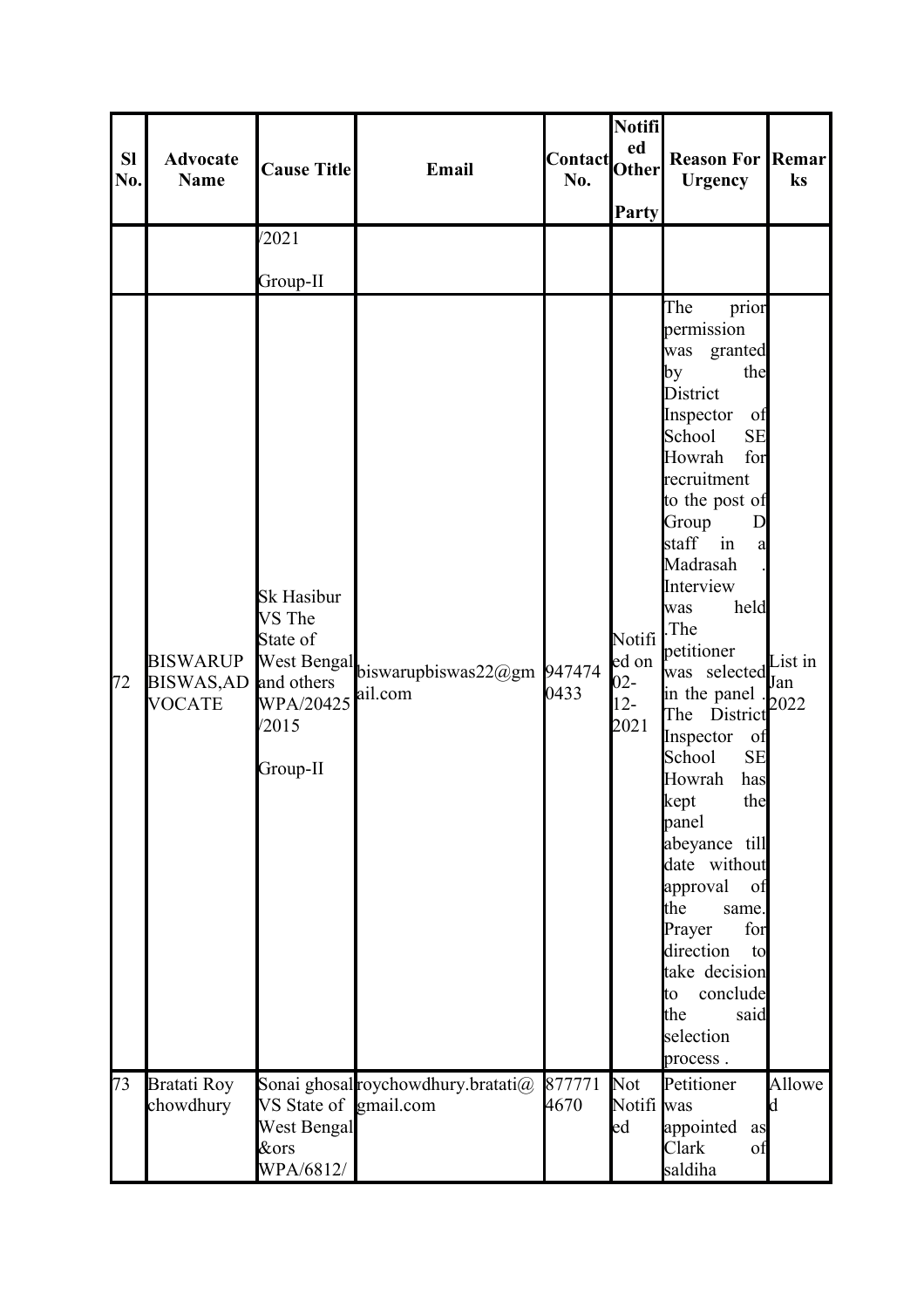| <b>SI</b><br>No. | <b>Advocate</b><br><b>Name</b>  | <b>Cause Title</b>                                                                | Email                                           | Contact Other<br>No. | <b>Notifi</b><br><b>Party</b> | <b>Reason For Remar</b><br><b>Urgency</b>                                                                                                                                                                                                                                                                                                                                                                                                      | $\mathbf{k}$ s  |
|------------------|---------------------------------|-----------------------------------------------------------------------------------|-------------------------------------------------|----------------------|-------------------------------|------------------------------------------------------------------------------------------------------------------------------------------------------------------------------------------------------------------------------------------------------------------------------------------------------------------------------------------------------------------------------------------------------------------------------------------------|-----------------|
|                  |                                 | 2020                                                                              |                                                 |                      |                               | collage in the<br>1998<br>year<br>and approval<br>$\bf{b}$<br>appointment<br>was given in<br>the<br>year<br>$2006$ . petition<br>er made an<br>application<br>before<br>the<br>respondent<br>authority to<br>give effect of<br>approval<br>from the date<br>of<br>appointment                                                                                                                                                                  |                 |
| 74               | Dhana<br>krishna<br>Adhikari no | bhunia and<br>ors VS State<br>of WB and<br>ors<br>WP/23735/2<br>019<br>CAN/1/2021 | Chittaranjan dhanakrishnaadhikari@<br>gmail.com | 827492<br>8256       | $10-$<br>$12 -$<br>2021       | Notifi Apoplicants<br>ed on Dipak Kumarlisted<br>Bhattacharya as<br>and ors haveapplicat<br>filed<br>above stated<br>application<br>addition<br>for<br>of parties as<br>their interests<br>involved<br>in<br>the<br>writ<br>petition<br>.the<br>petitioner<br>have<br>challenged<br>order passed<br>by<br>the<br>commissione<br>r of school<br>education for<br>recruitment<br>of of primary<br>teachers .the<br>matter<br>is<br>and<br>urgent | To be<br>theion |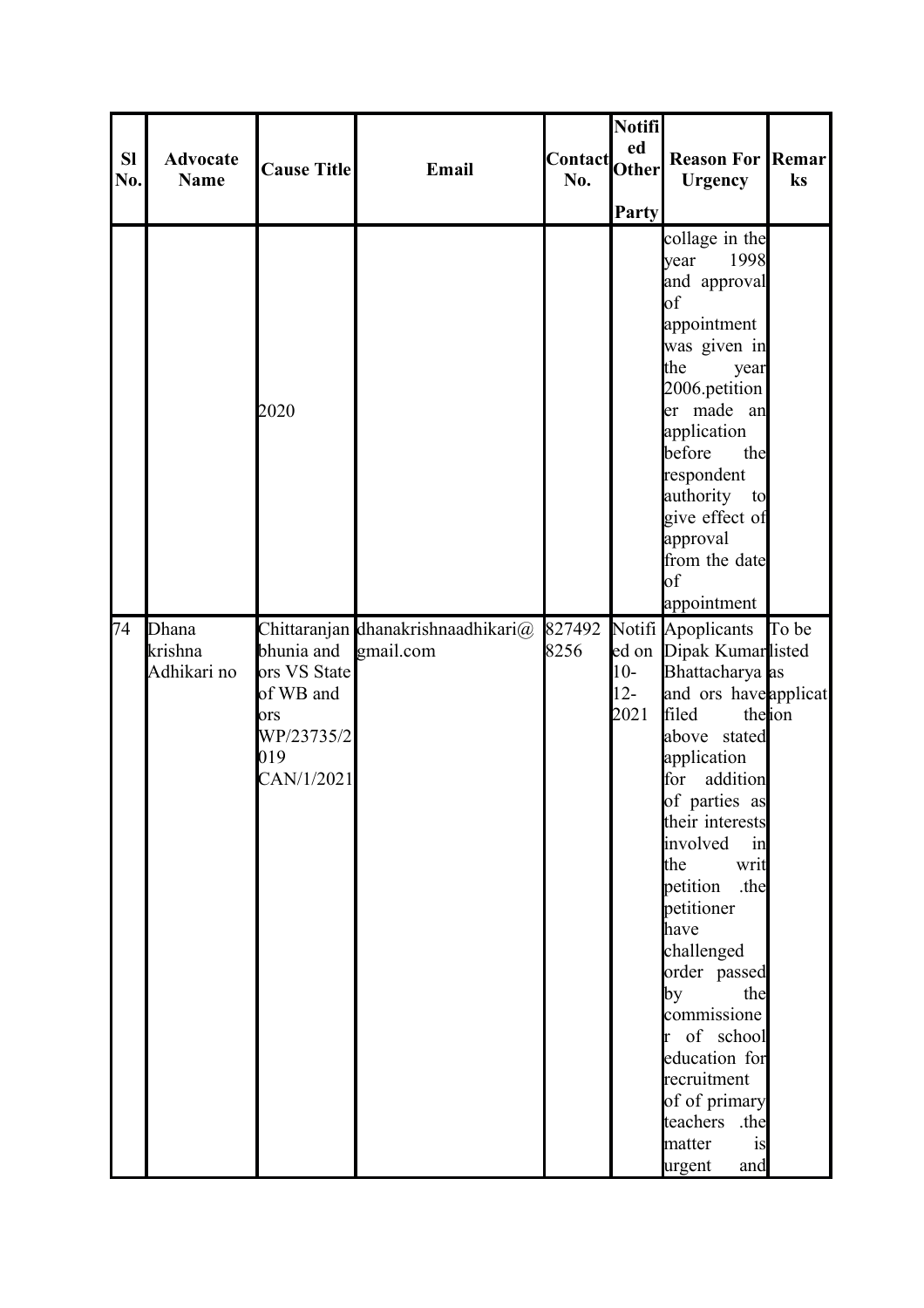| <b>SI</b><br>No. | <b>Advocate</b><br><b>Name</b>                       | <b>Cause Title</b>                                                                           | Email                                             | Contact <br> Other <br>No. | Notifi<br>ed<br>Party                 | <b>Reason For Remar</b><br><b>Urgency</b>                                                                                                                                                                                                                                                                                                                                                 | ks             |
|------------------|------------------------------------------------------|----------------------------------------------------------------------------------------------|---------------------------------------------------|----------------------------|---------------------------------------|-------------------------------------------------------------------------------------------------------------------------------------------------------------------------------------------------------------------------------------------------------------------------------------------------------------------------------------------------------------------------------------------|----------------|
|                  |                                                      |                                                                                              |                                                   |                            |                                       | pending<br>longtime .let<br>the<br>application<br>be listed.                                                                                                                                                                                                                                                                                                                              |                |
| 75               | <b>BISWARUP</b><br><b>BISWAS,AD</b><br><b>VOCATE</b> | Santosh<br><b>Basak VS</b><br>The State of<br>WPA/8073/<br>2017<br>Group-II                  | West Bengal biswarupbiswas22@gm 947474<br>ail.com | 0433                       | ed on The<br>$03 -$<br>$12 -$<br>2021 | The<br>petitioner<br>appeared<br>in<br>Teacher<br>the<br>Eligibility<br>Test<br>Under<br>the<br>West<br>Bengal<br><b>Board</b><br>Of<br>Primary<br>Notifi Education<br>petitioner<br>applied<br>for<br>the<br><b>OMR</b><br>Sheet<br>mark<br>of the<br>said<br>examination.<br>But<br>the<br>authority has<br>not provided<br>the<br>said<br><b>OMR</b><br>mark<br>sheet<br>till<br>date. | Allowe<br>Id   |
| 76               | Abani<br><b>Bhushan</b><br>Ghosh                     | Ashis<br>Mandal VS<br>State of<br>West Bengal<br>and ors<br>WPA/10095<br>/2020<br>CAN/2/2021 | abanighosh92@gmail.co843647<br>m                  | 3472                       | Not<br>ed                             | This<br>Notifi application islisted<br>for<br>restoration of applicat<br>Writtion<br>the<br>Petition<br>filed<br>which<br>within<br>time.<br>Kindly listed<br>the<br>matter<br>under<br>heading<br>application in<br>daily                                                                                                                                                                | CANTo be<br>as |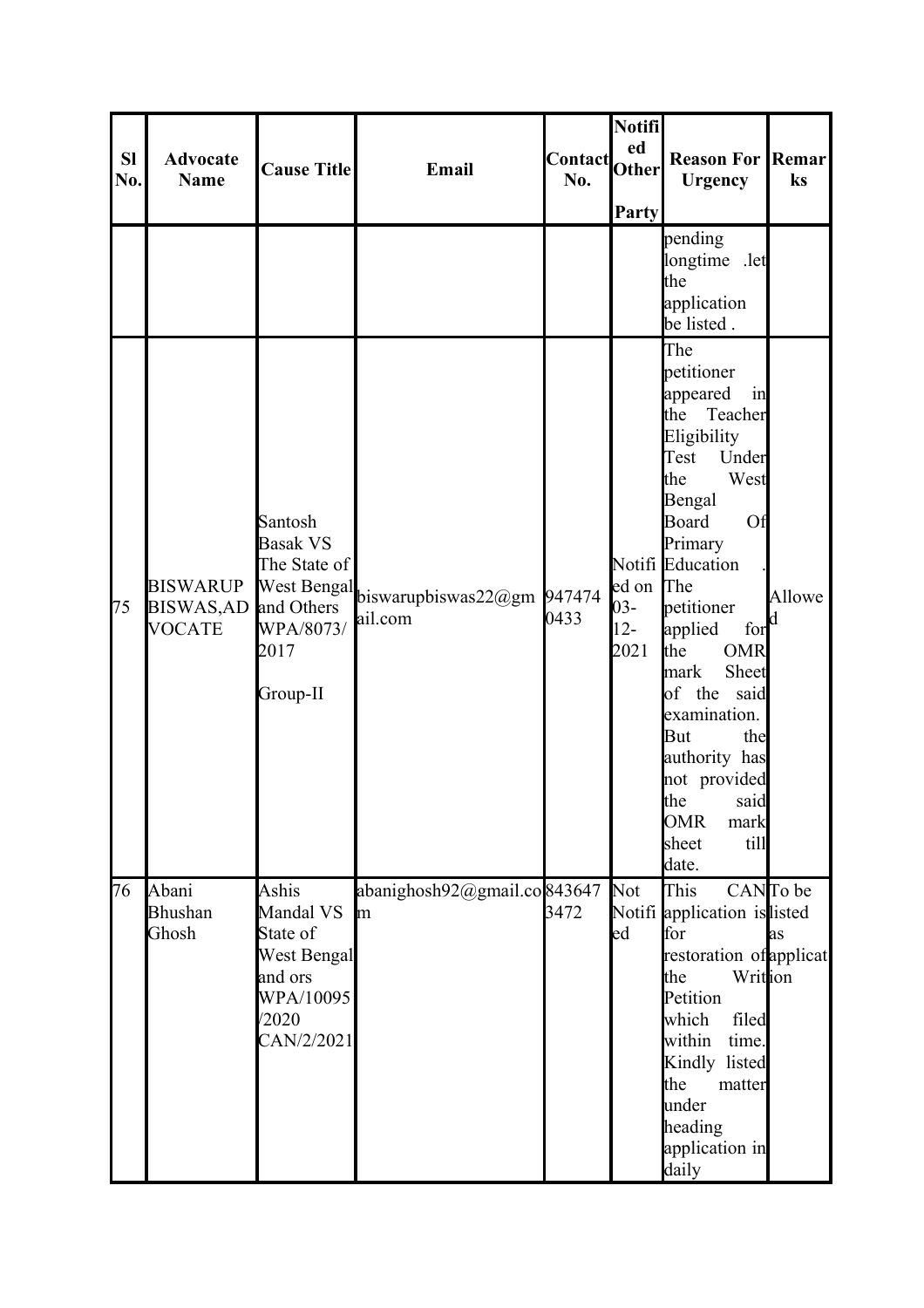| <b>Sl</b><br>No. | <b>Advocate</b><br><b>Name</b>   | <b>Cause Title</b>                                                                                     | Email                                    | <b>Contact</b><br>No. | Notifi<br>ed<br><b>Other</b><br>Party | <b>Reason For Remar</b><br><b>Urgency</b>                                                                                                                                                                    | $\mathbf{k}$ s |
|------------------|----------------------------------|--------------------------------------------------------------------------------------------------------|------------------------------------------|-----------------------|---------------------------------------|--------------------------------------------------------------------------------------------------------------------------------------------------------------------------------------------------------------|----------------|
|                  |                                  |                                                                                                        |                                          |                       |                                       | supplementar<br>The<br>list.<br>Writ Petition<br>is now lying<br>R.D<br>in<br>department<br>on and from<br>04/08/2021<br>and CAN is<br>lying<br>in<br>mandamus<br>department.                                |                |
| 77               | <b>ARUN</b><br><b>KHUTIA</b>     | Chaudhary<br>Samsul<br>Haque VS<br>The State of<br><b>West Bengal</b><br>WPA/16087<br>/2021            | arunkhutia1@gmail.com                    | 973263<br>6845        | Not<br>ed                             | The<br>Notifi petitioner<br>is<br>senior citizen                                                                                                                                                             | Allowe         |
| 178              | Abani<br><b>Bhushan</b><br>Ghosh | Sabita Majhi<br>and anr VS<br>State of<br>and ors<br>$WP/13541/2$ <sup>m</sup><br>009<br>Group-II      | West Bengal abanighosh92@gmail.co 843647 | 3472                  | Not<br>Notifi<br>led                  | This is an old<br>case pending<br>the stage<br>at<br>of<br>motion.<br>The matter is<br>related<br>to<br>compassionat Allowe<br>appointment.<br>Kindly listed<br>the<br>matter<br>under<br>heading<br>motion. | <b>d</b>       |
| 79               | <b>ARUN</b><br><b>KHUTIA</b>     | Jayanta<br>Kumar<br>Chakraborty<br>VS The<br>State of<br>West Bengal<br>WPA/16100<br>/2021<br>Group-II | arunkhutia1@gmail.com                    | 973263<br>6845        | Not<br>led                            | The<br>Notifi petitioner<br><b>1S</b><br>senior citizen                                                                                                                                                      | Allowe         |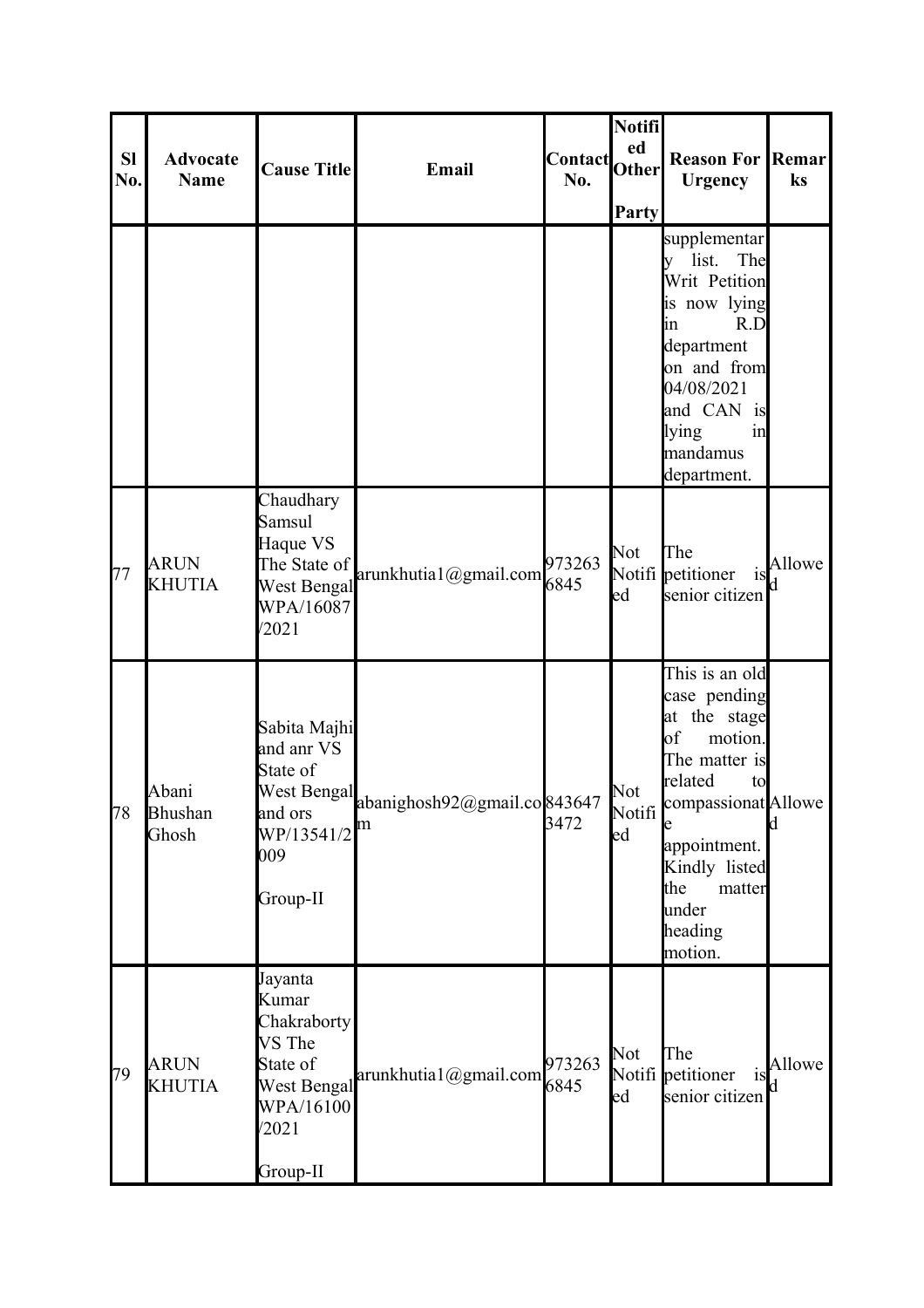| <b>SI</b><br>No. | <b>Advocate</b><br><b>Name</b> | <b>Cause Title</b>                                                                                              | Email                             | Contact Other<br>No. | Notifi<br>Party                                              | <b>Reason For Remar</b><br><b>Urgency</b>                                                                                                                                                                                                                                                  | ks       |
|------------------|--------------------------------|-----------------------------------------------------------------------------------------------------------------|-----------------------------------|----------------------|--------------------------------------------------------------|--------------------------------------------------------------------------------------------------------------------------------------------------------------------------------------------------------------------------------------------------------------------------------------------|----------|
| 80               | <b>ARUN</b><br><b>KHUTIA</b>   | Shyamachar<br>an Konra<br>VS The<br>State of<br>WPA/16103<br>/2021<br>Group-II                                  | West Bengal arunkhutia1@gmail.com | 973263<br>6845       | Not<br>ed                                                    | The<br>Notifi petitioner<br>is<br>senior citizen                                                                                                                                                                                                                                           | Allowe   |
| 81               | Salil kumar<br>maiti           | Ranjit<br>samanta VS<br>State of<br>WPA/21016 m<br>/2019<br>CPAN/916/<br>2021                                   | West Bengalpinki04.mldt@gmail.co  | 983627<br>2905       | Notifi <sup>lafide</sup><br>ed on<br>$10-$<br>$12 -$<br>2021 | Inspite<br>of<br>specific<br>direction<br>of<br>this<br>hon'ble<br>in<br>court<br>a<br>deliberate/me<br>intention<br>contemnor/re Allowe<br>spondent<br>sitting<br>tight<br>the<br>over<br>matter<br>without<br>complying<br>the<br>Solemn<br>order of this<br>hon'ble court.              | d        |
| 82               | Abani<br>Bhushan<br>Ghosh      | Ashis<br>Mandal VS<br>State of<br><b>West Bengal</b><br>and ors<br>WPA/10095<br>/2020<br>CAN/2/2021<br>Group-II | abanighosh92@gmail.co843647<br>m  | 3472                 | Not<br>ed                                                    | This<br>Notifi application is listed<br>filed<br>foras<br>restoration of applicat<br>Writ Petitionion<br>within time.<br>Kindly listed<br>the<br>matter<br>under<br>heading<br>application.<br>The<br>Writ<br>Petition<br>is<br>lying in R.D<br>section<br>on<br>and<br>from<br>04/08/2021 | CANTo be |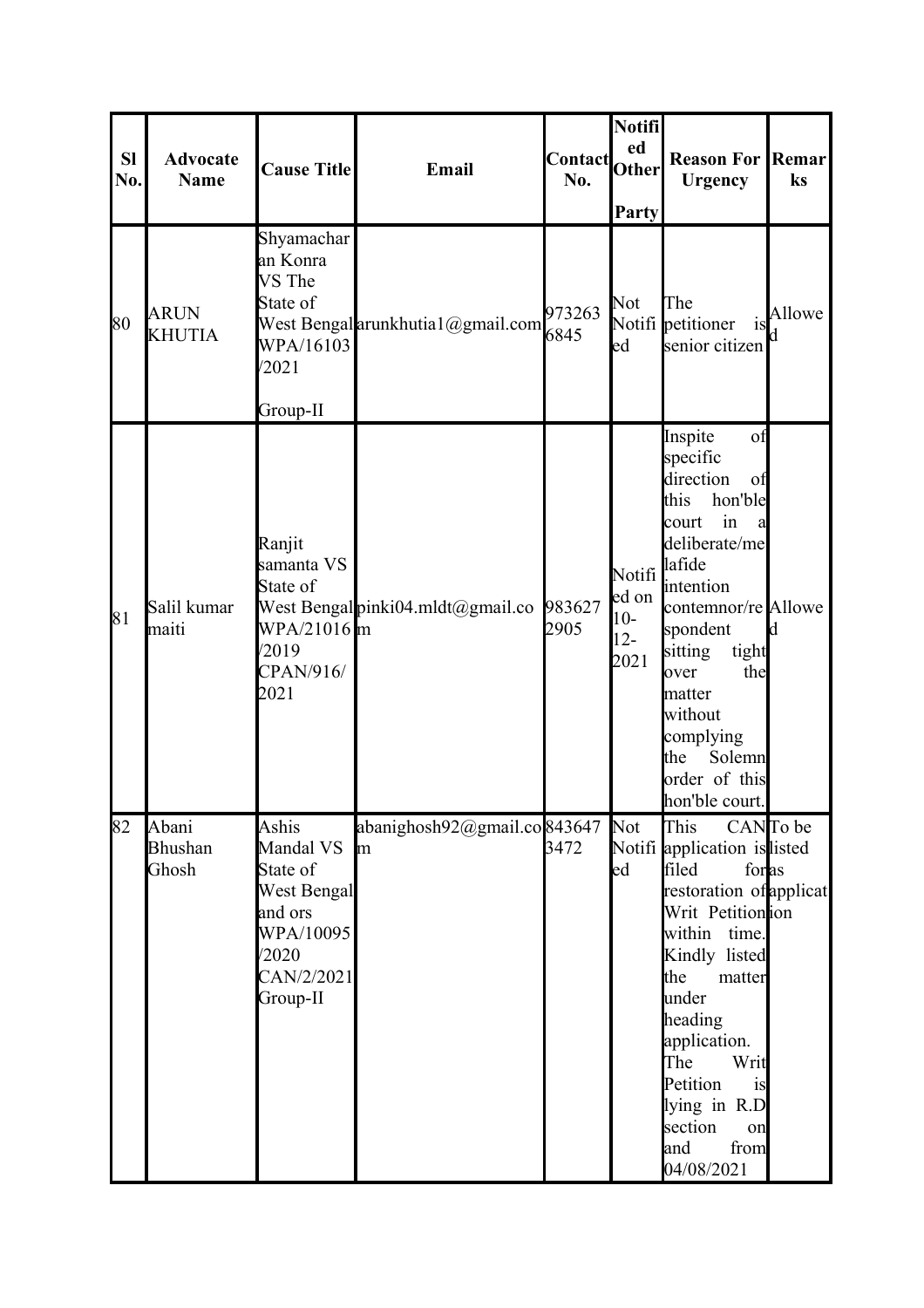| <b>Sl</b><br>No. | <b>Advocate</b><br><b>Name</b> | <b>Cause Title</b>                                                                                                       | Email                             | <b>Contact</b><br>No. | Notifi<br>ed<br><b>Other</b><br>Party | <b>Reason For Remar</b><br><b>Urgency</b>                                                                                                                                                                                                                                                                                                             | ks     |
|------------------|--------------------------------|--------------------------------------------------------------------------------------------------------------------------|-----------------------------------|-----------------------|---------------------------------------|-------------------------------------------------------------------------------------------------------------------------------------------------------------------------------------------------------------------------------------------------------------------------------------------------------------------------------------------------------|--------|
|                  |                                |                                                                                                                          |                                   |                       |                                       | CAN<br>and<br>application is<br>lying<br>in<br>mandamus<br>section.                                                                                                                                                                                                                                                                                   |        |
| 83               | <b>ARUN</b><br><b>KHUTIA</b>   | Debidas<br>Banerjee VS<br>The State of<br>WPA/8427/<br>2021                                                              | West Bengal arunkhutia1@gmail.com | 973263<br>6845        | Not<br>ed                             | The<br>Notifi petitioner<br><b>1S</b><br>senior citizen                                                                                                                                                                                                                                                                                               | Allowe |
| 84               | <b>ARUN</b><br><b>KHUTIA</b>   | Abeda<br>Khatan VS<br>The State of<br><b>West Bengal</b><br>/2021                                                        | WPA/16094 arunkhutia1@gmail.com   | 973263<br>6845        | Not<br>led                            | The<br>Notifi petitioner<br>1S<br>senior citizen                                                                                                                                                                                                                                                                                                      | Allowe |
| 85               | Akashdeep<br>Mukherjee         | Group-II<br>Rafi<br>Mahammed mail.com<br>VS State Of<br><b>West Bengal</b><br>and Ors.<br>WPA/19916<br>/2021<br>Group-II | advocateakashdeep1@g              | 983002<br>5645        | Not<br>ed                             | The<br>Notifi Petitioner hasd<br>challenged<br>the<br>recruiment<br>process<br>οt<br>the post of<br>Headmaster<br>initiated<br>under<br>the<br>West Bengal<br>Madrasah<br>Service<br>Commission<br>Act,2008 the<br>Commission<br>violate<br>the<br>point<br>27<br>thatis Bar on<br>Recommenda<br>tion<br>as<br>contain in the<br>recruiment<br>notice | Allowe |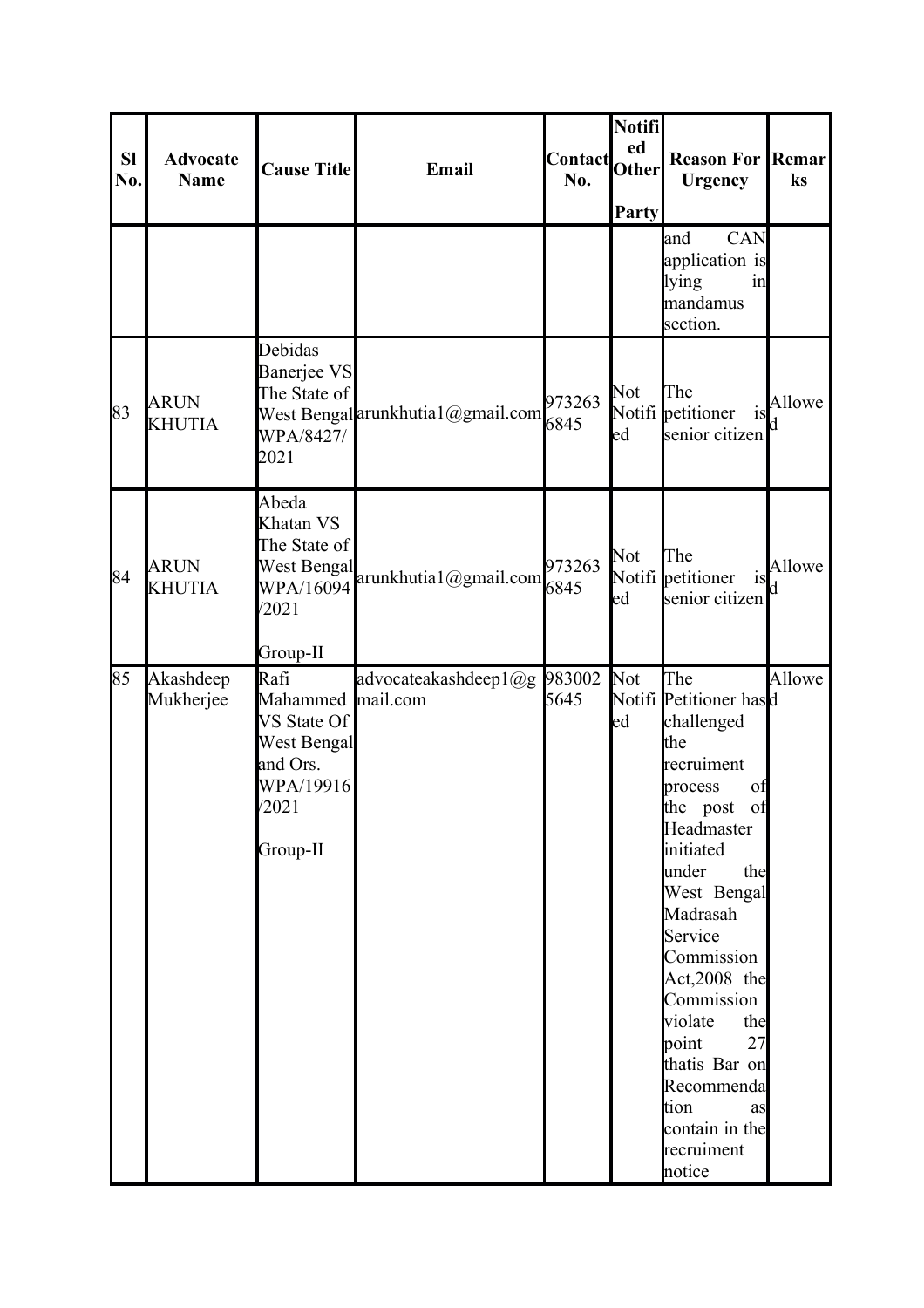| <b>SI</b><br>No. | <b>Advocate</b><br><b>Name</b> | <b>Cause Title</b>                                                                                                                                    | Email                                          | Contact<br>No. | Notifi<br>ed<br><b>Other</b><br>Party | <b>Reason For Remar</b><br><b>Urgency</b>                                                                                                                                                                                                                                                                      | ks      |
|------------------|--------------------------------|-------------------------------------------------------------------------------------------------------------------------------------------------------|------------------------------------------------|----------------|---------------------------------------|----------------------------------------------------------------------------------------------------------------------------------------------------------------------------------------------------------------------------------------------------------------------------------------------------------------|---------|
|                  |                                |                                                                                                                                                       |                                                |                |                                       | Thematter.<br>invovlves<br>grave<br>urgency<br>as<br>the<br>counselling<br>process<br>is<br>from<br>14th<br>December<br>2021. If the<br>matter is not<br>heard<br>urgently for<br>the purpose<br>of grant of<br>interim order<br>your<br>Petitioner<br>suffer<br>will<br>irreparable<br>loss<br>and<br>injury. |         |
| 86               | Sujit Kr. Rath                 | Gurupada<br>Das VS The<br>state of<br>and others<br>WPA/8692/<br>2020                                                                                 | West Bengal sujitrath9433@gmail.co 943319<br>m | 2022           | ed on been<br>$10-$<br>$12 -$<br>2021 | Petition is at<br>motion<br>Notifi stage.,<br>has<br>mentioned<br>but <sup>d</sup><br>thrice<br>not listed<br>Urgent<br>in<br>nature.                                                                                                                                                                          | Allowe  |
| 87               | Sk Toslim Ali                  | <b>Sk</b><br>Mojahedul<br>Islam VS<br>Pratima<br>santra<br><b>CPAN/988/</b><br>2021<br><b>CPAN/988</b><br>of 2021 in<br>WPA no<br>172 of<br>2021/2021 | toslimalisk@gmail.com                          | 896722<br>0315 | Not<br>Notifi<br>ed                   | Contempt<br>application in<br>respect<br>of<br>willful<br>disobidenc of Allowe<br>orderd<br>lan<br>dated<br>5.3.2021<br>passed<br>by<br>your lordship                                                                                                                                                          |         |
| 88               | Debayan SEN Narayan            |                                                                                                                                                       | debayansen.2404@gmai 980488                    |                | Notifi My                             | lord                                                                                                                                                                                                                                                                                                           | List in |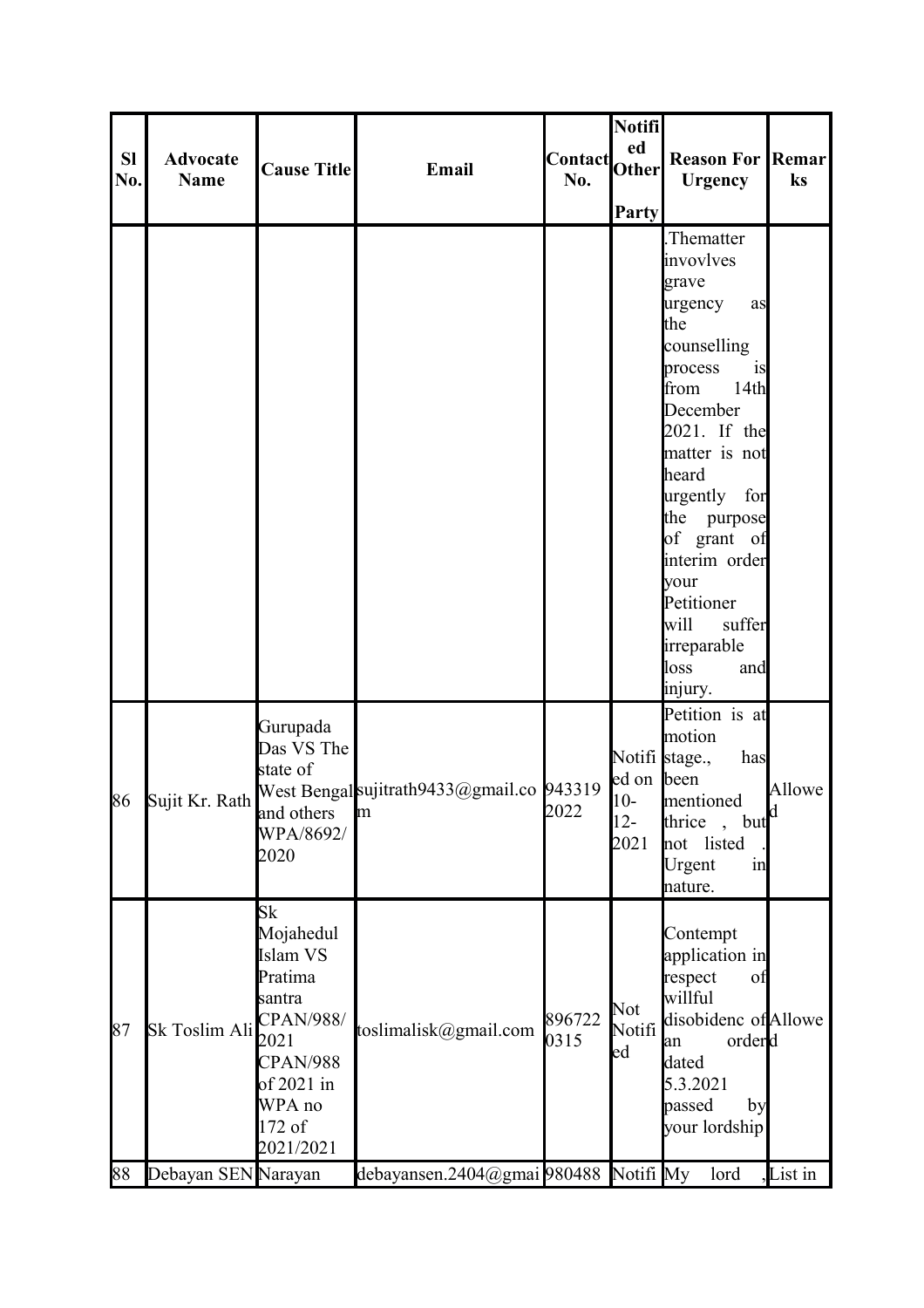| <b>SI</b><br>No. | <b>Advocate</b><br><b>Name</b> | <b>Cause Title</b>                                                                                          | Email                                    | Contact <br> Other <br>No. | Notifi<br>Party                                       | <b>Reason For Remar</b><br><b>Urgency</b>                                                                                                                                                                                                                                                                                                                                                                                | $\mathbf{k}$ s                                                      |
|------------------|--------------------------------|-------------------------------------------------------------------------------------------------------------|------------------------------------------|----------------------------|-------------------------------------------------------|--------------------------------------------------------------------------------------------------------------------------------------------------------------------------------------------------------------------------------------------------------------------------------------------------------------------------------------------------------------------------------------------------------------------------|---------------------------------------------------------------------|
|                  |                                | Das VS<br>State of<br><b>West Bengal</b><br>and others<br>$WPA/28506$ <sup>l.com</sup><br>/2014<br>Group-II |                                          | 2490                       | ed on<br>$10-$<br>$12 -$<br>2021                      | The<br>petitioner<br>1S<br>without<br>any<br>employment<br>and the writ<br>application<br>has<br>pending<br>2014<br>since<br>which<br>has<br>acted as an<br>impediment<br>for him.                                                                                                                                                                                                                                       | $\begin{bmatrix} 0 & \text{if} \\ \text{been} & 2022 \end{bmatrix}$ |
| 89               | Ibrahim<br>Shaikh              | Saumen das<br>VS State of<br>WPA/6226/ il.com<br>2019                                                       | west bengal Ibrahim.highcourt@gma 933181 | 1610                       | Not<br>ed                                             | It's<br><b>TET</b><br>a<br>examination<br>Notifi matter, let it<br>be listed as<br>motion                                                                                                                                                                                                                                                                                                                                | Allowe                                                              |
| 90               | K. M.<br>Hossain               | Md.<br>Shamsul<br>Haque VS<br>The State of<br><b>West Bengal</b><br>WPA/17079<br>/2021<br>Group-II          | kmhossainlaw@gmail.c<br>om               | 983011<br>4465             | Notifi After<br>ed on the<br>$02 -$<br>$12 -$<br>2021 | writd<br>petition<br>the<br>has<br>matter<br>been<br><b>n</b> ot<br>The<br>listed.<br>petitioner is a<br>retired<br>teacher. His<br>full dues has<br>been<br>not<br>released<br>by<br>the authority.<br>He filed<br><sub>a</sub><br>writ petition<br>earlier where<br>direction was<br>given to the<br>respondent<br>authorities to<br>release<br>the<br>said<br>unpaid<br>dues. Inspite<br>of direction<br>said<br>dues | filingAllowe                                                        |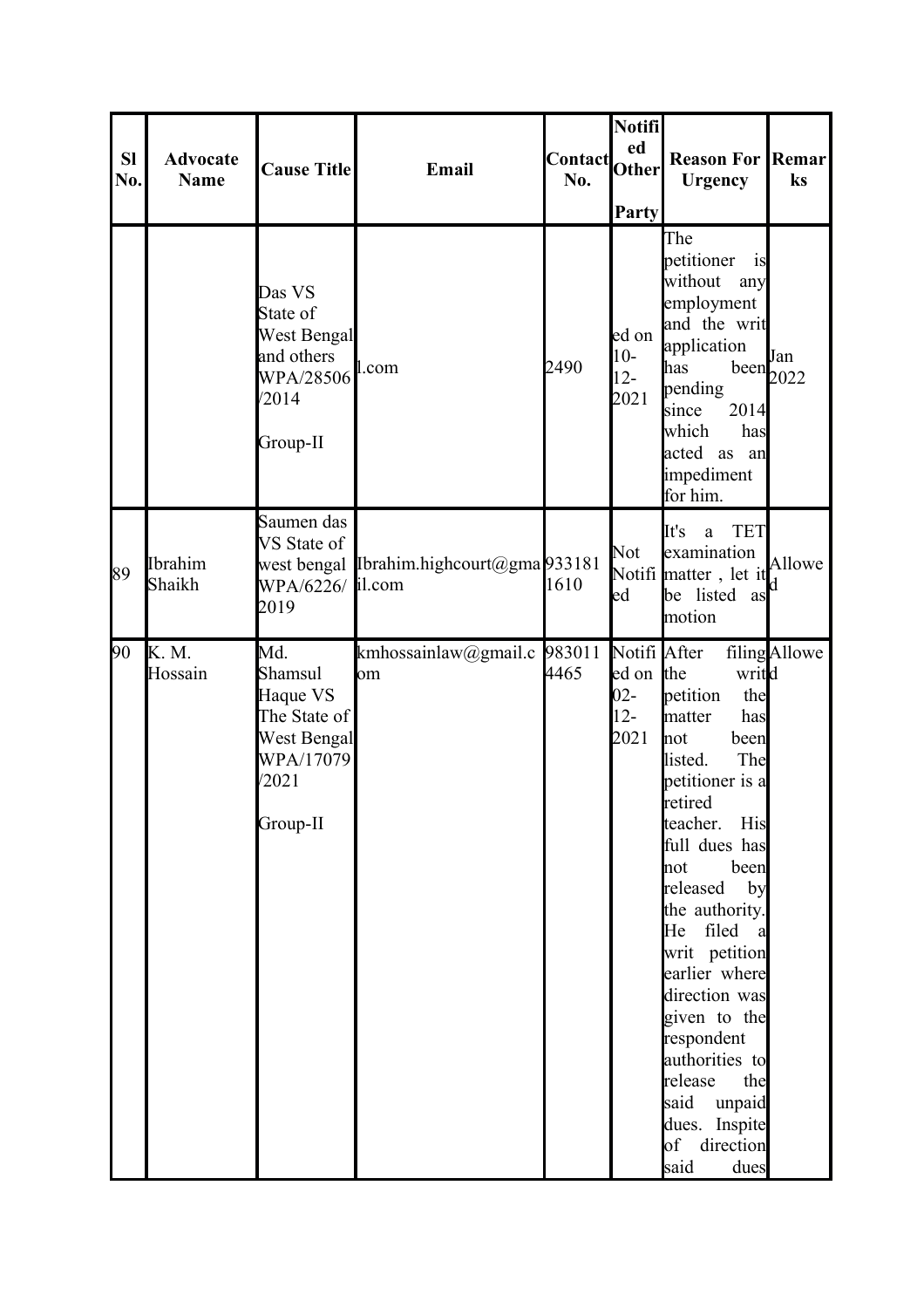| <b>SI</b><br>No. | <b>Advocate</b><br><b>Name</b> | <b>Cause Title</b>                                                                          | Email                                                 | <b>Contact</b><br>No. | Notifi<br>ed<br>Other<br>Party           | <b>Reason For Remar</b><br><b>Urgency</b>                                                                                                                                                                                                                           | ks            |
|------------------|--------------------------------|---------------------------------------------------------------------------------------------|-------------------------------------------------------|-----------------------|------------------------------------------|---------------------------------------------------------------------------------------------------------------------------------------------------------------------------------------------------------------------------------------------------------------------|---------------|
|                  |                                |                                                                                             |                                                       |                       |                                          | have<br>not<br>paid.<br>been<br>Petitioner<br>filed<br>a<br>contempt<br>application<br>but same was<br>dismissed for<br>default.<br>Restoration<br>application<br>was filed but<br>same has not<br>been<br>allowed.<br>Hence,<br>the<br>instant<br>writ<br>petition |               |
| 91               | Biswajit Mal                   | Sujit Kumar<br>Hati VS The<br>State of<br>and Ors<br>WPA/10378<br>/2021<br>Group-II         | West Bengal advocatebiswajitmal6@ 987556<br>gmail.com | 4763                  | Notifi<br>ed on<br>08-<br>$12 -$<br>2021 | Interest<br>Gratuity                                                                                                                                                                                                                                                | OnAllowe<br>d |
| 92               | Biswajit Mal                   | Bindubala<br>Dandapat<br>VS The<br>State of<br>and Ors<br>WPA/9767/<br>2021<br>Group-II     | West Bengal advocatebiswajitmal6@<br>gmail.com        | 987556<br>4763        | Notifi<br>ed on<br>08-<br>$12 -$<br>2021 | Interest<br>Gratuity                                                                                                                                                                                                                                                | OnAllowe<br>d |
| 93               | K. M.<br>Hossain               | Rita Jana<br>Manna VS<br>The State of<br><b>West Bengal</b><br>$&$ Ors<br>WPA/1047/<br>2020 | kmhossainlaw@gmail.c<br>om                            | 983011<br>4465        | Not<br>Notifi have<br>$_{\text{led}}$    | Petitioners<br>notd<br>been<br>included<br>in<br>the panel for<br>primary<br>school                                                                                                                                                                                 | Allowe        |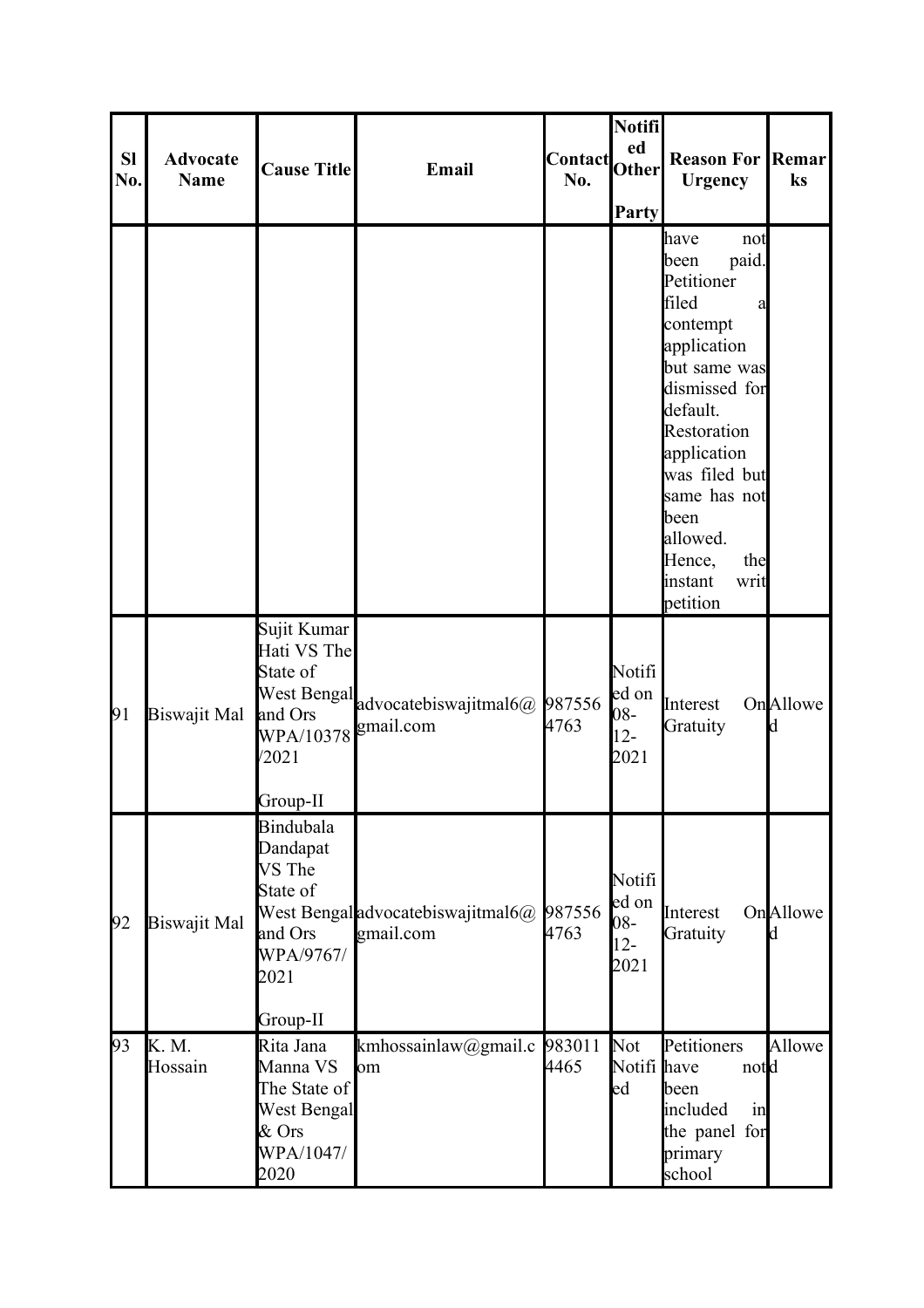| <b>SI</b><br>No. | <b>Advocate</b><br><b>Name</b> | <b>Cause Title</b>                                                       | Email                                                  | Contact Other<br>No. | Notifi<br>ed           | <b>Reason For Remar</b><br><b>Urgency</b>                                                                                                                                                                                                                                                                                                                                                                                                                        | ks             |
|------------------|--------------------------------|--------------------------------------------------------------------------|--------------------------------------------------------|----------------------|------------------------|------------------------------------------------------------------------------------------------------------------------------------------------------------------------------------------------------------------------------------------------------------------------------------------------------------------------------------------------------------------------------------------------------------------------------------------------------------------|----------------|
|                  |                                |                                                                          |                                                        |                      | <b>Party</b>           |                                                                                                                                                                                                                                                                                                                                                                                                                                                                  |                |
|                  |                                | Group-II                                                                 |                                                        |                      |                        | teachers<br>on<br>the ground of<br>below cut-off<br>marks. The<br>marks of the<br>petitioners<br>have<br>been<br>calculated<br>without<br>taking<br>any<br>interview for<br>10 marks in<br>terms of the<br>Rules. This is<br>selection<br>process<br>of<br>2009<br>and<br>presently<br>panel<br>has<br>been<br>published in<br>terms of the<br>Order of the<br>Hon'ble<br>Supreme<br>Court.<br>The<br>petitioners<br>are<br>waiting<br>for<br>long<br>a<br>time. |                |
| 94               | K. M.<br>Hossain               | Joydeb<br>Golder VS<br>The State of<br>WPA/10151 om<br>/2021<br>Group-II | West Bengal kmhossainlaw@gmail.c 983011                | 4465                 | Not<br>Notifi<br>ed    | Interest<br>of<br>delayed<br>ofd<br>payment<br>gratuity                                                                                                                                                                                                                                                                                                                                                                                                          | Allowe         |
| 95               | Mitra                          | th Adak VS om<br>The State of<br>West Bengal<br>& others<br>WPA/17043    | Pinaki Ranjan Ramendrana pinaki mitra16@gmail.c 943209 | 3606                 | Not<br>Notifi ex<br>ed | Petitioner<br>serviceman<br>got<br>appointment<br>Primary<br>as                                                                                                                                                                                                                                                                                                                                                                                                  | asAllowe<br>kl |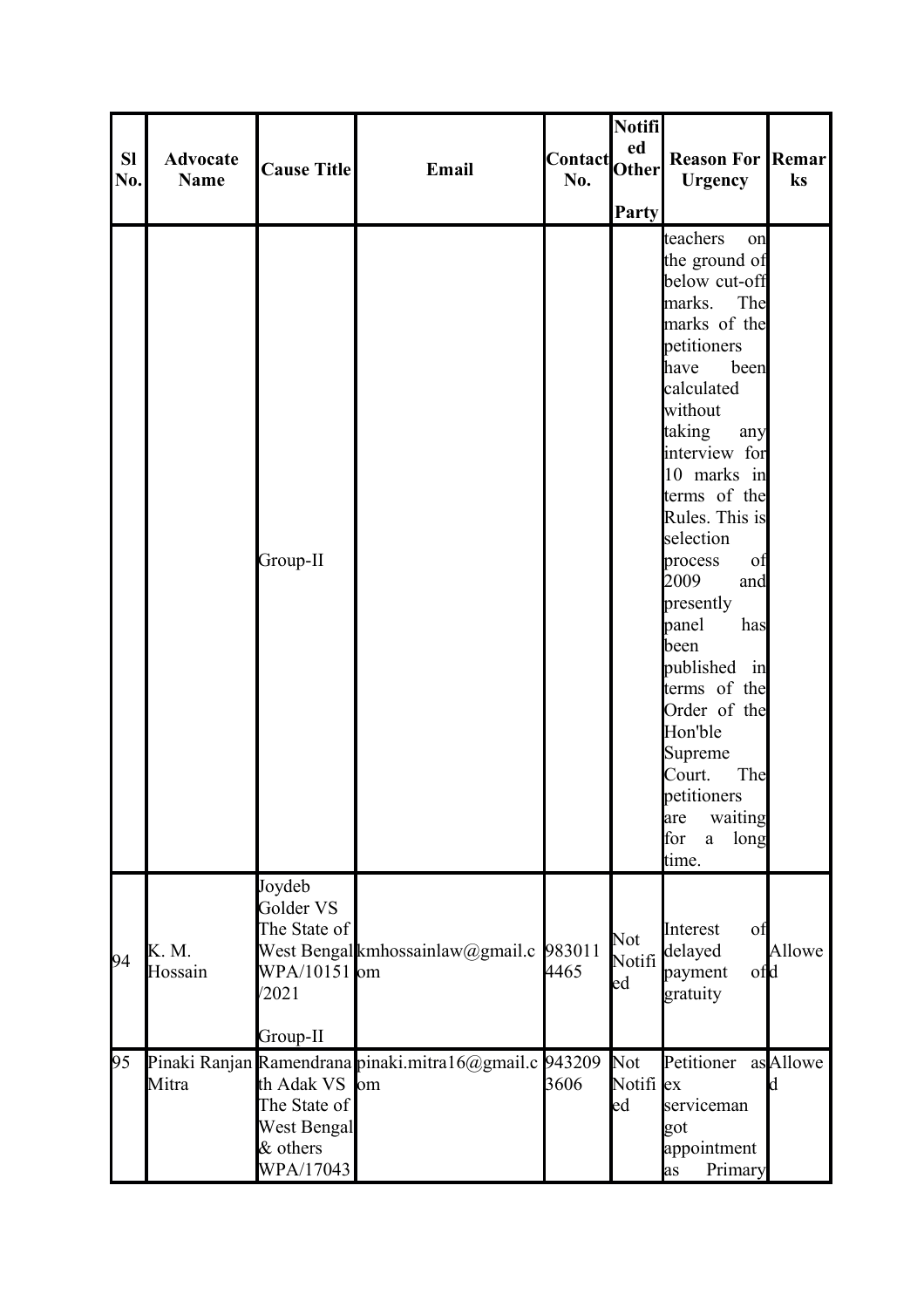|           |                                |                    |                             |               | Notifi       |                         |          |
|-----------|--------------------------------|--------------------|-----------------------------|---------------|--------------|-------------------------|----------|
| <b>SI</b> |                                |                    |                             |               | ed           |                         |          |
|           | <b>Advocate</b><br><b>Name</b> | <b>Cause Title</b> | Email                       | Contact Other |              | <b>Reason For Remar</b> |          |
| No.       |                                |                    |                             | No.           |              | <b>Urgency</b>          | ks       |
|           |                                |                    |                             |               | <b>Party</b> |                         |          |
|           |                                |                    |                             |               |              | Teacher<br>on           |          |
|           |                                |                    |                             |               |              | being                   |          |
|           |                                |                    |                             |               |              | Selected for            |          |
|           |                                |                    |                             |               |              | appointment             |          |
|           |                                |                    |                             |               |              | after<br>but            |          |
|           |                                |                    |                             |               |              | joining<br>he           |          |
|           |                                |                    |                             |               |              | was seriously           |          |
|           |                                |                    |                             |               |              | ill and bed             |          |
|           |                                |                    |                             |               |              | ridden<br>and           |          |
|           |                                |                    |                             |               |              | could<br>not            |          |
|           |                                |                    |                             |               |              | ioin<br>but             |          |
|           |                                |                    |                             |               |              | subsequently            |          |
|           |                                |                    |                             |               |              | he has not              |          |
|           |                                |                    |                             |               |              | been allowed            |          |
|           |                                |                    |                             |               |              | to.<br>resume           |          |
|           |                                |                    |                             |               |              | duty                    |          |
|           |                                | /2021              |                             |               |              | although<br>he          |          |
|           |                                |                    |                             |               |              | submitted               |          |
|           |                                | Group-II           |                             |               |              | leave                   |          |
|           |                                |                    |                             |               |              | application             |          |
|           |                                |                    |                             |               |              | along<br>with           |          |
|           |                                |                    |                             |               |              | medical                 |          |
|           |                                |                    |                             |               |              | certificate.            |          |
|           |                                |                    |                             |               |              | Matter                  |          |
|           |                                |                    |                             |               |              | directed<br>to          |          |
|           |                                |                    |                             |               |              | by<br>appear<br>order   |          |
|           |                                |                    |                             |               |              | dated<br>3011.2021      |          |
|           |                                |                    |                             |               |              | 13th<br>on              |          |
|           |                                |                    |                             |               |              | December                |          |
|           |                                |                    |                             |               |              | but has not             |          |
|           |                                |                    |                             |               |              | appeared.               |          |
|           |                                |                    |                             |               |              | Matter<br>be            |          |
|           |                                |                    |                             |               |              | listed<br>for           |          |
|           |                                |                    |                             |               |              | hearing<br>as           |          |
|           |                                |                    |                             |               |              | Motion                  |          |
| 96        | K. M.                          | Bablu Roy          | kmhossainlaw@gmail.c 983011 |               |              | Notifi Matter           | toAllowe |
|           | Hossain                        | VS The             | om                          | 4465          |              | firstd<br>ed on appear  |          |
|           |                                | State of           |                             |               | $02 -$       | time.<br>In             |          |
|           |                                | <b>West Bengal</b> |                             |               | $12 -$       | terms<br>of             |          |
|           |                                | WPA/18286          |                             |               | 2021         | <b>NCTE</b> norms       |          |
|           |                                | /2021              |                             |               |              | the petitioner          |          |
|           |                                |                    |                             |               |              | completed               |          |
|           |                                | Group-II           |                             |               |              | training                |          |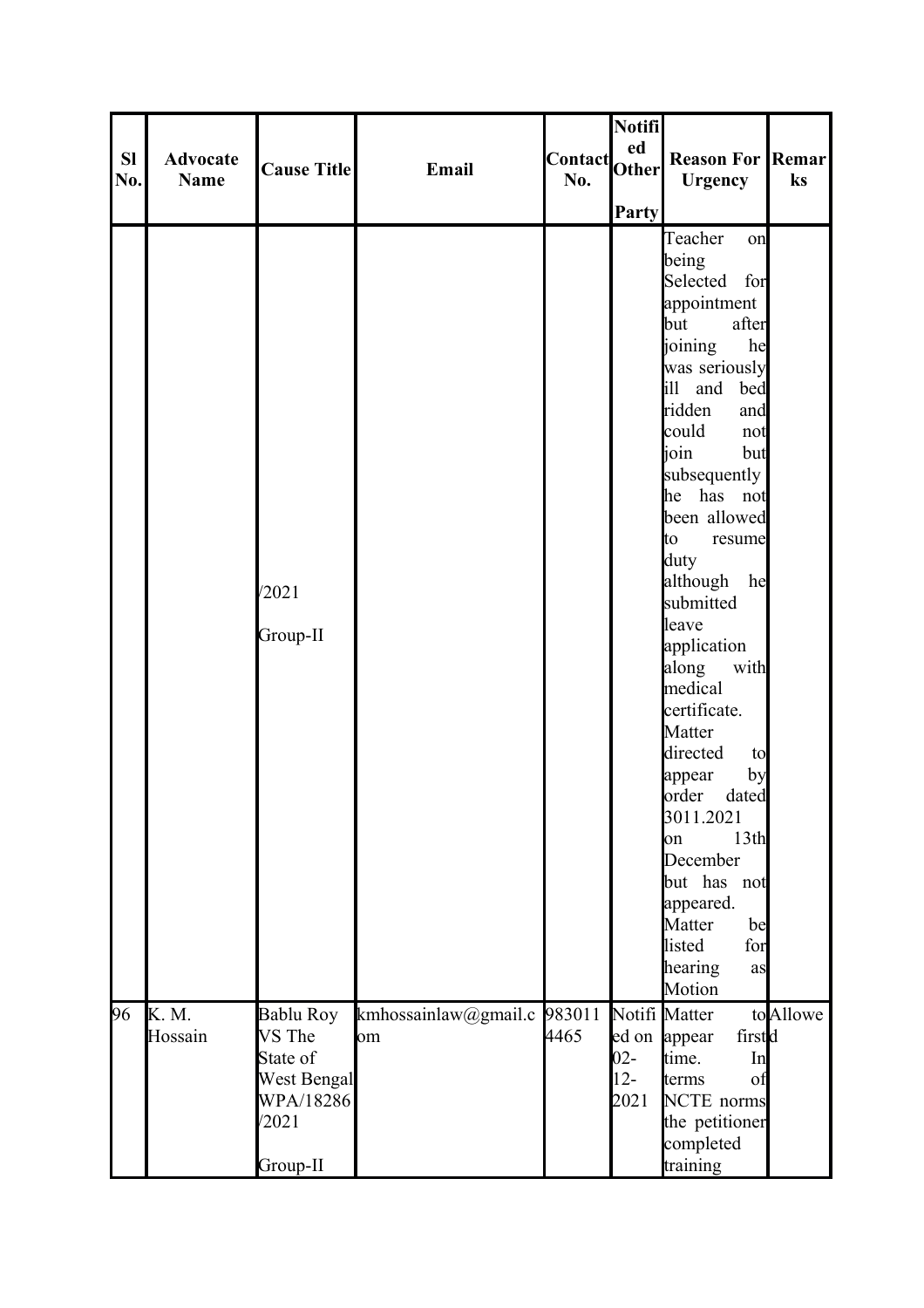| <b>SI</b><br>No. | <b>Advocate</b><br><b>Name</b> | <b>Cause Title</b>                                                           | Email                                | Contact<br>No. | <b>Notifi</b><br>ed<br><b>Other</b><br>Party | <b>Reason For Remar</b><br><b>Urgency</b>                                                                                                                                                                                                                                          | ks                                                                                  |
|------------------|--------------------------------|------------------------------------------------------------------------------|--------------------------------------|----------------|----------------------------------------------|------------------------------------------------------------------------------------------------------------------------------------------------------------------------------------------------------------------------------------------------------------------------------------|-------------------------------------------------------------------------------------|
|                  |                                |                                                                              |                                      |                |                                              | course as in-<br>service<br>candidate.<br>Inspite<br>of<br>that he has<br>been<br>not<br>treated<br>as<br>trained<br>candidate<br>"A"<br>and<br>category<br>scale has not<br>been released<br>in favour of<br>the<br>petitioner.                                                   |                                                                                     |
| 97               | Advocate<br>Sarthak<br>Burman  | Amar<br>Mondal VS<br>Dr. P.<br><b>Ulaganathan</b><br>CPAN/766/<br>2021       | sarthakburman30@gmai 801709<br>l.com | 5481           | Not<br>ed                                    | The<br>matter<br>relates to non<br>compliance<br>of<br>Your<br>Lordships<br>order<br>upon<br>the<br>District $\int d$ (writ<br>Magistrate<br>Notifi regarding<br>removal<br>illegal<br>construction<br>made by the<br>private<br>respondents.<br>Kindly<br>include<br>the<br>same. | Allowe <sup> </sup><br>no is<br>of yet to<br><b>l</b> be<br>mentio<br>$\text{ned})$ |
| 98               | <b>RATUL</b><br><b>GHOSH</b>   | <b>Basudeb</b><br>Purkait VS<br>State of<br>West Bengal<br>WPA/9631/<br>2021 | law.ratulghosh@gmail.c 833589<br>om  | 8297           | Not<br>ed                                    | Petitioner has Allowe<br>Notifi already<br>retired from<br>Primary<br>Assistant<br>teacher since<br>2019.He<br>is<br>getting<br>not<br>pension<br>due<br>to<br>work                                                                                                                | Id.                                                                                 |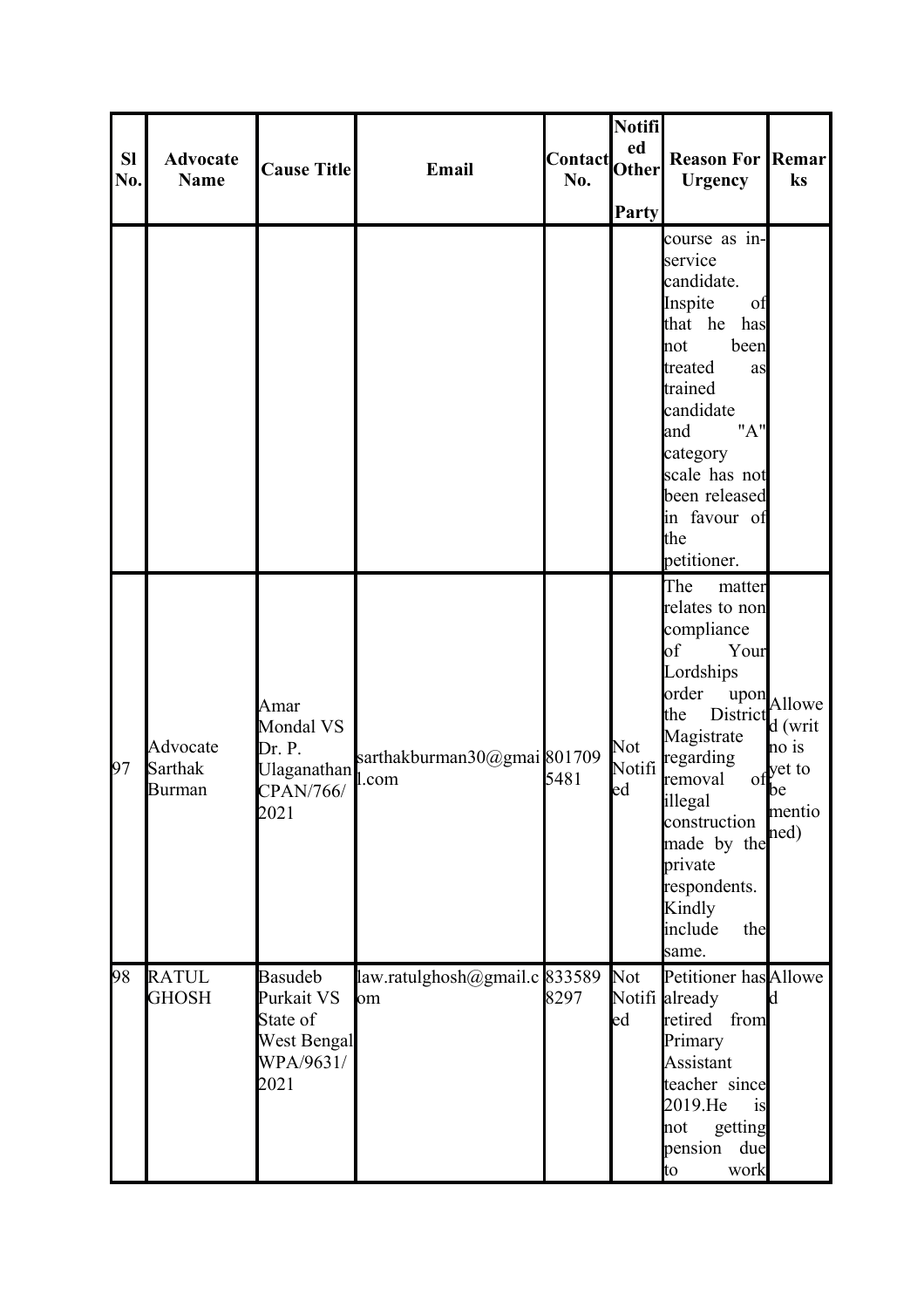| <b>SI</b> | <b>Advocate</b>              |                                                                                                                                                                             |                                                | Contact Other  | Notifi<br>ed        | <b>Reason For Remar</b>                                                                                                                                                                                                                            |              |
|-----------|------------------------------|-----------------------------------------------------------------------------------------------------------------------------------------------------------------------------|------------------------------------------------|----------------|---------------------|----------------------------------------------------------------------------------------------------------------------------------------------------------------------------------------------------------------------------------------------------|--------------|
| No.       | <b>Name</b>                  | <b>Cause Title</b>                                                                                                                                                          | Email                                          | No.            | <b>Party</b>        | <b>Urgency</b>                                                                                                                                                                                                                                     | ks           |
|           |                              |                                                                                                                                                                             |                                                |                |                     | dispute<br>just<br>his<br>because<br>father's name<br>was wrong in<br>the<br>appointment<br>letter and it<br>17<br>took<br>months<br>to<br>rectify<br>the<br>name of the<br>father.DI told<br>that service is<br>not complete<br>the<br>due<br>lin |              |
| 99        | <b>RATUL</b><br><b>GHOSH</b> | Manoranjan<br>Maity VS<br>State of<br>$&$ Ors<br>WPA/15419<br>/2019                                                                                                         | West Bengallaw.ratulghosh@gmail.c 833589<br>om | 8297           | Not<br>Notifi<br>ed | date.<br>Petitioner is a<br>senior<br>citizen.<br>His<br>was<br>son<br>a<br>primary<br>teacher.<br>His<br>died.<br>son<br>There<br>been<br>ad<br>dispute<br>between<br>daughter-in-<br>law and the<br>Petitioner<br>regarding the<br>pension.      | hasAllowe    |
|           | 100 SMITA PAL                | DR.<br><b>ASRAFI</b><br><b>KHATUN</b><br><b>VS THE</b><br><b>STATE OF</b><br><b>WEST</b><br><b>BENGAL</b><br><b>AND</b><br><b>OTHERS</b><br>CPAN/955/<br>2021<br>CPAN/955 / | smitapal51@gmail.com                           | 983673<br>8604 | Not<br>ed           | As per YourAllowe<br>Notifi Lordships<br>order dated<br>19/08/2021<br>one selection<br>committee<br>be<br>was to<br>formed<br>within<br>one<br>month<br>from<br>date<br>the<br>of<br>the                                                           | $\mathbf{d}$ |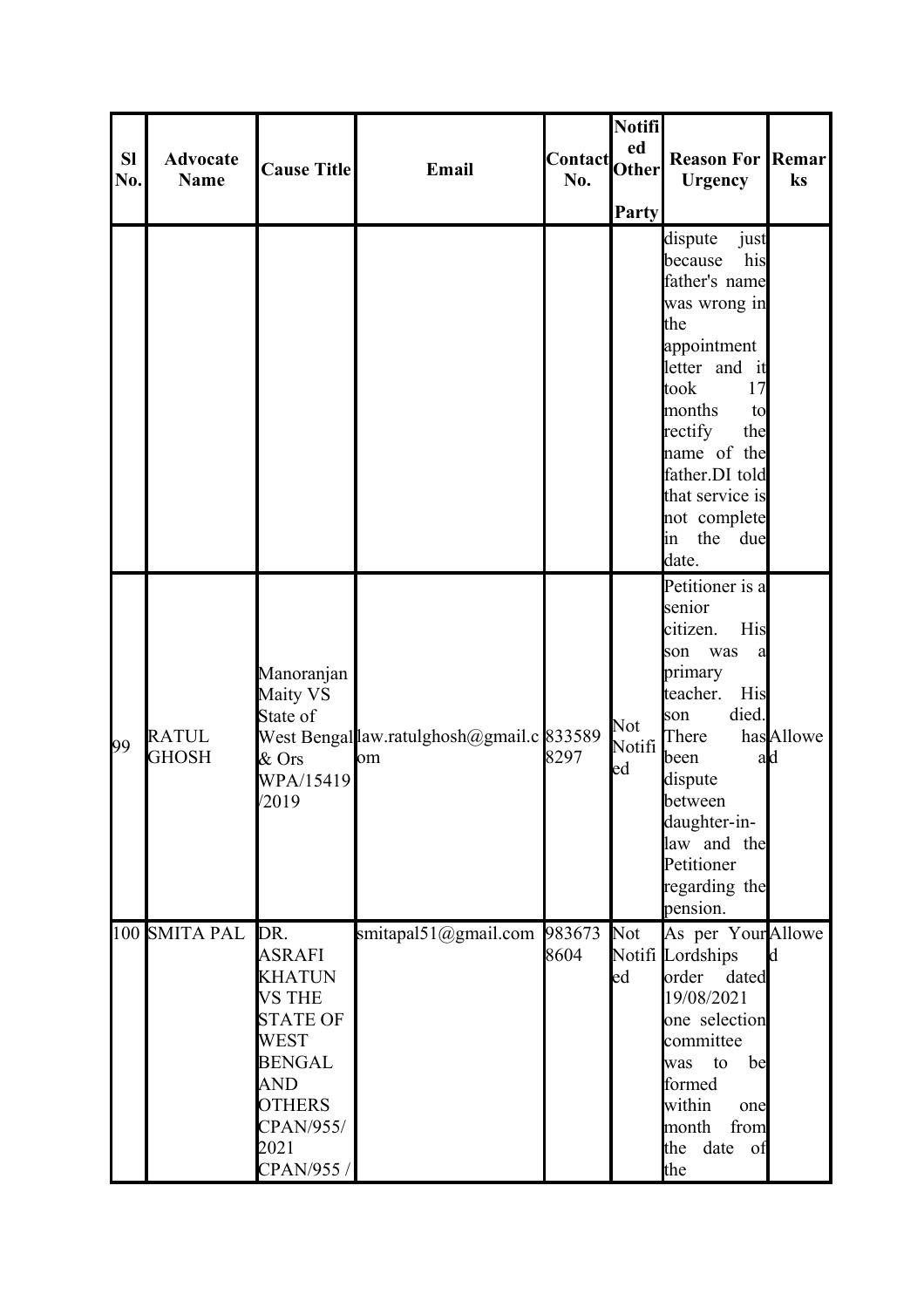|                  |                              |                                                               |                                                |                      | <b>Notifi</b>       |                                                                                                                                                                                                                                                                                                                                                                                                                                                          |           |
|------------------|------------------------------|---------------------------------------------------------------|------------------------------------------------|----------------------|---------------------|----------------------------------------------------------------------------------------------------------------------------------------------------------------------------------------------------------------------------------------------------------------------------------------------------------------------------------------------------------------------------------------------------------------------------------------------------------|-----------|
| <b>SI</b><br>No. | <b>Advocate</b><br>Name      | <b>Cause Title</b>                                            | Email                                          | Contact Other<br>No. |                     | <b>Reason For Remar</b><br><b>Urgency</b>                                                                                                                                                                                                                                                                                                                                                                                                                | ks        |
|                  |                              | 2021                                                          |                                                |                      | <b>Party</b>        | communicati<br>on of the said<br>order by the<br>respondent<br>Principal of<br>the<br>College<br>for<br>promoting<br>the petitioner<br>to the post of<br>associate<br>professor.<br>But no said<br>committee is<br>formed<br>till<br>The<br>date.<br>petitioner has<br>already lost<br>chance<br>one<br>of promotion<br>to the post of<br>principal<br>she<br>because<br>yet<br>is<br>not<br>promoted<br>to<br>the post<br>of<br>associate<br>professor. |           |
| 101              | <b>RATUL</b><br><b>GHOSH</b> | Deepak<br>Mahali VS<br>State of<br>& Ors<br>WPA/5446/<br>2021 | West Bengallaw.ratulghosh@gmail.c 833589<br>om | 8297                 | Not<br>Notifi<br>ed | The<br>Petitioner<br>was<br>a<br>primary<br>teacher<br>Criminal<br>case<br>filed<br>againstd<br>him. He was<br>acquitted.But<br>still<br>the<br>Petitioner<br>is<br>getting<br>not<br>pension.                                                                                                                                                                                                                                                           | wasAllowe |
|                  | 102 RATUL<br><b>GHOSH</b>    | Mangala<br>Das VS                                             | law.ratulghosh@gmail.c 833589<br>om            | 8297                 | <b>Not</b>          | The<br>Notifi Petitioner isd                                                                                                                                                                                                                                                                                                                                                                                                                             | Allowe    |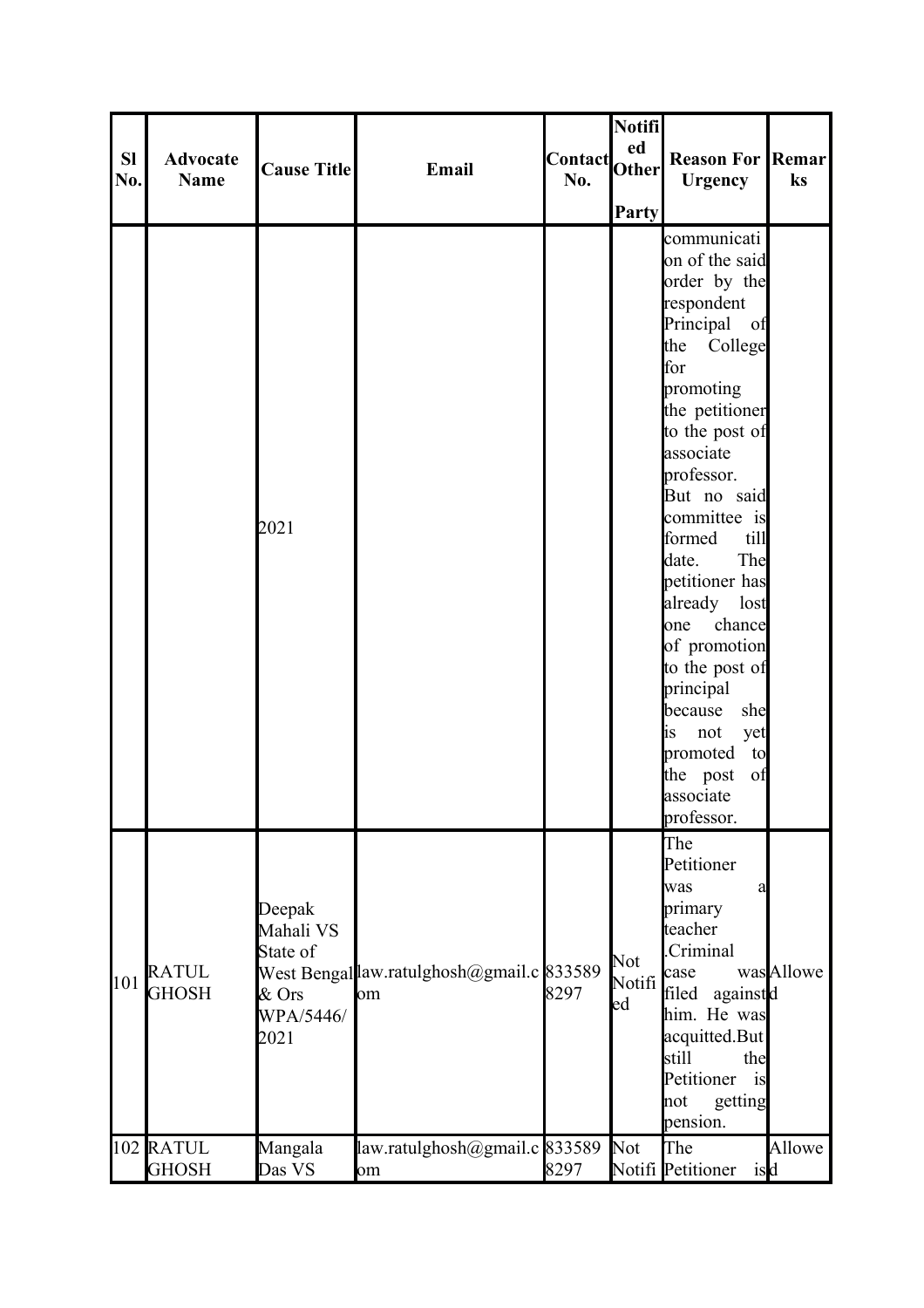| <b>SI</b><br>No. | <b>Advocate</b><br><b>Name</b> | <b>Cause Title</b>                                                              | Email                                       | Contact Other<br>No. | <b>Notifi</b><br>Party                  | <b>Reason For Remar</b><br><b>Urgency</b>                                                                                                                                                                                                                                                            | ks     |
|------------------|--------------------------------|---------------------------------------------------------------------------------|---------------------------------------------|----------------------|-----------------------------------------|------------------------------------------------------------------------------------------------------------------------------------------------------------------------------------------------------------------------------------------------------------------------------------------------------|--------|
|                  |                                | State of<br><b>West Bengal</b><br>& Ors.<br>WPA/845/2<br>020                    |                                             |                      | ed                                      | the<br>second<br>wife.First<br>wife<br>is<br>divorced<br>from Alipore<br>Judge<br>Court.Hence<br>the Petitioner<br>is eligible to<br>get<br>the<br>pension from<br>her husband.                                                                                                                      |        |
| 103              | Poulami<br>Dutta               | Abdul Azim<br>VS The<br>State of<br>WPA/25437<br>/2018<br>Group-II              | West Bengal poulami.dutta0904@ga<br>mil.com | 798034<br>2958       | Not<br>Notifi<br>ed                     | This is<br>the<br>interest<br>on<br>delayed<br>ofd<br>payment<br>arreared<br>salary.                                                                                                                                                                                                                 | Allowe |
| 104              | Nirmalya<br><b>Kumar Das</b>   | Santanu<br>Banerjee VS<br>State and<br>ors.<br>WPA/19887 m<br>/2021<br>Group-II | advnirmalya@gmail.co                        | 993254<br>4867       | Notifi heard<br>$10-$<br>$12 -$<br>2021 | Counseling<br>of HM will<br>held<br>lbe l<br>at<br>10.30 pm on<br>14.12.2021<br>Unless<br>the<br>matter<br>is<br>ed on expeditiously Allowe<br>as<br>urgent<br>motion<br>the<br>will<br>matter<br>be<br>infructus.Yo<br>Lordship<br>lur<br>kindly fix the<br>matter at the<br>of the<br>top<br>list. | Id.    |
|                  | 105 RATUL<br><b>GHOSH</b>      | Dilip Kr.<br>Mondal VS<br>State of<br>West Bengal                               | law.ratulghosh@gmail.c 833589<br>om         | 8297                 | <b>Not</b><br>ed                        | The<br>Notifi Petitioner<br>isd<br>going<br>to<br>retire<br>soon.                                                                                                                                                                                                                                    | Allowe |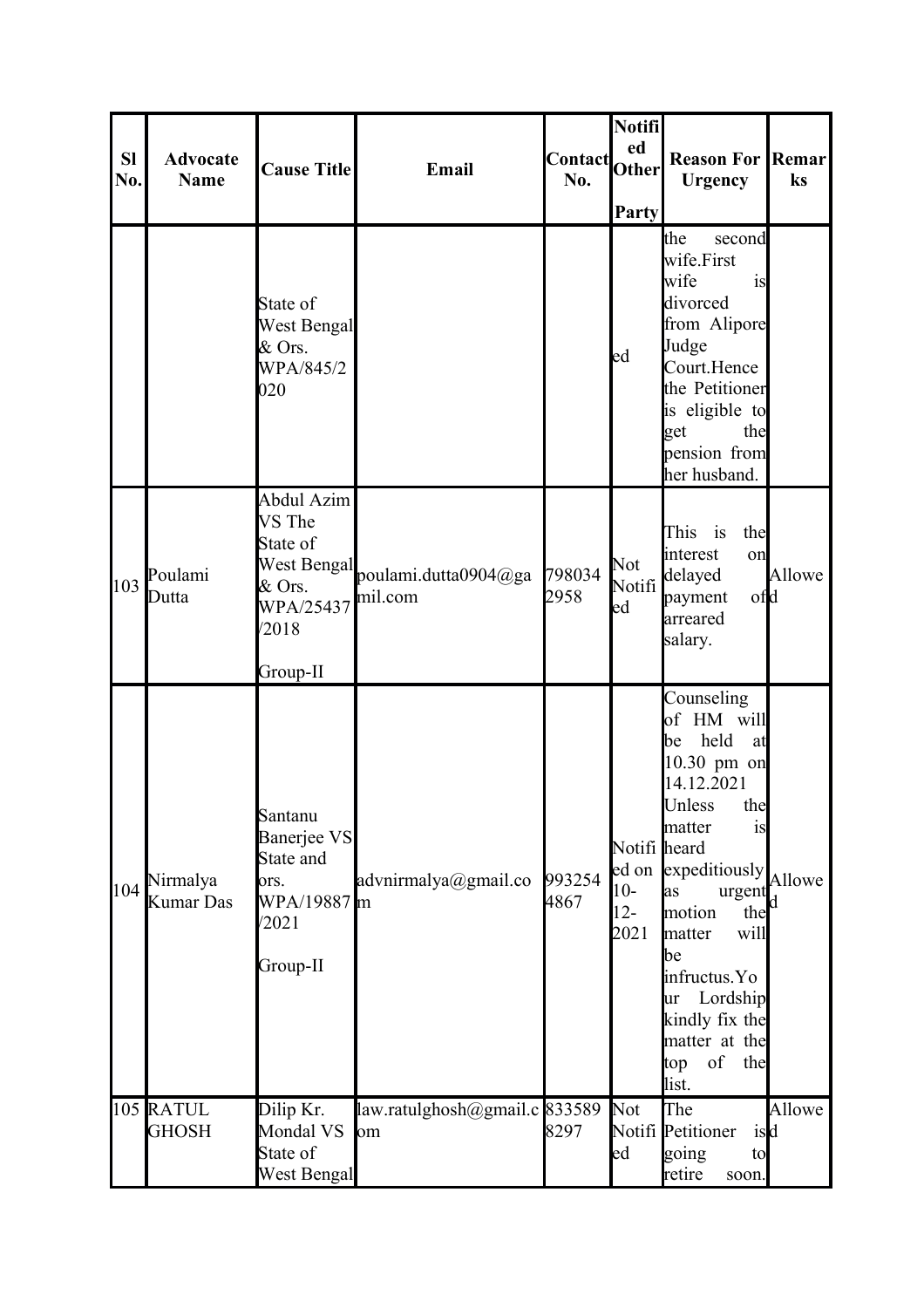|     |                 |                    |                           |                      | Notifi       |                         |        |
|-----|-----------------|--------------------|---------------------------|----------------------|--------------|-------------------------|--------|
| SI  | <b>Advocate</b> |                    |                           |                      | ed           | <b>Reason For Remar</b> |        |
| No. | <b>Name</b>     | <b>Cause Title</b> | Email                     | Contact Other<br>No. |              | <b>Urgency</b>          | ks     |
|     |                 |                    |                           |                      |              |                         |        |
|     |                 |                    |                           |                      | <b>Party</b> |                         |        |
|     |                 |                    |                           |                      |              | Petitioner is           |        |
|     |                 |                    |                           |                      |              | getting<br>not          |        |
|     |                 |                    |                           |                      |              | any                     |        |
|     |                 |                    |                           |                      |              | suspension              |        |
|     |                 |                    |                           |                      |              | allowance               |        |
|     |                 |                    |                           |                      |              | the<br>and              |        |
|     |                 |                    |                           |                      |              | Disciplinary            |        |
|     |                 |                    |                           |                      |              | proceeding              |        |
|     |                 |                    |                           |                      |              | though                  |        |
|     |                 |                    |                           |                      |              | started earlier         |        |
|     |                 |                    |                           |                      |              | till<br>but             |        |
|     |                 |                    |                           |                      |              | continuing              |        |
|     |                 |                    |                           |                      |              | and no final            |        |
|     |                 |                    |                           |                      |              | decision has            |        |
|     |                 |                    |                           |                      |              | been passed.            |        |
|     |                 |                    |                           |                      |              | Petitioner              |        |
|     |                 | $&$ Ors            |                           |                      |              | without                 |        |
|     |                 | WPA/17773          |                           |                      |              | getting<br>any          |        |
|     |                 | /2018              |                           |                      |              | allowance is            |        |
|     |                 |                    |                           |                      |              | passing<br>his          |        |
|     |                 |                    |                           |                      |              | days in<br>a            |        |
|     |                 |                    |                           |                      |              | very                    |        |
|     |                 |                    |                           |                      |              | measurable              |        |
|     |                 |                    |                           |                      |              | condition and<br>until  |        |
|     |                 |                    |                           |                      |              | and<br>unless<br>the    |        |
|     |                 |                    |                           |                      |              | petition<br>is          |        |
|     |                 |                    |                           |                      |              | being<br>heard,         |        |
|     |                 |                    |                           |                      |              | your                    |        |
|     |                 |                    |                           |                      |              | petitioner              |        |
|     |                 |                    |                           |                      |              | will have no            |        |
|     |                 |                    |                           |                      |              | other                   |        |
|     |                 |                    |                           |                      |              | alternative             |        |
|     |                 |                    |                           |                      |              | but he will             |        |
|     |                 |                    |                           |                      |              | compelled to            |        |
|     |                 |                    |                           |                      |              | take<br>drastic         |        |
|     |                 |                    |                           |                      |              | steps.                  |        |
|     | 106 Soham De    | Jamil              | sohamdedhara123@gma900798 |                      | Notifi The   |                         | Allowe |
|     | Dhara           | Akhter VS          | il.com                    | 7354                 |              | ed on petitioner        | d      |
|     |                 | The State of       |                           |                      | $10-$        | secured<br>a            |        |
|     |                 | <b>West Bengal</b> |                           |                      | $12 -$       | position as a           |        |
|     |                 | & Ors.             |                           |                      | 2021         | primary                 |        |
|     |                 | WPA/3407/          |                           |                      |              | teacher under           |        |
|     |                 | 2021               |                           |                      |              | the<br>West             |        |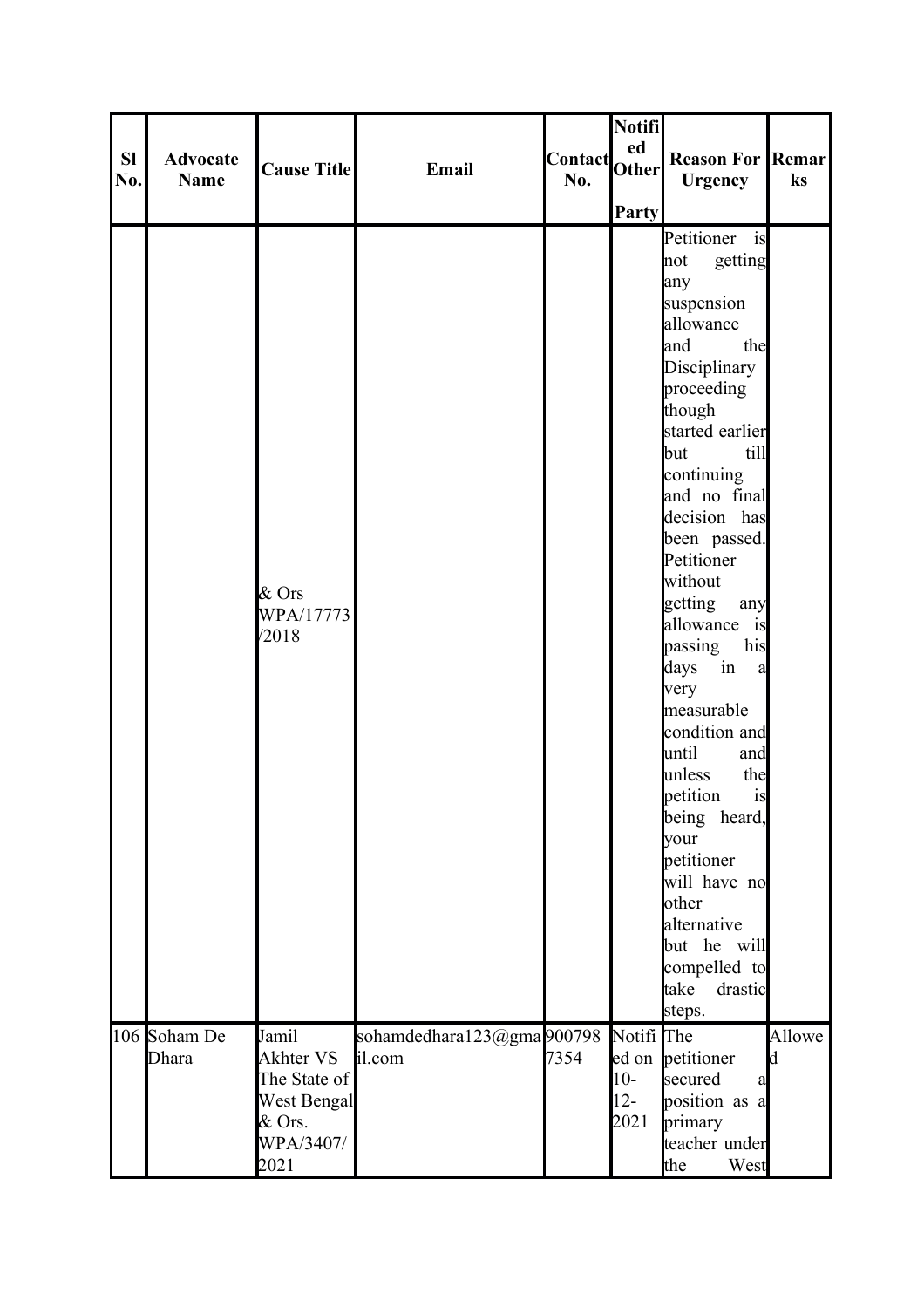|           |                 |                      |                             |                      | Notifi       |                               |             |
|-----------|-----------------|----------------------|-----------------------------|----------------------|--------------|-------------------------------|-------------|
| <b>SI</b> | <b>Advocate</b> |                      |                             |                      |              | <b>Reason For Remar</b>       |             |
| No.       | <b>Name</b>     | <b>Cause Title</b>   | Email                       | Contact Other<br>No. |              | <b>Urgency</b>                | ks          |
|           |                 |                      |                             |                      |              |                               |             |
|           |                 |                      |                             |                      | <b>Party</b> |                               |             |
|           |                 |                      |                             |                      |              | Bengal                        |             |
|           |                 |                      |                             |                      |              | Board<br>of                   |             |
|           |                 |                      |                             |                      |              | Primary                       |             |
|           |                 |                      |                             |                      |              | Education.<br>The             |             |
|           |                 |                      |                             |                      |              | petitioner,                   |             |
|           |                 |                      |                             |                      |              | being<br>a                    |             |
|           |                 |                      |                             |                      |              | candidate                     |             |
|           |                 |                      |                             |                      |              | who<br>had                    |             |
|           |                 |                      |                             |                      |              | his<br>passed                 |             |
|           |                 |                      |                             |                      |              | school level                  |             |
|           |                 |                      |                             |                      |              | education                     |             |
|           |                 |                      |                             |                      |              | from<br>The                   |             |
|           |                 |                      |                             |                      |              | <b>Bihar</b><br>State         |             |
|           |                 |                      |                             |                      |              | Madrasa                       |             |
|           |                 |                      |                             |                      |              | Education                     |             |
|           |                 |                      |                             |                      |              | Board,<br>was                 |             |
|           |                 | Group-II             |                             |                      |              | not allowed<br>to sit for the |             |
|           |                 |                      |                             |                      |              | interview                     |             |
|           |                 |                      |                             |                      |              | citing the fact               |             |
|           |                 |                      |                             |                      |              | that<br>the                   |             |
|           |                 |                      |                             |                      |              | concerned                     |             |
|           |                 |                      |                             |                      |              | Madrasa                       |             |
|           |                 |                      |                             |                      |              | Board is not                  |             |
|           |                 |                      |                             |                      |              | a recognised                  |             |
|           |                 |                      |                             |                      |              | Board. It is                  |             |
|           |                 |                      |                             |                      |              | based<br>on                   |             |
|           |                 |                      |                             |                      |              | action/<br>such               |             |
|           |                 |                      |                             |                      |              | inaction that                 |             |
|           |                 |                      |                             |                      |              | instant<br>the                |             |
|           |                 |                      |                             |                      |              | writ petition<br>had<br>been  |             |
|           |                 |                      |                             |                      |              | preferred.                    |             |
|           | $107$ GOPA      | Maidul               |                             |                      | Not          | The                           | To be       |
|           | <b>BISWAS</b>   | Islam Molla mail.com | advocategopabiswas@g 892755 | 5666                 |              | Notifi petitioner             | listed      |
|           |                 | VS State of          |                             |                      | ed           | does                          | notas to be |
|           |                 | W.B. & Ors.          |                             |                      |              | want                          | tomentio    |
|           |                 | WPA/14099            |                             |                      |              | proceed withned               |             |
|           |                 | /2021                |                             |                      |              | the<br>matter.                |             |
|           |                 |                      |                             |                      |              | Kindly                        |             |
|           |                 | Group-II             |                             |                      |              | include<br>the                |             |
|           |                 |                      |                             |                      |              | matter in the                 |             |
|           |                 |                      |                             |                      |              | list for non-                 |             |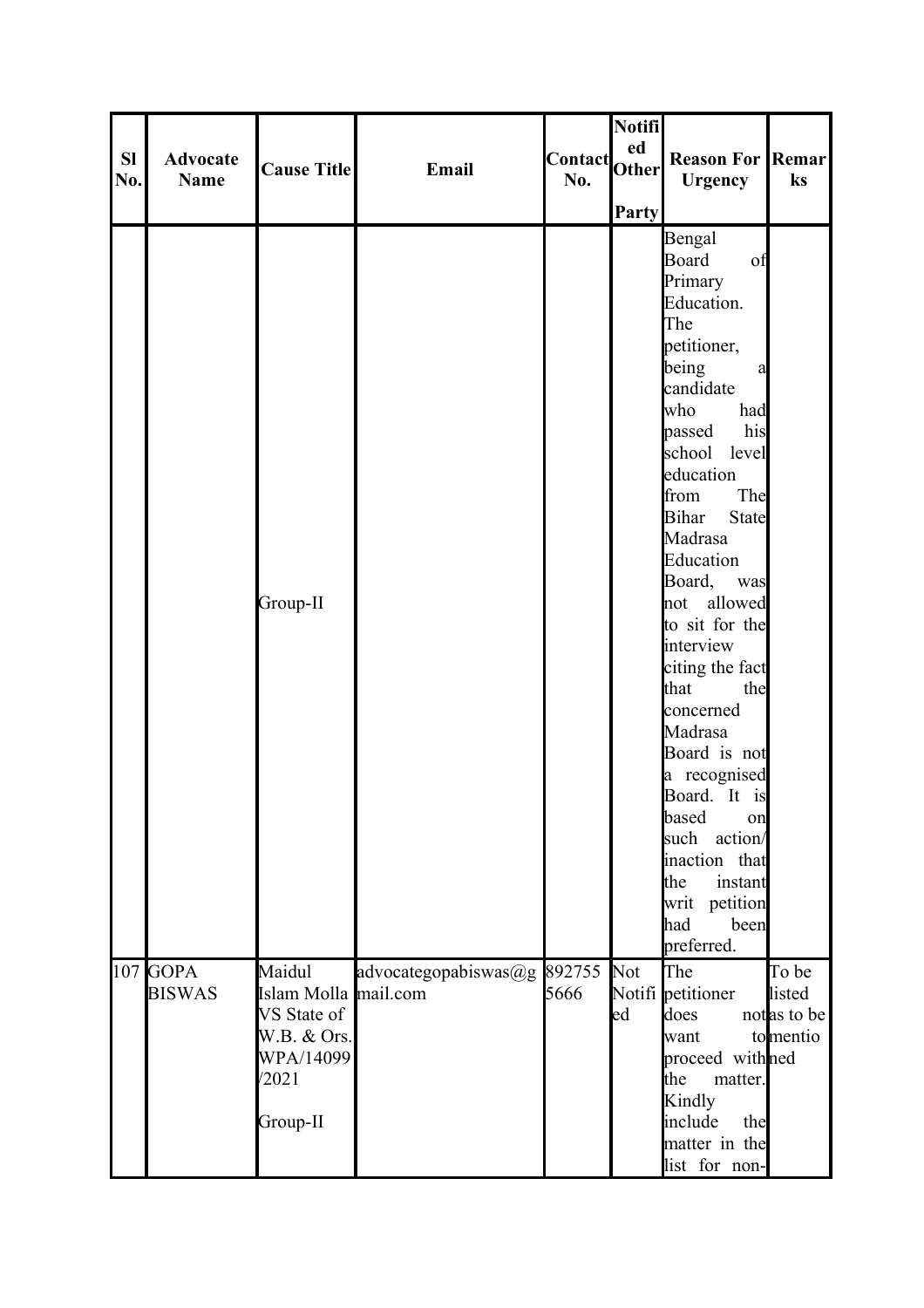| <b>SI</b><br>No. | <b>Advocate</b><br><b>Name</b> | <b>Cause Title</b>                                                                                    | Email                                         | Contact <br> Other <br>No. | Notifi<br>ed<br><b>Party</b> | <b>Reason For Remar</b><br><b>Urgency</b>                                                                                                                                                                                                                                                                                                                                                                                                                                                                        | ks     |
|------------------|--------------------------------|-------------------------------------------------------------------------------------------------------|-----------------------------------------------|----------------------------|------------------------------|------------------------------------------------------------------------------------------------------------------------------------------------------------------------------------------------------------------------------------------------------------------------------------------------------------------------------------------------------------------------------------------------------------------------------------------------------------------------------------------------------------------|--------|
|                  |                                |                                                                                                       |                                               |                            |                              | prosecution<br>as early as<br>possible.                                                                                                                                                                                                                                                                                                                                                                                                                                                                          |        |
|                  | 108 Anindya Bose & Ors         | Raghunath<br>Das VS<br>State of<br>WPA/7721/<br>2021<br>Group-II                                      | West Bengal boseanindya2@gmail.co 967487<br>m | 7538                       | $12 -$<br>$12 -$<br>2021     | Petitioner<br>was denied to<br>appear<br>in<br>interview<br>in<br>process<br>connection<br><b>with</b><br>selection<br>for<br>process<br>recruitment<br>to the post of<br>Primary<br>teacher since<br>Notifi the petitioner<br>ed on was pursuing<br>Allowe<br>final year of<br>his<br>training<br>course.<br>Private<br>respondent<br>also<br>was<br>pursuing<br>final year of<br>his<br>training<br>course but he<br>was<br>permitted<br>to<br>appear<br>in<br>interview and<br>was included<br>in merit list. |        |
|                  | 109 R.Sinha                    | Dilip Kumar<br>Pramanik<br>VS State of<br>West Bengal<br>and others<br>WPA/23883<br>/2017<br>Group-II | rwrsnha180986@gmail. 801371<br>com            | 9281                       | $05 -$<br>$11-$<br>2021      | Filed<br>on<br>Notifi 8/09/2017.<br>ed on More than 4<br>have<br>years<br>elapsed but it<br>failed to find<br>place in list                                                                                                                                                                                                                                                                                                                                                                                      | Allowe |
|                  | $110$ GOPA                     | Chinmoy                                                                                               | advocategopabiswas@g 892755                   |                            | Not                          | The                                                                                                                                                                                                                                                                                                                                                                                                                                                                                                              | Allowe |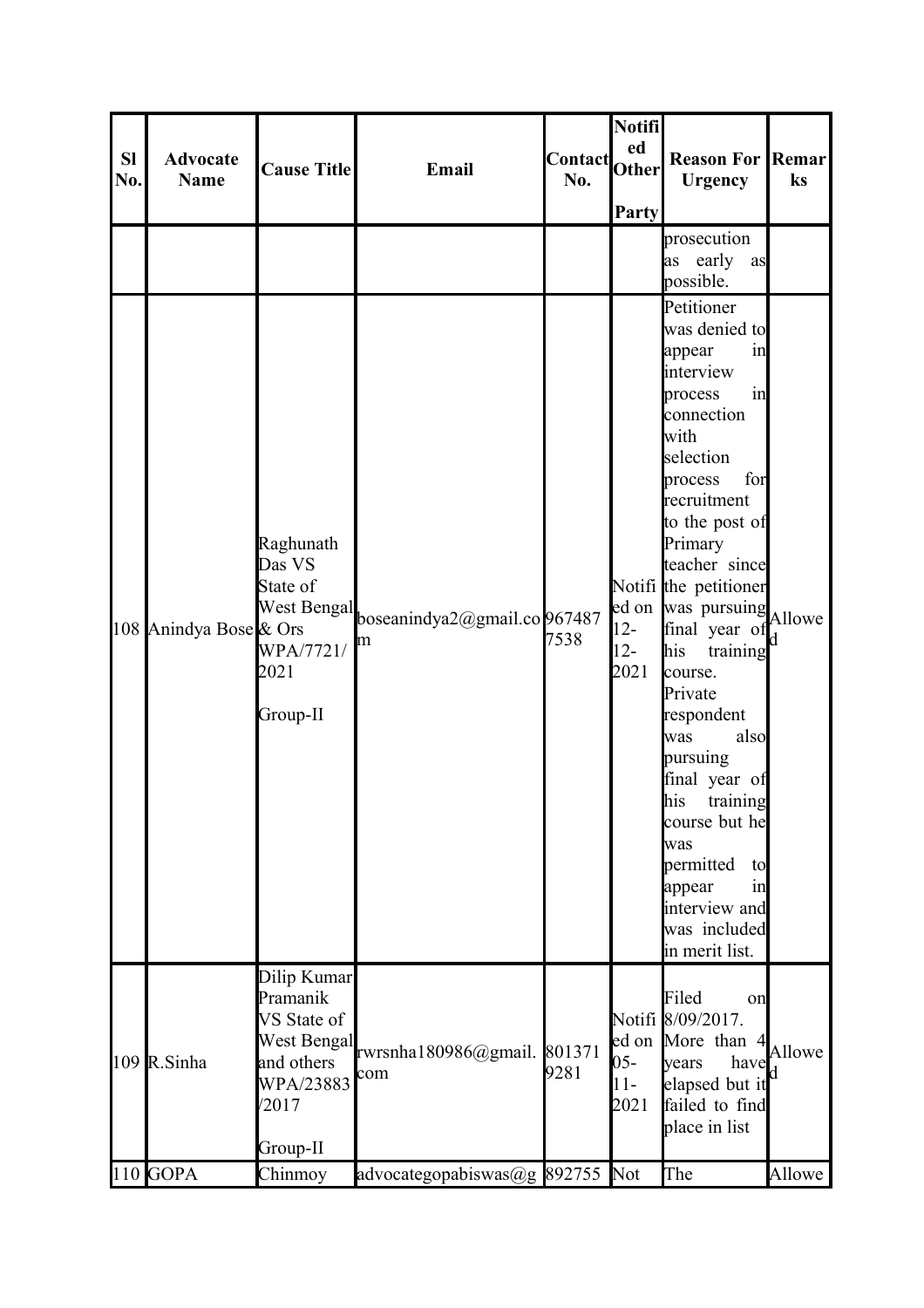| <b>SI</b><br>No. | <b>Advocate</b><br><b>Name</b> | <b>Cause Title</b>                                                                                 | Email                           | Contact Other<br>No. | Notifi<br>ed<br>Party                      | <b>Reason For Remar</b><br><b>Urgency</b>                                                                                                                                                                                                                                                                                                                                                                                                                                 | ks           |
|------------------|--------------------------------|----------------------------------------------------------------------------------------------------|---------------------------------|----------------------|--------------------------------------------|---------------------------------------------------------------------------------------------------------------------------------------------------------------------------------------------------------------------------------------------------------------------------------------------------------------------------------------------------------------------------------------------------------------------------------------------------------------------------|--------------|
|                  | <b>BISWAS</b>                  | <b>Kumar Das</b><br>& ors VS<br>State of<br>W.B.& Ors.<br>WPA/9880/<br>2021<br>Group-II            | mail.com                        | 5666                 | ed                                         | petitioners<br>have special<br>B.Ed. degree.<br>As per NCTE<br>they<br>are<br>eligible<br>but<br>Primary<br>board<br>arbitraily<br>rejected<br>the<br>petitioners as<br>they<br>have<br>special B.Ed.<br>Notifi as their traing<br>qualification. d<br>The<br>recruitment<br>is<br>process<br>almost in its<br>last<br>stage.<br>Therefore<br>early hearing<br>needed.<br>lis.<br>Kindly<br>include<br>the<br>matter in the<br>list and take s<br>soon<br>as<br>possible. |              |
|                  | 111 R.Sinha                    | Md Abdul<br>Barishk and<br>Another VS<br>STATE of<br>West Bengal<br>WPA/23583<br>/2019<br>Group-II | rwrsnha180986@gmail.<br>com     | 801371<br>9281       | Notifi<br>ed on<br>$10-$<br>$12 -$<br>2021 | Mentioning<br>for Inclusion<br>Filed<br>on<br>17.12.2019<br>On 6/9/2021<br>Matter got Allowe<br>out of list byd<br>virtue<br>of<br>Order passed<br>Avijit<br>by<br>Gangopadhy<br>ay                                                                                                                                                                                                                                                                                       |              |
|                  | 112 Poulami<br>Dutta           | Sajal Roy $@$<br>Rai VS<br>Subhash                                                                 | poulami.dutta0904@ga<br>mil.com | 798034<br>2958       | Not<br>ed                                  | The<br>Notifi order till dated<br>has not been                                                                                                                                                                                                                                                                                                                                                                                                                            | solemnAllowe |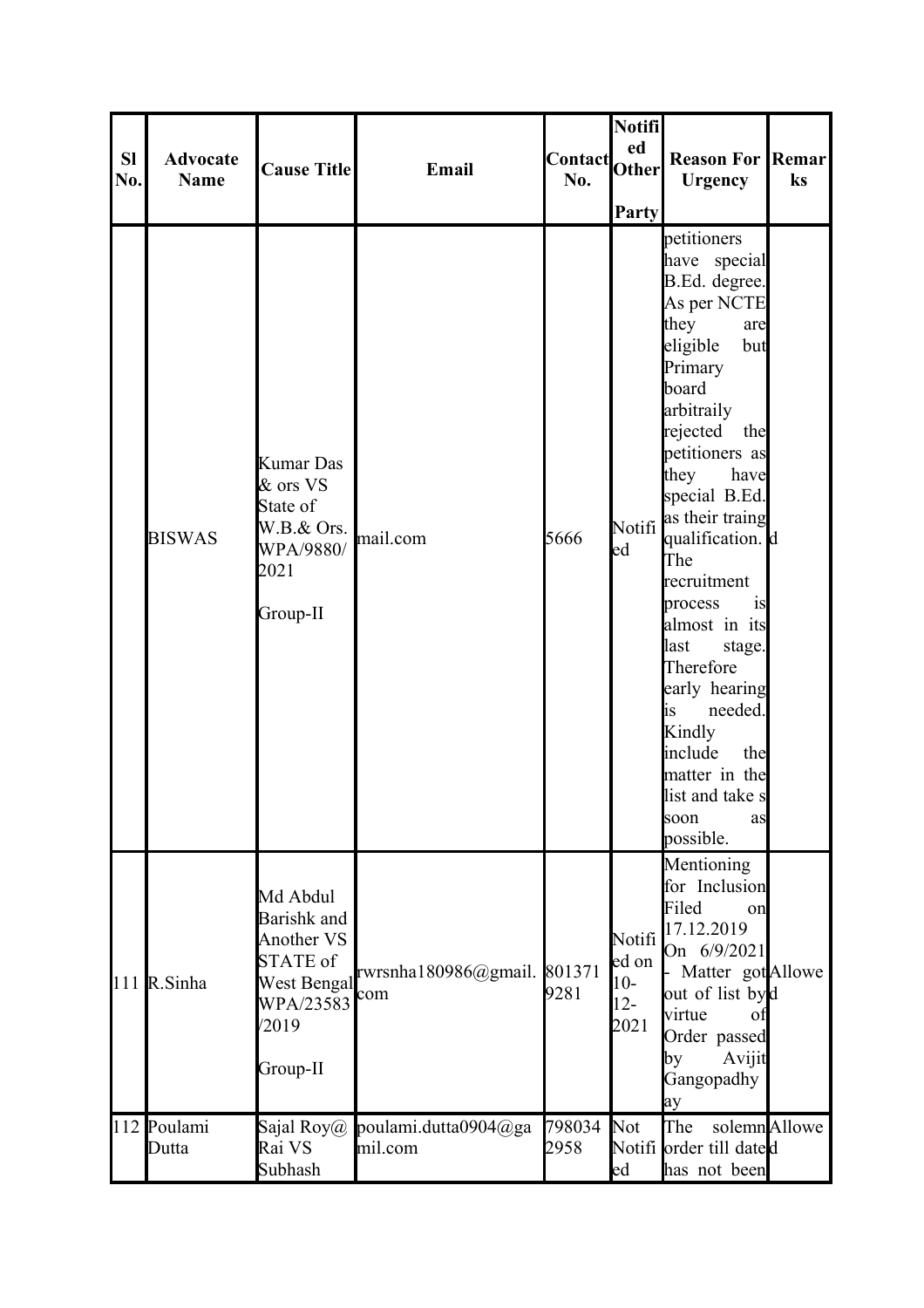| <b>SI</b><br>No. | <b>Advocate</b><br><b>Name</b> | <b>Cause Title</b>                                                                                                                              | Email                           | <b>Contact</b><br>No. | Notifi<br>ed<br>Other<br>Party | <b>Reason For Remar</b><br><b>Urgency</b>                                                                                                                                                                                                                                                                              | ks                                                               |
|------------------|--------------------------------|-------------------------------------------------------------------------------------------------------------------------------------------------|---------------------------------|-----------------------|--------------------------------|------------------------------------------------------------------------------------------------------------------------------------------------------------------------------------------------------------------------------------------------------------------------------------------------------------------------|------------------------------------------------------------------|
|                  |                                | Darnal<br><b>CPAN/8/20</b><br>20                                                                                                                |                                 |                       |                                | complied<br>with.                                                                                                                                                                                                                                                                                                      |                                                                  |
| 113              | Poulami<br>Dutta               | Sajal Roy $(a)$<br>Rai VS<br>Subhash<br>Darnal<br>WPA/496/2<br>019<br>Group-VI                                                                  | poulami.dutta0904@ga<br>mil.com | 798034<br>2958        | <b>Not</b><br>ed               | solemn<br>The<br>order till date Allowe<br>Notifi has not been<br>complied<br>with.                                                                                                                                                                                                                                    |                                                                  |
|                  | 114 Mir Anowar                 | Satyajit<br>kumar<br>Mondal VS<br>The State of<br>west Bengal<br>$&$ Ors.<br>WP/3396/20<br>20<br>CAN/1/2021<br>Group-II                         | $mir.$ anowar@yahoo.com         | 990364<br>1512        | ed on<br>$27 -$<br>09-<br>2021 | The<br>petitioner's<br>Notifi monthly<br>suspension<br>allowaces<br>beend<br>has<br>stopped, and<br>great<br>ın<br>financial<br>hardship.                                                                                                                                                                              | Allowe                                                           |
|                  | 115 BHASKAR<br><b>GHOSH</b>    | <b>SUJATA</b><br>CHATTERJ com<br><b>EE VS SRI</b><br><b>PROPLAY</b><br><b>CHAKARA</b><br><b>BORYT</b><br>CPAN/913/<br>2021<br>CPAN/913/<br>2021 | bhaskarghosh39@gmail.943300     | 8884                  | <b>Not</b><br>ed               | <b>FOR</b><br>Notifi REASON<br>OF WILFULno is<br>AND<br>DELIBERA be<br>TE<br><b>VOILATIO</b><br>N OF THE<br>ORDER OF<br><b>THE</b><br><b>HON'BLE</b><br><b>HIGH</b><br>COURT AT<br><b>CALCUTTA</b><br><b>THE</b><br><b>PRIVATE</b><br><b>RESPONDE</b><br>NT OF THE<br>WRIT<br><b>PETITION</b><br>IS<br><b>CONTINUI</b> | <b>THE</b> Allowe<br>d(writ)<br>yet to<br>mentio<br>$\text{ned}$ |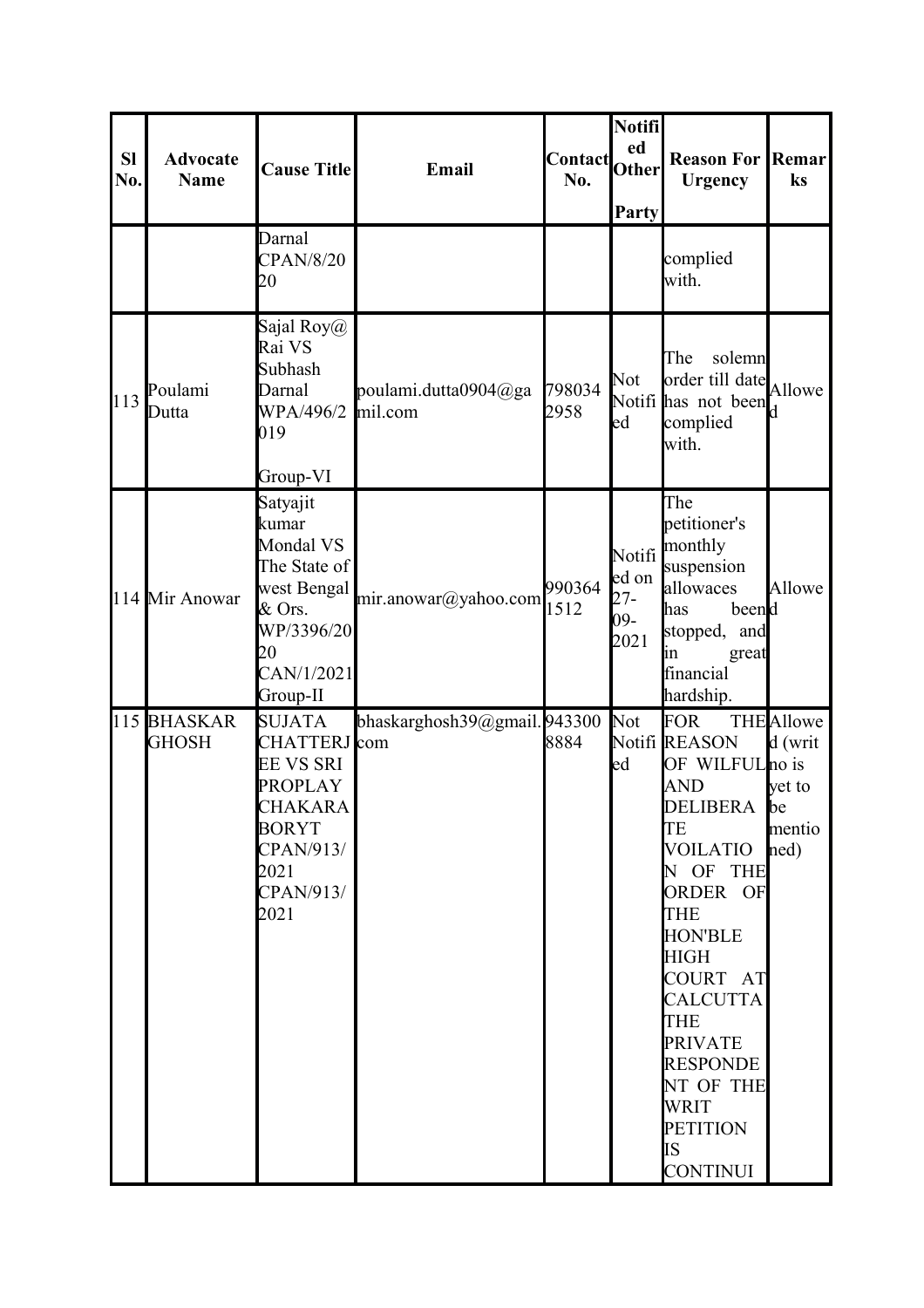| <b>SI</b><br>No. | <b>Advocate</b><br><b>Name</b>   | <b>Cause Title</b>                                                                                                      | Email                               | Contact Other<br>No. | Notifi<br>ed<br>Party                           | <b>Reason For Remar</b><br><b>Urgency</b>                                                                                                                                                                                                                                                                                                                                                                                                  | ks     |
|------------------|----------------------------------|-------------------------------------------------------------------------------------------------------------------------|-------------------------------------|----------------------|-------------------------------------------------|--------------------------------------------------------------------------------------------------------------------------------------------------------------------------------------------------------------------------------------------------------------------------------------------------------------------------------------------------------------------------------------------------------------------------------------------|--------|
|                  |                                  |                                                                                                                         |                                     |                      |                                                 | <b>WITH</b><br>NG<br><b>THE</b><br><b>ILLEGAL</b><br><b>CONSTRUC</b><br><b>TION</b><br><b>EMBOLDE</b><br><b>NED</b><br><b>BY</b><br><b>THE</b><br><b>SUPPORT</b><br>OF<br><b>THE</b><br><b>CONTEMN</b><br>ORS.                                                                                                                                                                                                                             |        |
| 116              | <b>INDRANIL</b><br><b>HALDER</b> | <b>SIMA</b><br><b>MONDAL</b><br><b>VS THE</b><br><b>STATE OF</b><br><b>WEST</b><br>ORS<br>WPA/6099/<br>2021<br>Group-II | BENGAL & hindranil444@gmail.co<br>m | 858588<br>3398       | Not<br>Notifi been<br>$\text{led}$              | Despite<br>being<br>empanelled<br>for the post<br>$\sigma$<br>primary<br>teacher in the<br>United<br>Missionary<br>Girls<br>High<br>School<br>the<br>petitioners<br>till<br>today<br>have<br>not<br>$\sin \left  d \right $<br>appointed<br>the said post<br>and for that<br>petitioners<br>without<br>are<br>service,<br>any<br>though other<br>persons from<br>the said panel<br>have already<br>been<br>appointed for<br>the said post. | Allowe |
|                  | 117 Md M Nazar<br>Chowdhury      | Jot<br>Kanuramgar om<br>h Mahatma<br>Primary<br>Teachrers                                                               | nazarthegnious@gmail.c980058        | 5378                 | Notifi <sup>This</sup><br>09-<br>$12 -$<br>2021 | is the Allowe<br>ed on New Motiond<br>The<br>matter.<br>matter never<br>came in the                                                                                                                                                                                                                                                                                                                                                        |        |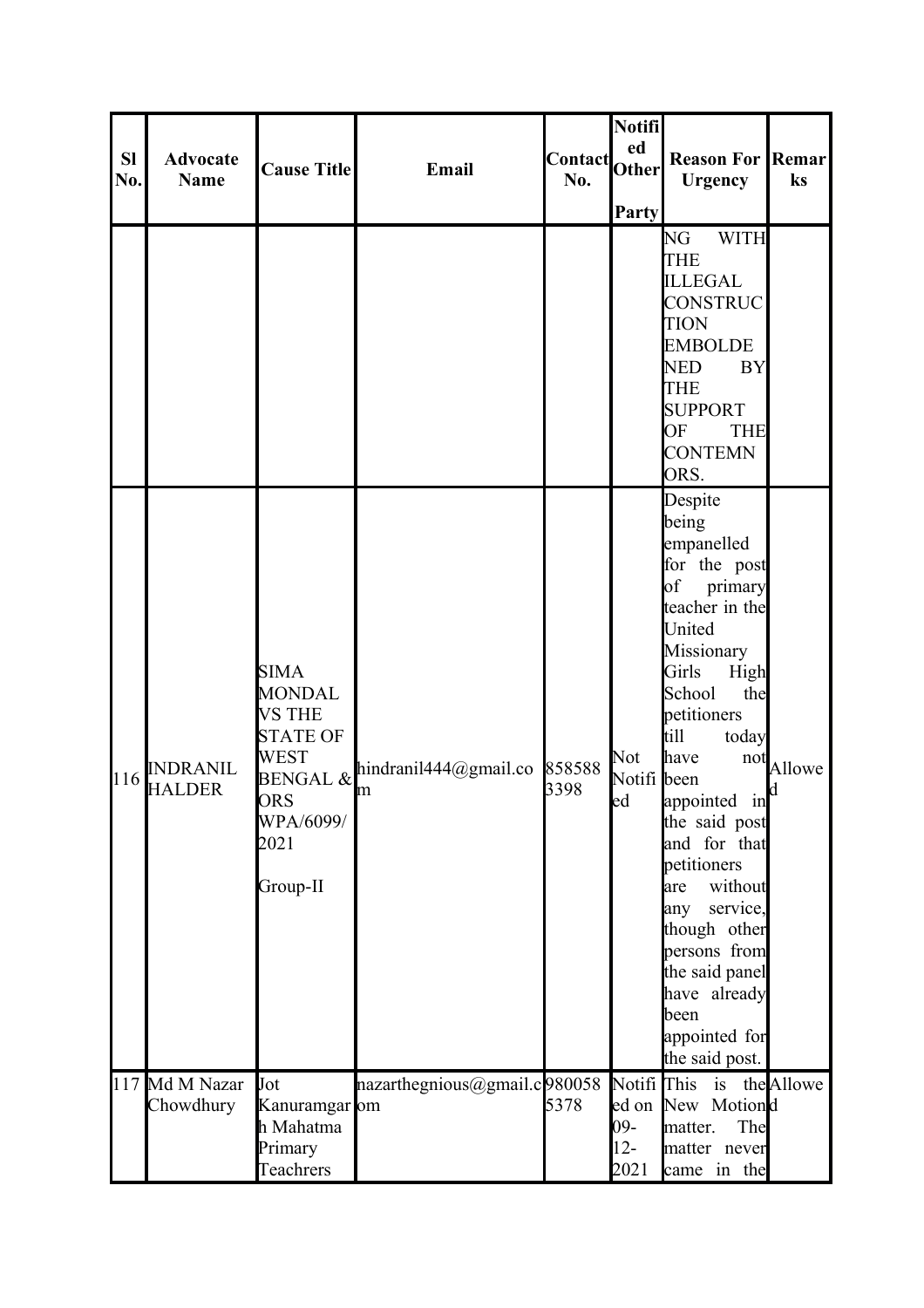| <b>SI</b><br>No. | <b>Advocate</b><br><b>Name</b>   | <b>Cause Title</b>                                                                                            | Email                | Contact Other<br>No. | <b>Notifi</b><br>ed<br>Party          | <b>Reason For Remar</b><br><b>Urgency</b>                                                                                                                                                                                                                                                                                         | ks          |
|------------------|----------------------------------|---------------------------------------------------------------------------------------------------------------|----------------------|----------------------|---------------------------------------|-----------------------------------------------------------------------------------------------------------------------------------------------------------------------------------------------------------------------------------------------------------------------------------------------------------------------------------|-------------|
|                  |                                  | Training<br>Institute VS<br>National<br>Council for<br>Teachers<br>Education<br>WPA/7554/<br>2021<br>Group-II |                      |                      |                                       | cause list of<br>The Hon'ble<br>High Court,<br>Calcutta.<br>In<br>earlier<br>occasion<br>already<br>mentioned on<br>dated<br>30.11.2021<br>but that is<br>pending<br>before Your<br>Lordship.<br>kindly,<br>inclusion the<br>matter in the<br>list. Again i<br>served<br>the<br>notice to the<br>respondents<br>on<br>08.12.2021. |             |
|                  | 118 Mir Anowar                   | Sayed<br>Neajuddin<br>VS Debalina<br>Das and<br>Anr.<br>WPA/10129<br>/2020<br>CPAN/536/<br>2021<br>Group-V    | mir.anowar@yahoo.com | 990364<br>1512       | ed on did<br>$28 -$<br>$07 -$<br>2021 | Contempt<br>application<br>filed<br>on<br>28.7.2021<br>the<br>las<br>Notifi contemnors<br>not<br>comply<br>the<br>order of this<br>Hon'ble<br>thus<br>court,<br>the petitioner<br>facing huge<br>financial<br>loss.                                                                                                               | Allowe      |
|                  | 119 Nirmalya<br><b>Kumar Das</b> | Santanu<br>banerjee VS m<br>State of w.b<br>WPA/19887<br>/2021                                                | advnirmalya@gmail.co | 993254<br>4867       | Not<br>Notifi of<br>ed                | Counseling<br>headmaster<br>will be held<br>at 10.30 am<br>on                                                                                                                                                                                                                                                                     | Allowe<br>k |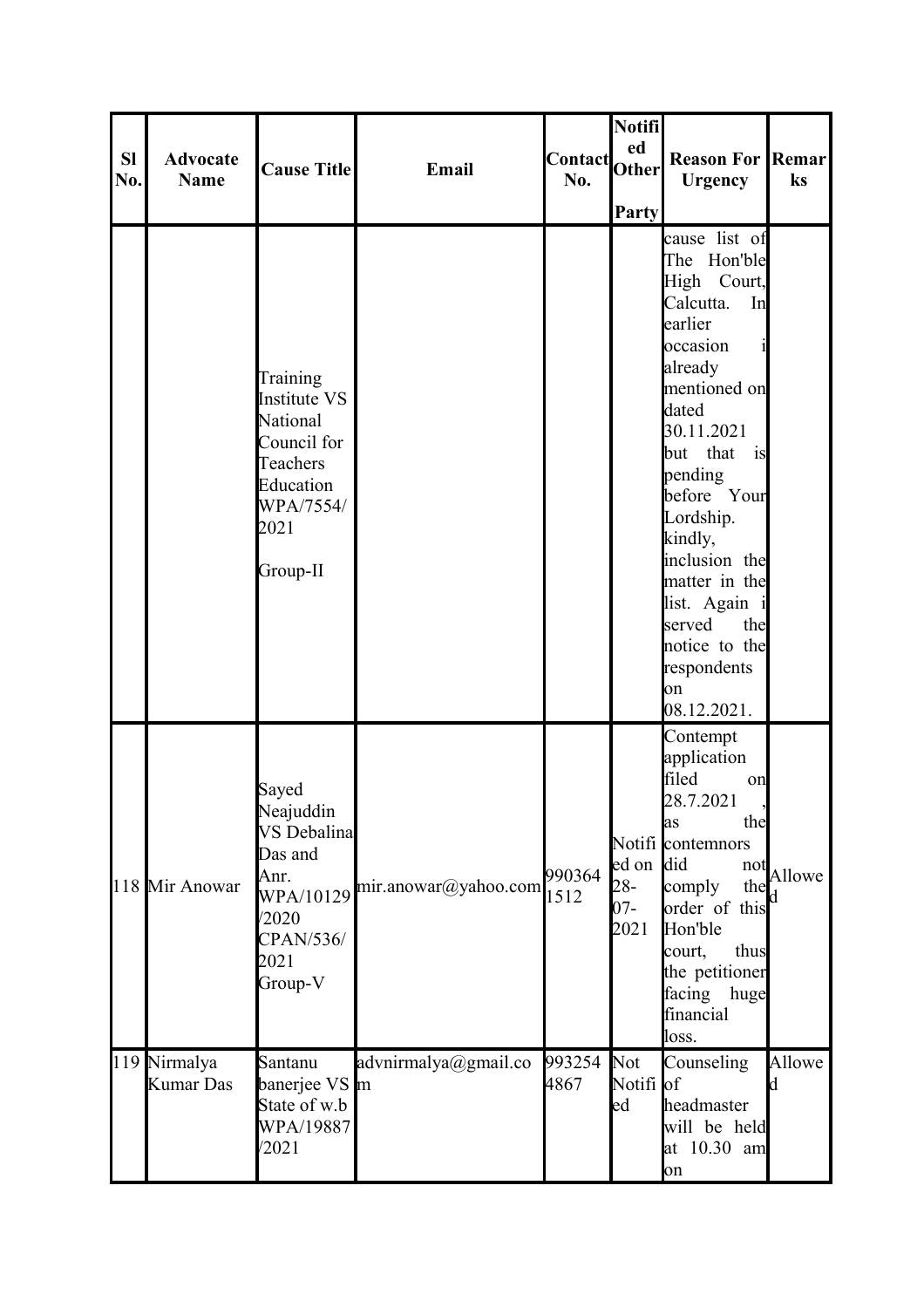| <b>Sl</b><br>No. | <b>Advocate</b><br><b>Name</b>              | <b>Cause Title</b>                                                                                                                                          | Email                                  | Contact Other<br>No. | Notifi<br>ed<br>Party | <b>Reason For Remar</b><br><b>Urgency</b>                                                                                                                                                        | ks                 |
|------------------|---------------------------------------------|-------------------------------------------------------------------------------------------------------------------------------------------------------------|----------------------------------------|----------------------|-----------------------|--------------------------------------------------------------------------------------------------------------------------------------------------------------------------------------------------|--------------------|
|                  |                                             | Group-II                                                                                                                                                    |                                        |                      |                       | 14.12.21.Unl<br>the<br>ess<br>petition<br>is<br>heard on top<br>priority basis<br>urgent<br>as<br>motion,<br>the<br>matter<br>will<br>infructus.                                                 |                    |
| 120              | <b>INDRANIL</b><br><b>HALDER</b>            | <b>RUMA</b><br><b>MONDAL</b><br><b>VS THE</b><br><b>STATE OF</b><br><b>WEST</b><br><b>ORS</b><br>WPA/8482/<br>2019<br>Group-II                              | BENGAL & hindranil444@gmail.co<br>m    | 858588<br>3398       | Not<br>ed             | Petitioner<br>1S<br>Notifi without<br>service                                                                                                                                                    | Allowe<br>d        |
| 121              | <b>INDRANIL</b><br><b>HALDER</b>            | <b>AZHAR</b><br><b>EHSAN VS</b><br><b>THE</b><br><b>STATE OF</b><br><b>WEST</b><br><b>ORS</b><br>WPA/17904<br>/2019<br>Group-II                             | BENGAL & hindranil444@gmail.co<br>m    | 858588<br>3398       | Not<br>led            | Petitioner<br>1S<br>Notifi without<br>service                                                                                                                                                    | Allowe<br>d        |
|                  | 122 MR.<br><b>JAYANTA</b><br><b>SAMANTA</b> | <b>ASISH</b><br><b>JANA VS</b><br><b>STATE OF</b><br><b>WEST</b><br><b>BENGAL &amp;</b><br>ORS.<br>WPA/4777/<br>2021<br><b>CPAN/539/</b><br>2021<br>Group-V | JAYANTA.ADVOCAT 898100<br>ES@GMAIL.COM | 8889                 | Not<br>ed             | <b>AFTER</b><br>Notifi PASSING<br>OF<br>AN<br><b>ORDER</b><br>IN<br><b>THE</b><br><b>NATURE</b><br>OF<br>MANDAMU<br><b>BY</b><br>S,<br><b>YOUR</b><br>LORDSHIP,<br><b>THE</b><br><b>RESPONDE</b> | Allowe<br><b>d</b> |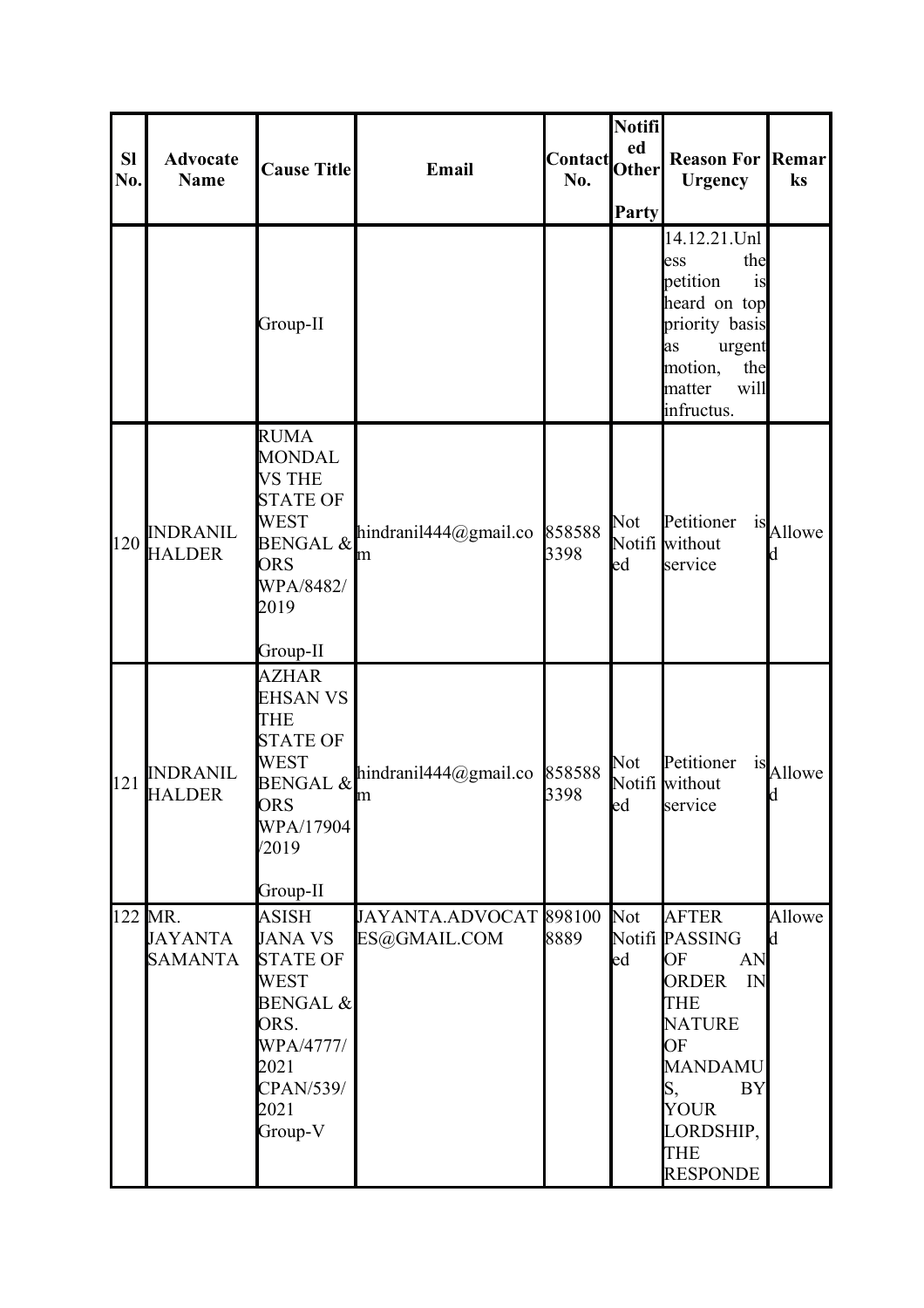| <b>SI</b><br>No. | <b>Advocate</b><br><b>Name</b> | <b>Cause Title</b>                                                                                       | Email                                 | Contact<br>No. | <b>Notifi</b><br>ed<br><b>Other</b><br>Party | <b>Reason For Remar</b><br><b>Urgency</b>                                                                                                                                                                                                                                                                                | ks                                                      |
|------------------|--------------------------------|----------------------------------------------------------------------------------------------------------|---------------------------------------|----------------|----------------------------------------------|--------------------------------------------------------------------------------------------------------------------------------------------------------------------------------------------------------------------------------------------------------------------------------------------------------------------------|---------------------------------------------------------|
|                  |                                |                                                                                                          |                                       |                |                                              | <b>NT</b><br><b>HAS</b><br><b>DISOBEYE</b><br><b>THE</b><br>D<br>SAME,<br><b>HENCE</b><br><b>THE</b><br><b>PRESENT</b><br><b>CONTEMPT</b><br>PETITITON.                                                                                                                                                                  |                                                         |
| 123              | Arun Kumar<br>Chakraborty      | Rameswar<br>Chakraborty<br>VS The<br>State of<br>$&$ Ors.<br>WPA/30181<br>/2016<br>Group-II              | West Bengal arzoowridan@gmail.co<br>m | 980058<br>5378 | Notifi<br>ed on<br>$10-$<br>$12-$<br>2021    | This is For<br>Orders<br>The<br>matter.<br>petitioner is a<br>retired senior<br>citizen.<br>The<br>petitioner<br>retired<br>on<br>31.07.20154,<br>but till today Allowe<br>beingd<br>lis<br>deprived<br>from<br>his<br>legitimate<br>claim<br>of<br>arrear salary.<br>The<br>petitioner is<br>suffering<br>from illness. |                                                         |
| 124              | Ranjit Kumar<br>Roy            | Sukumar<br>Basu VS<br>The State of<br>West Bengal<br>WPA/15464<br>/2002<br>CAN/2896/2<br>020<br>Group-II | ray.kradison@gmail.co<br>m            | 983019<br>3095 | Notifi<br>ed on<br>$12 -$<br>$12-$<br>2021   | The<br>writ<br>petitioner is a<br>senior<br>citizen.He<br>1S<br>deprived<br>Ωt<br>due<br>his<br>retirement<br>benefit.<br>his<br>restoration<br>application is<br>pending                                                                                                                                                | To be<br>listed<br>as<br>But <sup>applicat</sup><br>10n |
|                  | 125 Ashrulina<br>Gayen         | Namita<br>Dutta VS<br>Prabir                                                                             | ashrulina@gmail.com                   | 858386<br>9196 | Notifi The<br>ed on writ<br>$23 -$           | original Allowe<br>petitiond<br>disposed<br><i>is</i>                                                                                                                                                                                                                                                                    |                                                         |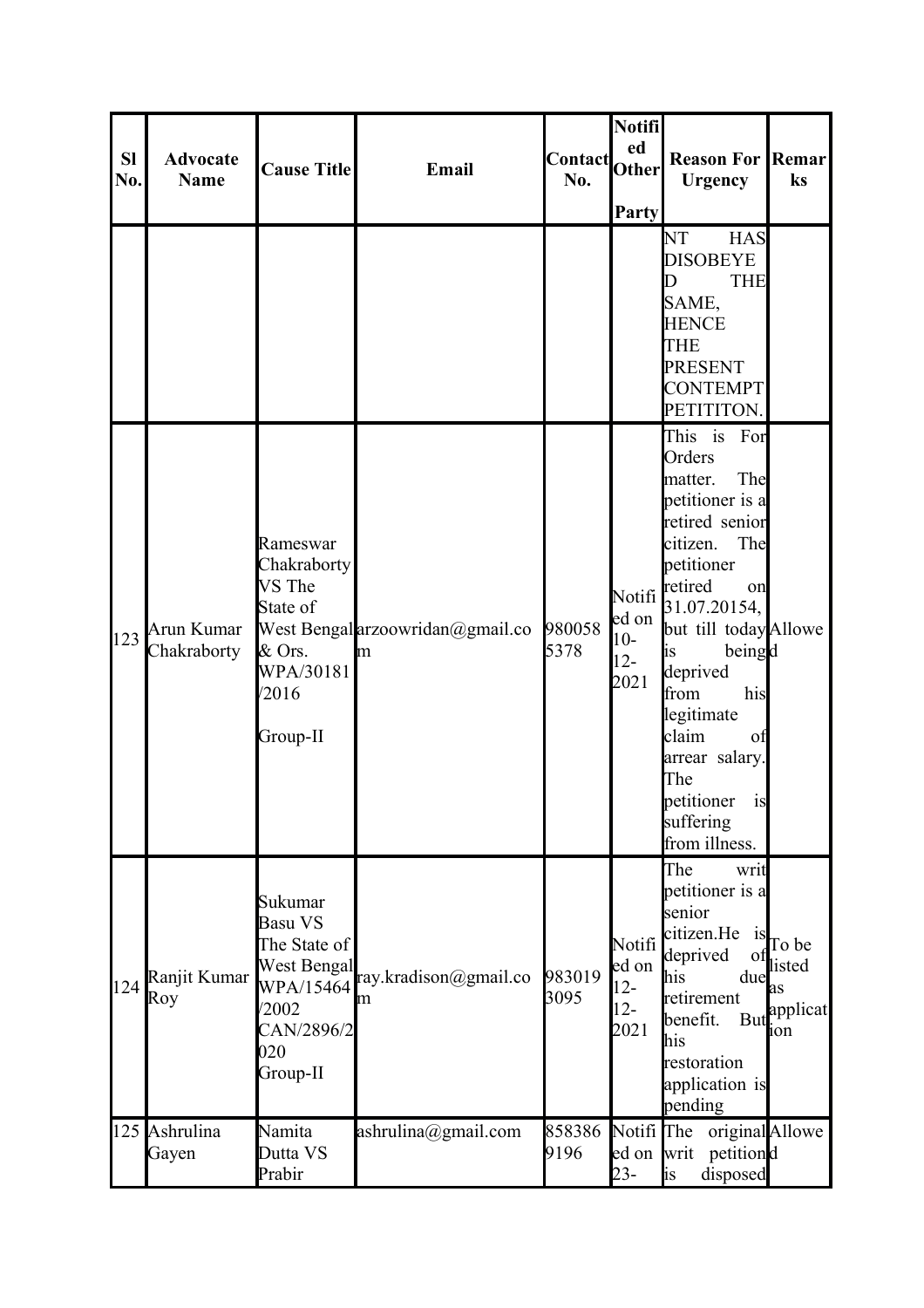|                  |                                |                                                                                                 |                                 |                      | <b>Notifi</b>                    |                                                                                                                                                                                                                                                                   |          |
|------------------|--------------------------------|-------------------------------------------------------------------------------------------------|---------------------------------|----------------------|----------------------------------|-------------------------------------------------------------------------------------------------------------------------------------------------------------------------------------------------------------------------------------------------------------------|----------|
| <b>SI</b><br>No. | <b>Advocate</b><br><b>Name</b> | <b>Cause Title</b>                                                                              | Email                           | Contact Other<br>No. | ed                               | <b>Reason For Remar</b><br><b>Urgency</b>                                                                                                                                                                                                                         | ks       |
|                  |                                | Kumar Basu<br>WPA/9379/<br>2020<br>CPAN/731/<br>2021<br>Group-V                                 |                                 |                      | Party<br>$11-$<br>2021           | off by Your<br>Lordship's<br>direction.<br><b>Now</b><br>contempt<br>is<br>filed<br>upon<br>that<br>order,<br>and<br>in<br>of<br>absence<br>file<br>original<br>the<br>matter<br>could not be<br>taken up. The<br>original file<br>is lying<br>in<br>R/D section. |          |
| 126              | Ashrulina<br>Gayen             | Pannalal<br>Dey VS<br>State of<br>2020<br>Group-VI                                              | West Bengal ashrulina@gmail.com | 858386<br>9196       | ed on<br>$23 -$<br>$11-$<br>2021 | Persuant<br>to<br>the order of<br>Hon'ble<br>the<br>the<br>court,<br>matter<br>was<br>Notifi supposed<br>to<br>appear in the<br>list<br>November ind<br>the court of<br>appropriate<br>determinatio<br>Kindly<br>h.<br>include<br>this<br>matter in the<br>list.  | ofAllowe |
|                  | 127 Arun Naskar                | Gouribala<br>Mallick VS<br>The state of<br><b>West Bengal</b><br>WPA/10678<br>/2020<br>Group-II | advonaskar@gmail.com 900742     | 2988                 | $01 -$<br>$12 -$<br>2021         | Notifi Petitioner is a Allowe<br>ed on widow<br>andd<br>her husband<br>was a teacher<br>$\circ$ f<br>higher<br>secondary<br>school. After<br>sad demises<br>$\bf{b}$<br>the<br>petitioner's<br>husband, no<br>pension                                             |          |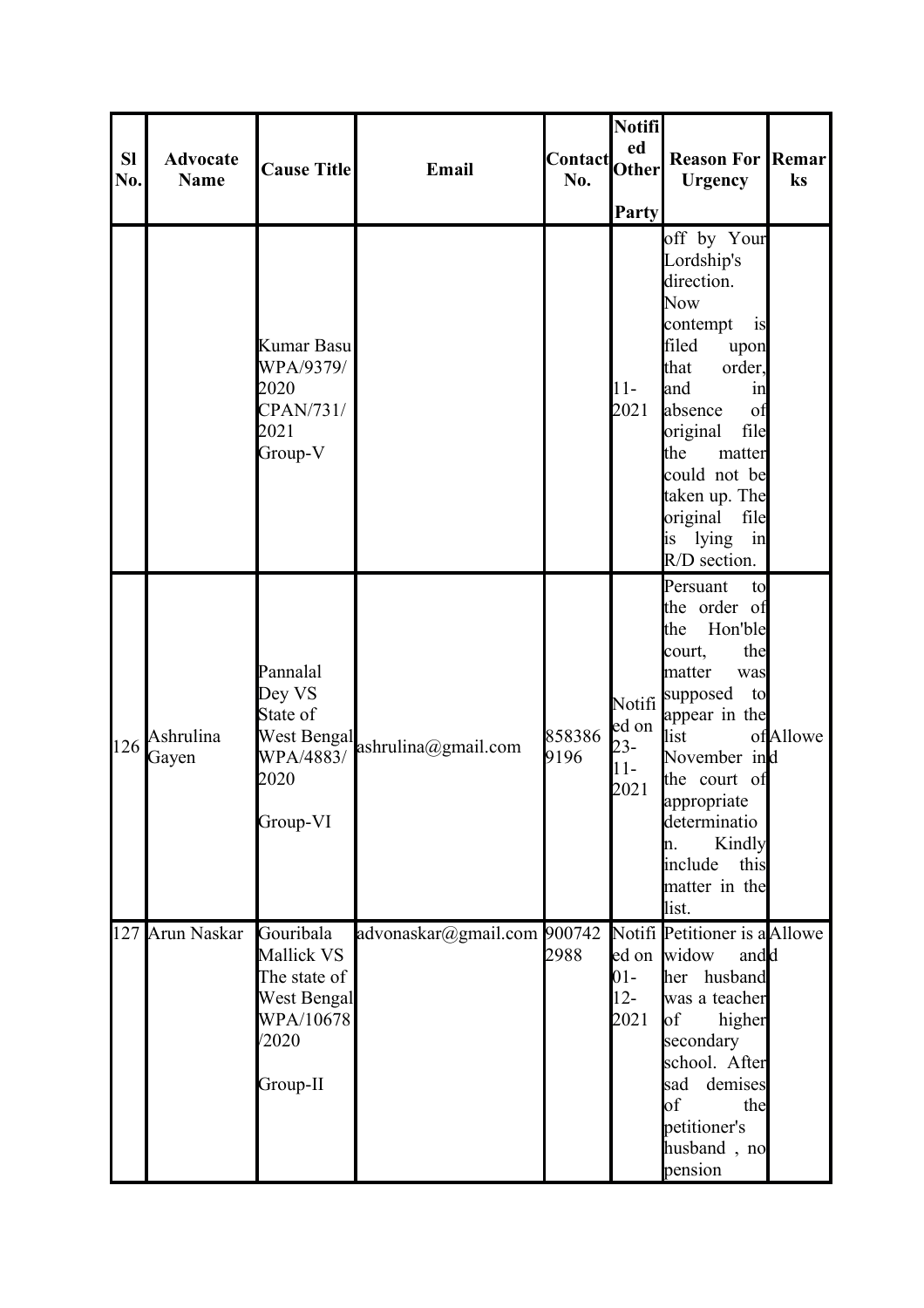| <b>SI</b><br>No. | <b>Advocate</b><br><b>Name</b> | <b>Cause Title</b>                                                                                         | Email                          | Contact Other<br>No. | <b>Notifi</b><br>ed<br>Party | <b>Reason For Remar</b><br><b>Urgency</b>                                                                                                                                                                        | ks          |
|------------------|--------------------------------|------------------------------------------------------------------------------------------------------------|--------------------------------|----------------------|------------------------------|------------------------------------------------------------------------------------------------------------------------------------------------------------------------------------------------------------------|-------------|
|                  |                                |                                                                                                            |                                |                      |                              | benefits<br>is<br>since<br>given<br>long<br>years<br>inspite<br>of<br>by<br>repeated<br>the<br>petitioner.<br>Petitioner<br>prays<br>for<br>urgently<br>inclusion<br>in<br>the list under<br>heading<br>motion'. |             |
| 128              | Krishna Pada<br>Santra         | Bishnu Hari<br>Das VS The<br>State of<br><b>West Bengal</b><br>and others<br>WPA/9256/<br>2021<br>Group-II | kp.santa(Qgmail.com)           | 801320<br>6929       | Not<br>Notifi<br>ed          | Senior<br>citizen<br>matter,<br>tod<br>related<br>Interest<br>on<br>gratuity.                                                                                                                                    | Allowe      |
| 129              | Krishna Pada<br>Santra         | Kalpana<br><b>Biswas VS</b><br>The State of<br>West Bengal<br>and others<br>WPA/13838<br>/2021<br>Group-II | kp.santa(Qgmail.com)           | 801320<br>6929       | Not<br>Notifi<br>ed          | Senior<br>citizen<br>matter,<br>related<br>tod<br>Interest<br>on<br>gratuity.                                                                                                                                    | Allowe      |
| 130              | Krishna Pada<br>Santra         | Safiul Alam<br>VS The<br>State of<br><b>West Bengal</b><br>and others<br>WPA/14082<br>/2021<br>Group-II    | kp.santa(Qgmail.com)           | 801320<br>6929       | Not<br>Notifi<br>ed          | Senior<br>citizen<br>matter,<br>related<br>told<br>Interest<br>on<br>gratuity.                                                                                                                                   | Allowe      |
| 131              | Krishna Pada<br>Santra         | Habibar<br>Rahman VS<br>The State of                                                                       | $kp.\text{santa}(a)$ gmail.com | 801320<br>6929       | Not<br>$_{\text{ed}}$        | Senior<br>Notifi citizen<br>matter,                                                                                                                                                                              | Allowe<br>d |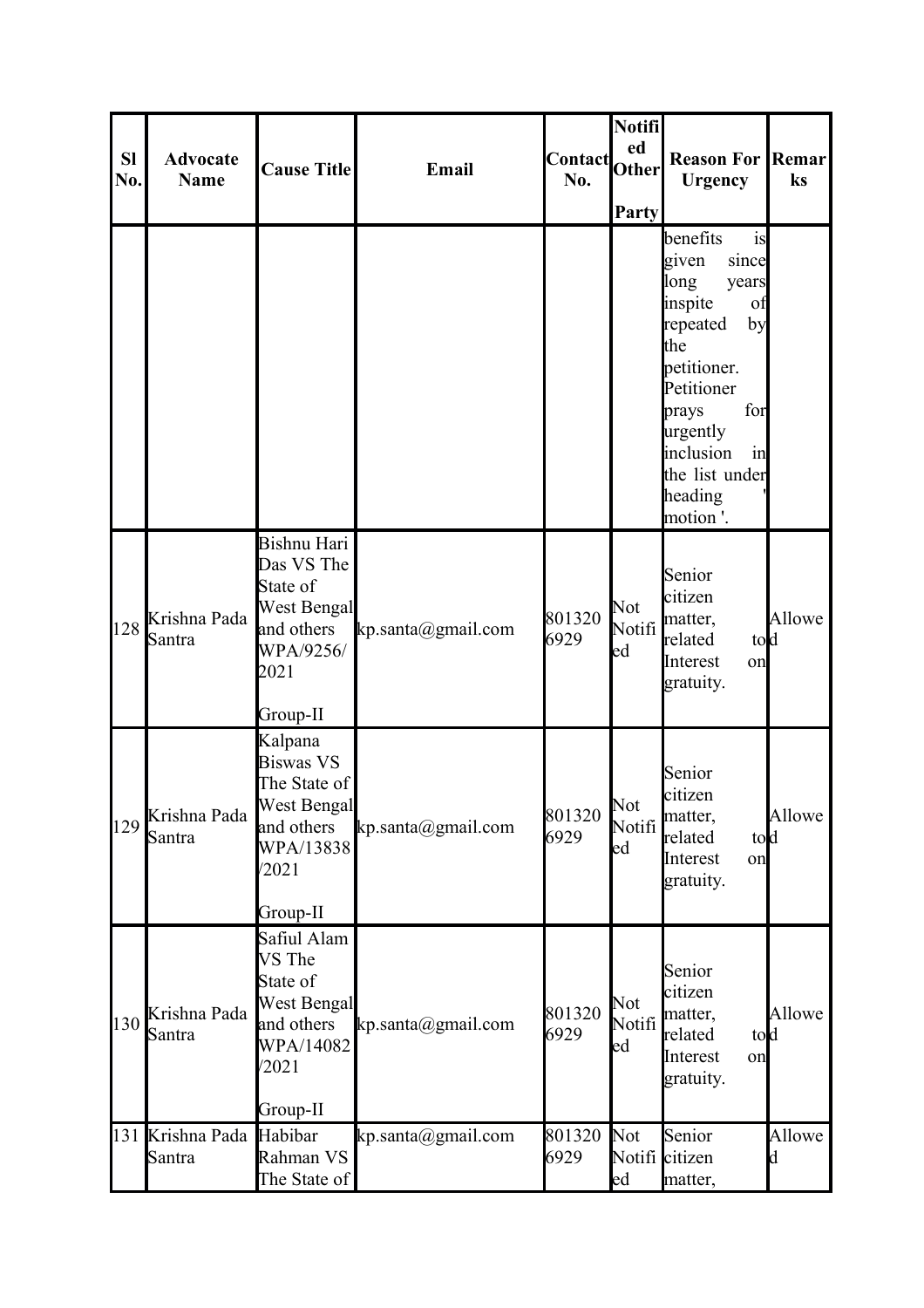| <b>Sl</b><br>No. | <b>Advocate</b><br><b>Name</b> | <b>Cause Title</b>                                                                                               | Email                | Contact Other<br>No. | Notifi<br>Party            | <b>Reason For Remar</b><br><b>Urgency</b>                                      | ks     |
|------------------|--------------------------------|------------------------------------------------------------------------------------------------------------------|----------------------|----------------------|----------------------------|--------------------------------------------------------------------------------|--------|
|                  |                                | <b>West Bengal</b><br>and others<br>WPA/14090<br>/2021<br>Group-II                                               |                      |                      |                            | related<br>to<br>Interest<br>on<br>gratuity.                                   |        |
| 132              | Krishna Pada<br>Santra         | <b>Bithika</b><br>Ghosh VS<br>The State of<br><b>West Bengal</b><br>and others<br>WPA/14208<br>/2021<br>Group-II | kp.santa(Qgmail.com) | 801320<br>6929       | Not<br>Notifi<br>ed        | Senior<br>citizen<br>matter,<br>told<br>related<br>Interest<br>on<br>gratuity. | Allowe |
| 133              | Krishna Pada<br>Santra         | Shyama<br>Chatterjee<br>VS The<br>State of<br>West Bengal<br>and others<br>WPA/14214<br>/2021<br>Group-II        | kp.santa@gmail.com   | 801320<br>6929       | <b>Not</b><br>Notifi<br>ed | Senior<br>citizen<br>matter,<br>tod<br>related<br>Interest<br>on<br>gratuity.  | Allowe |
| 134              | Krishna Pada<br>Santra         | Tarun Kanti<br>Karan VS<br>The State of<br>West Bengal<br>and others<br>WPA/14219<br>/2021<br>Group-II           | kp.santa(Qgmail.com) | 801320<br>6929       | <b>Not</b><br>Notifi<br>ed | Senior<br>citizen<br>matter,<br>related<br>tod<br>Interest<br>on<br>gratuity.  | Allowe |
| 135              | Krishna Pada<br>Santra         | Ranajit<br>kumar De<br>VS The<br>State of<br>West Bengal<br>and others<br>WPA/14229<br>/2021<br>Group-II         | kp.santa@gmail.com   | 801320<br>6929       | Not<br>Notifi<br>ed        | Senior<br>citizen<br>matter,<br>tod<br>related<br>Interest<br>on<br>gratuity.  | Allowe |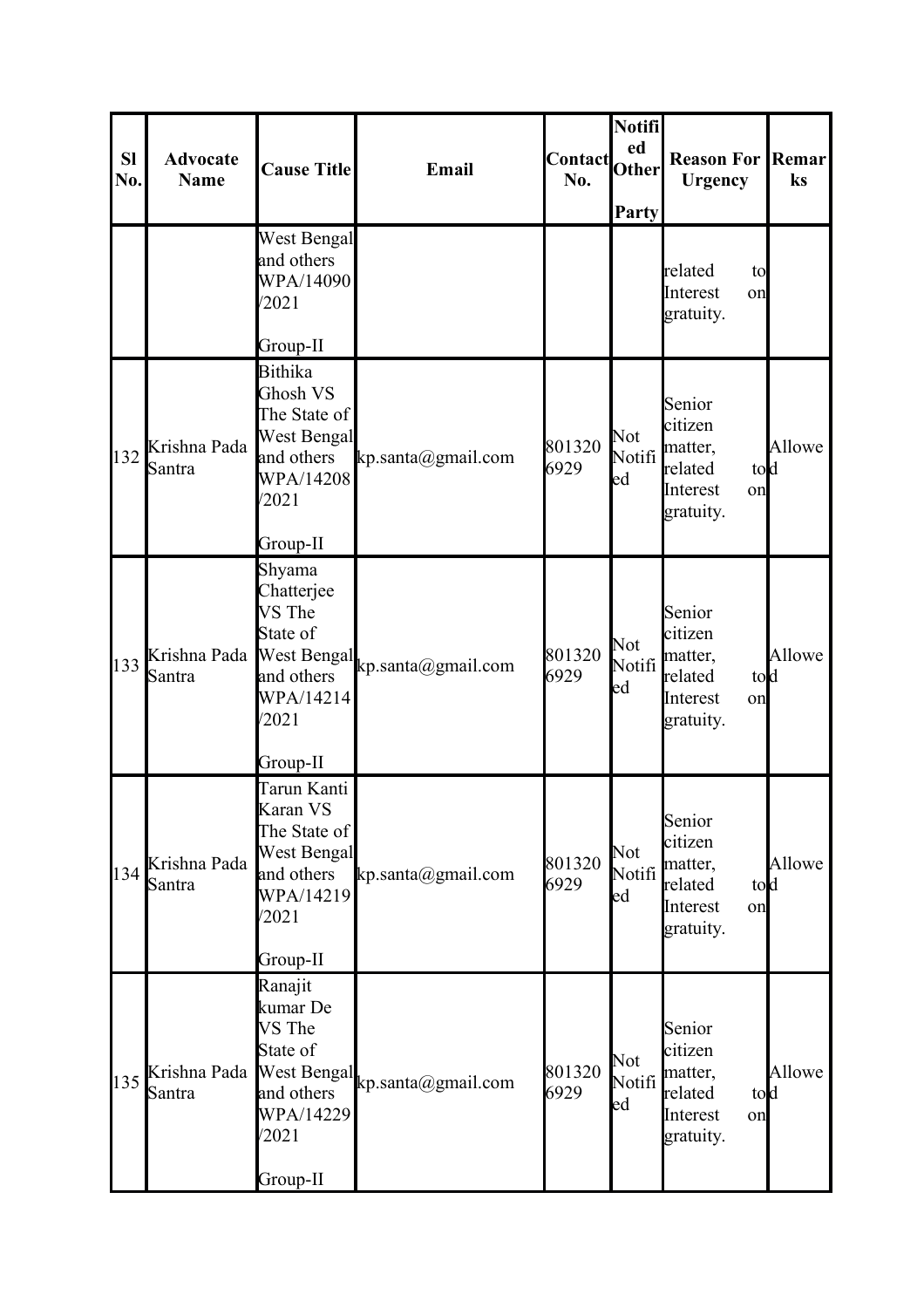| <b>Sl</b><br>No. | <b>Advocate</b><br><b>Name</b> | <b>Cause Title</b>                                                                                                    | Email                          | <b>Contact</b><br>No. | Notifi<br>ed<br><b>Other</b><br>Party | <b>Reason For Remar</b><br><b>Urgency</b>                                                       | ks                     |
|------------------|--------------------------------|-----------------------------------------------------------------------------------------------------------------------|--------------------------------|-----------------------|---------------------------------------|-------------------------------------------------------------------------------------------------|------------------------|
| 136              | Krishna Pada<br>Santra         | <b>Bikash</b><br>Chandra<br>Samanta VS<br>The State of<br>West Bengal<br>and others<br>WPA/14237<br>/2021<br>Group-II | $kp.\text{santa}(a)$ gmail.com | 801320<br>6929        | Not<br>Notifi<br>ed                   | Senior<br>citizen<br>matter,<br>related<br>told<br>Interest<br>on<br>gratuity.                  | Allowe                 |
| 137              | Krishna Pada<br>Santra         | Amitava<br>Nag VS The<br>State of<br>West Bengal<br>and others<br>WPA/14341<br>/2021<br>Group-II                      | kp.santa@gmail.com             | 801320<br>6929        | Not<br>Notifi<br>ed                   | Senior<br>citizen<br>matter,<br>tod<br>related<br>Interest<br>on<br>gratuity.                   | Allowe                 |
| 138              | Krishna Pada<br>Santra         | Pradip<br>Kumar<br>Karati VS<br>The State of<br><b>West Bengal</b><br>and others<br>WPA/14350<br>/2021<br>Group-II    | $kp.\text{santa}(a)$ gmail.com | 801320<br>6929        | Not<br>ed                             | Senior<br>citizen<br>Notifi matter,<br>related<br>tod<br>Interest<br>on<br>gratuity.            | Allowe                 |
| 139              | Krishna Pada<br>Santra         | Swagatam<br>Sarkhel VS<br>The State of<br>West Bengal<br>and others<br>WPA/14375<br>/2021<br>Group-II                 | kp.santa(Qgmail.com)           | 801320<br>6929        | Not<br>Notifi<br>ed                   | Senior<br>citizen<br>matter,<br>related<br>told<br>Interest<br>on<br>gratuity.                  | Allowe                 |
|                  | 140 Debayan<br>Ghosh           | Tapas<br>Kumar Raha ail.com<br>VS State of<br>West Bengal<br>WP/25304/2<br>016                                        | adv.debayan.ghosh@gm964385     | 4816                  | <b>Not</b><br>ed                      | An<br>Notifi application<br>beenas<br>has<br>filed by the applicat<br>Respondent<br>Nos. 10 and | To be<br>listed<br>ion |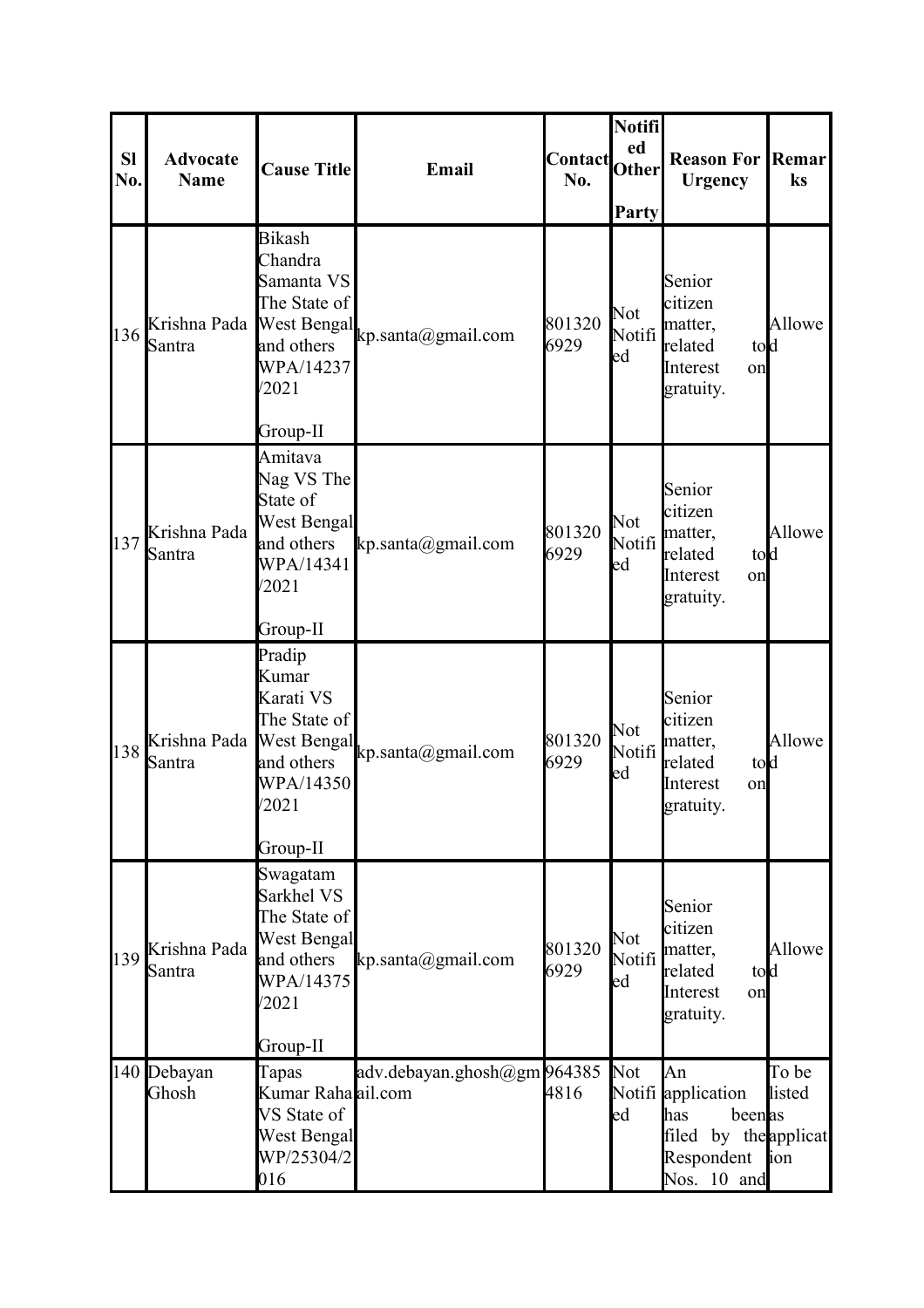| <b>SI</b><br>No. | <b>Advocate</b><br><b>Name</b> | <b>Cause Title</b>                                                                                                             | Email                                | Contact Other<br>No. | Notifi<br><b>Party</b>                             | <b>Reason For Remar</b><br><b>Urgency</b>                                                                                                                                                                                                                                                                  | ks                                                                                                                       |
|------------------|--------------------------------|--------------------------------------------------------------------------------------------------------------------------------|--------------------------------------|----------------------|----------------------------------------------------|------------------------------------------------------------------------------------------------------------------------------------------------------------------------------------------------------------------------------------------------------------------------------------------------------------|--------------------------------------------------------------------------------------------------------------------------|
|                  |                                | CAN/1/2021                                                                                                                     |                                      |                      |                                                    | 11<br>praying<br>for<br>appropriate<br>orders.<br>Unless<br>the<br>same is heard<br>the<br>applicants<br>suffer<br>will<br>irreparable<br>loss.                                                                                                                                                            |                                                                                                                          |
| 141              | Dipayan<br>Kundu               | <b>Biswanath</b><br>Das VS<br><b>Bharat</b><br>Petrolium<br>Corporation<br>Limited &<br>Ors<br>WPA/5942/<br>2014<br>Group-VIII | dipayankunduadv@gma 967454<br>il.com | 8089                 | $10-$<br>$12 -$<br>2021                            | Matter<br>pertains<br><b>VIII</b><br>Notifi Group<br>ed on hearing<br>matter which <sup>as</sup><br>may<br>included<br>1n<br>Your<br>Lordships list                                                                                                                                                        | $\frac{10}{10}$ To be<br>listed<br>$\begin{bmatrix} \text{hearing} \\ \text{heq} \\ \text{in Jan} \end{bmatrix}$<br>2022 |
| 143              | Suman<br>Banerjee              | Munshi<br>Jiauddin VS m<br>The State of<br>West Bengal<br>& Ors<br>WPA/2361/<br>2019<br>Group-II                               | suman.adv86@ymail.co 983005          | 5445                 | Notifi <sup>This</sup><br>$13 -$<br>$12 -$<br>2021 | is<br>ed on motion<br>He<br>matter.<br>was<br>a<br>Headmaster.<br>He<br>was<br>arrested<br>in<br>connection<br>with a police<br>case and he<br>in<br>was<br>custody from<br>08.05.2013<br>to<br>06.08.2013.<br>By virtue of<br>order<br>an<br>dated<br>26.08.2013<br>the petitioner<br>was placed<br>under | aAllowe<br><b>d</b>                                                                                                      |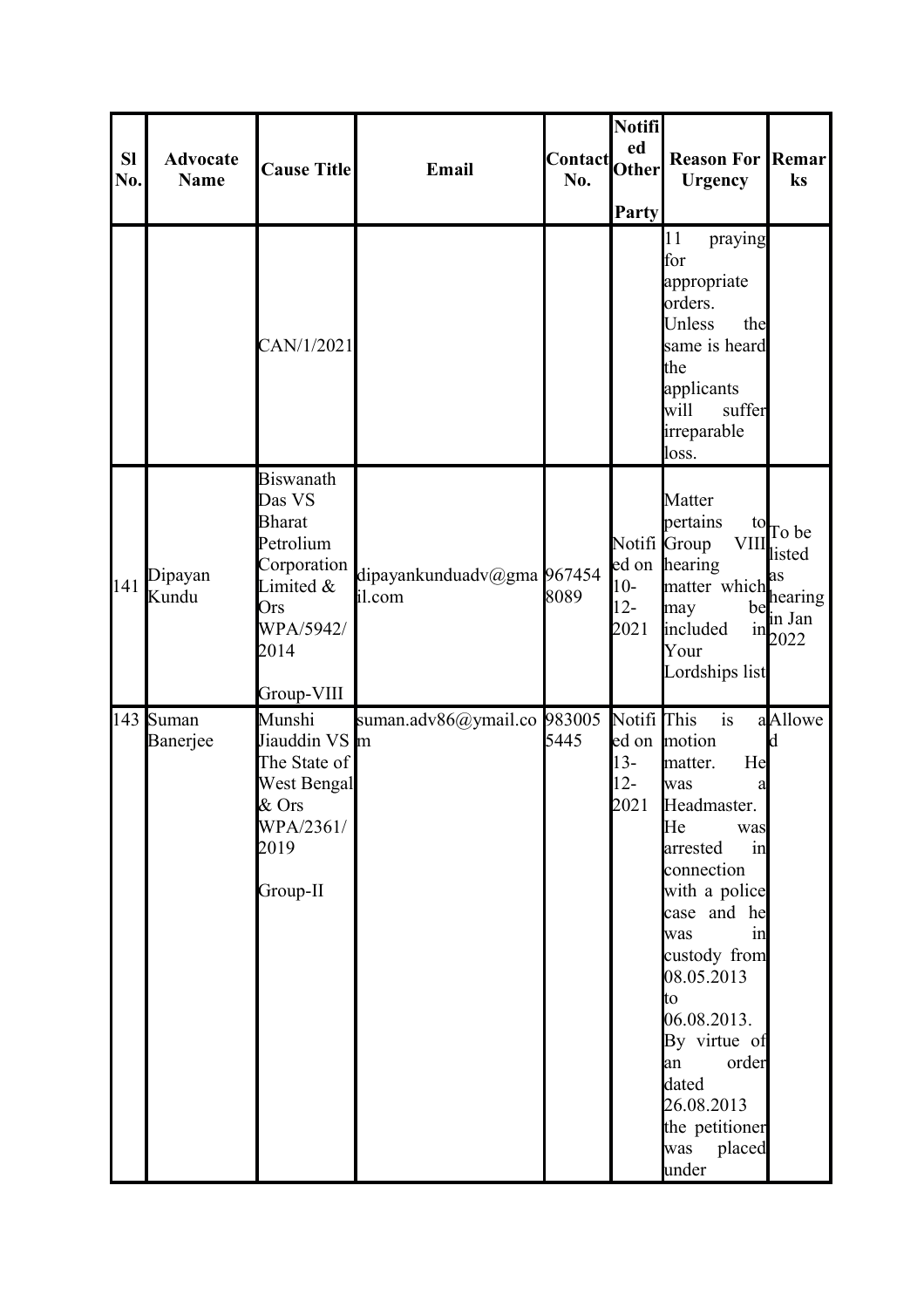| <b>SI</b><br>No. | <b>Advocate</b><br><b>Name</b> | <b>Cause Title</b>                                                                | Email                           | <b>Contact</b><br>No. | Notifi<br>ed<br><b>Other</b><br><b>Party</b> | <b>Reason For Remar</b><br><b>Urgency</b>                                                                                                                                                                                                                                                                                                  | ks          |
|------------------|--------------------------------|-----------------------------------------------------------------------------------|---------------------------------|-----------------------|----------------------------------------------|--------------------------------------------------------------------------------------------------------------------------------------------------------------------------------------------------------------------------------------------------------------------------------------------------------------------------------------------|-------------|
|                  |                                |                                                                                   |                                 |                       |                                              | suspension<br>with<br>effect<br>from<br>08.05.2013<br>Ito<br>06.08.2013<br>and he was<br>allowed<br>to<br>resume<br>with<br>duties<br>only<br>subsistence<br>allowance.<br>The<br>petitioner has<br>retired from<br>service in the<br>meantime<br>and for more<br>than 2 years<br>he<br>1S<br>receiving<br>only<br>provisional<br>pension. |             |
|                  | 144 Shikha pearl<br>chowdhury  | Abu Taher<br>molla VS<br>Bijon<br>Mondol<br>WP/9942/20<br>19<br>CPAN/862/<br>2021 | shikhachowdhury83@g<br>mail.com | 842063<br>5464        | Notifi An<br>$10-$<br>$12 -$<br>2021         | ed on application<br>for contempt,<br>arising out of<br>the<br>writ<br>application<br>under<br>Panchayat<br>motion ,order<br>passed<br>by<br>this<br><b>HON'BLE</b><br><b>COURT</b><br>on<br>13.1.21.<br>Whereupon<br><b>YOUR</b><br><b>LORDSHIP</b><br>was pleased<br>to direct the                                                       | Allowe<br>d |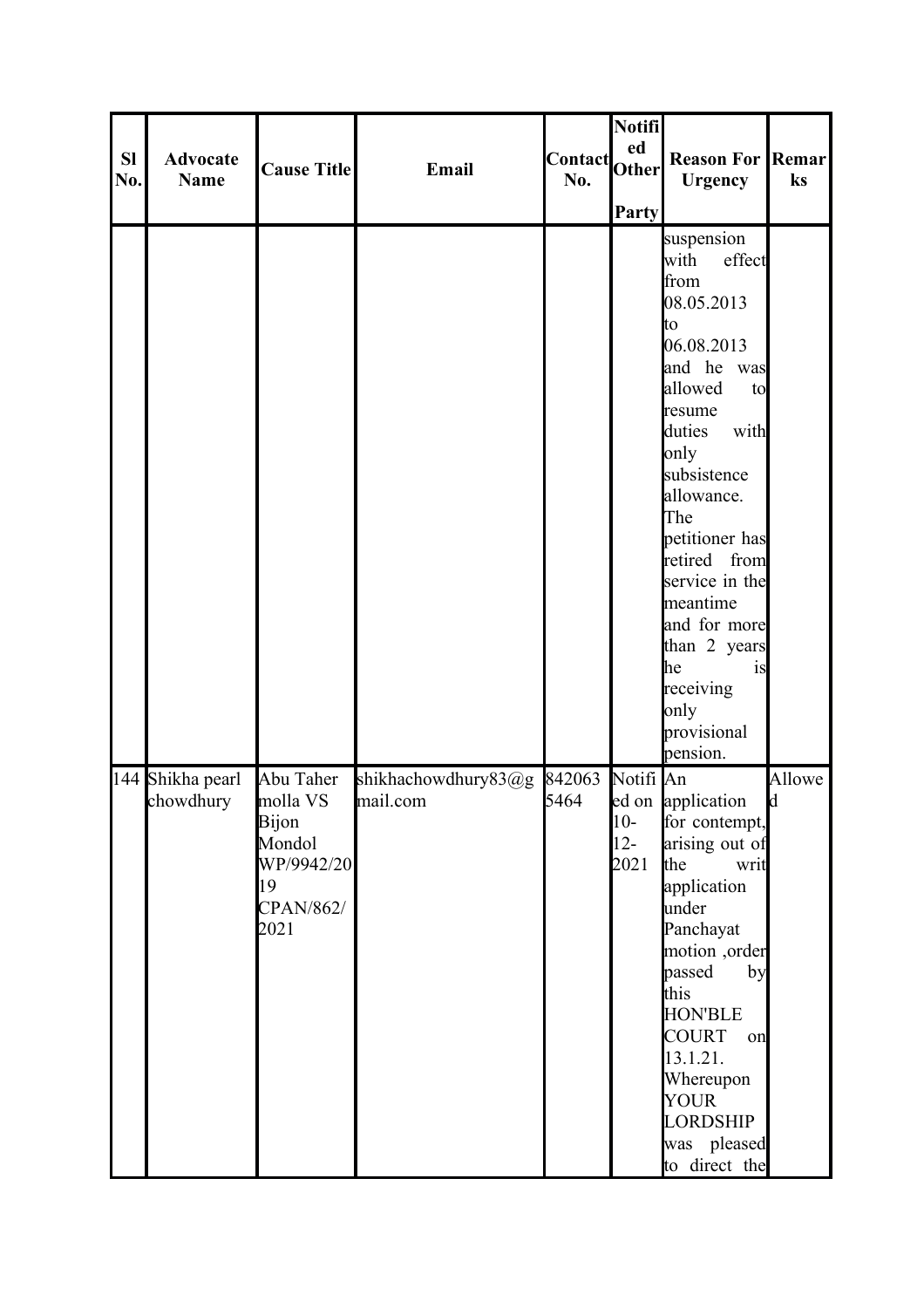| <b>SI</b><br>No. | <b>Advocate</b><br><b>Name</b> | <b>Cause Title</b>                                                                                                               | Email                  | Contact Other<br>No. | <b>Notifi</b><br>Party  | <b>Reason For Remar</b><br><b>Urgency</b>                                                                                                                                                                                                                                                                                                     | $\mathbf{k}$ s                           |
|------------------|--------------------------------|----------------------------------------------------------------------------------------------------------------------------------|------------------------|----------------------|-------------------------|-----------------------------------------------------------------------------------------------------------------------------------------------------------------------------------------------------------------------------------------------------------------------------------------------------------------------------------------------|------------------------------------------|
|                  |                                |                                                                                                                                  |                        |                      |                         | respondent<br>no $6$ i.e, the<br>Pradhan<br>to<br>consider the<br>petitioner,<br>and also to<br>give a chance<br>of hearing to<br>the<br>both<br>parties . But<br>till date no<br>have<br>steps<br>been taken to<br>resolve<br>the<br>petitioner's<br>grevience<br>This matter<br>had been<br>taken up by<br>this<br><b>HON'BLE</b><br>Bench. |                                          |
|                  | 145 sujit saha                 | <b>DIPA</b><br>DAS(KUN<br>DU) VS<br><b>STATE OF</b><br>WEST<br><b>BENGAL</b><br><b>AND</b><br><b>OTHERS</b><br>WPA/7469/<br>2017 | sujits.law@gmail.com   | 983151<br>2645       | Not<br>Notifi for<br>ed | The<br>matter<br>require<br>to<br>added in the<br>list<br>under<br>'To<br>heading<br>Be<br>Mentioned'<br>prosecution<br>of the matterned<br>as petitioner<br>not interested<br>to continue to<br>proceed<br>the<br>case.                                                                                                                      | To be<br>listed<br>nonas to be<br>mentio |
|                  | 146 Bidhan<br><b>Biswas</b>    | Naresh<br>Mondal VS<br>The State of<br><b>West Bengal</b><br>& Others<br>WPA/5411/                                               | bbhc2010 $@g$ mail.com | 908881<br>5333       | <b>Not</b><br>ed        | Interest<br>Notifi delayed<br>payment<br>of<br>gratuity<br>and<br>pension.                                                                                                                                                                                                                                                                    | onAllowe<br>Id.                          |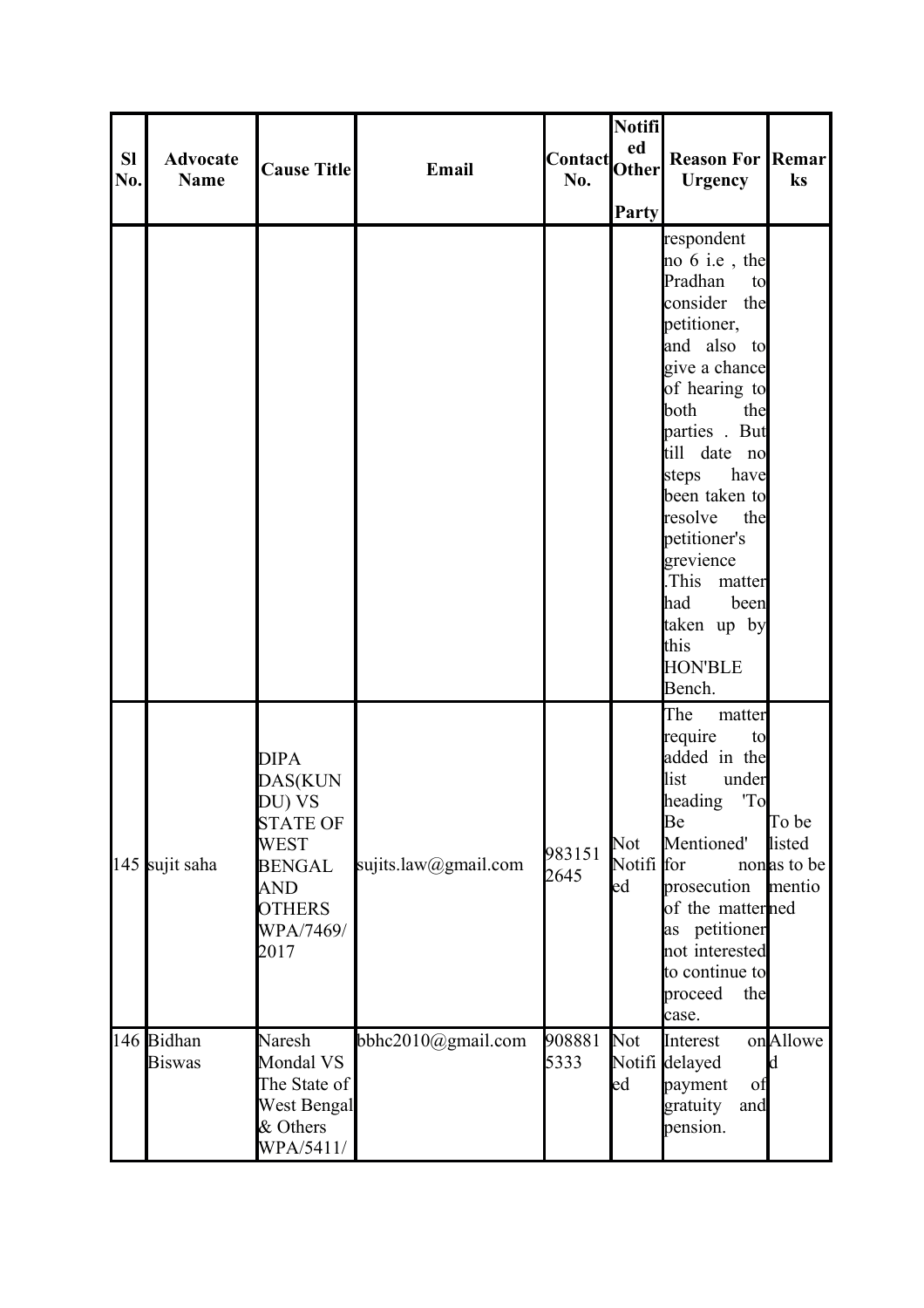|                  |                                           |                                                                                                                                                 |                  |                       | Notifi                 |                                                                                                                                                                                                                                                                                                                                                                                                                                                                                                                                                                                                                                                                                                  |        |
|------------------|-------------------------------------------|-------------------------------------------------------------------------------------------------------------------------------------------------|------------------|-----------------------|------------------------|--------------------------------------------------------------------------------------------------------------------------------------------------------------------------------------------------------------------------------------------------------------------------------------------------------------------------------------------------------------------------------------------------------------------------------------------------------------------------------------------------------------------------------------------------------------------------------------------------------------------------------------------------------------------------------------------------|--------|
| <b>SI</b><br>No. | <b>Advocate</b><br><b>Name</b>            | <b>Cause Title</b>                                                                                                                              | Email            | <b>Contact</b><br>No. | ed<br><b>Other</b>     | <b>Reason For Remar</b><br><b>Urgency</b>                                                                                                                                                                                                                                                                                                                                                                                                                                                                                                                                                                                                                                                        | ks     |
|                  |                                           |                                                                                                                                                 |                  |                       | Party                  |                                                                                                                                                                                                                                                                                                                                                                                                                                                                                                                                                                                                                                                                                                  |        |
|                  |                                           | 2021                                                                                                                                            |                  |                       |                        |                                                                                                                                                                                                                                                                                                                                                                                                                                                                                                                                                                                                                                                                                                  |        |
|                  | 147 SHIBAJI<br><b>KUMAR</b><br><b>DAS</b> | <b>SUMAN</b><br>SAHA &<br><b>OTHERS</b><br><b>VS STATE</b><br>OF WEST<br><b>BENGAL &amp;</b><br><b>OTHERS</b><br>WPA/13028<br>/2021<br>Group-II | skrd31@gmail.com | 983027<br>1526        | Not<br>$_{\text{led}}$ | <b>THE</b><br>Notifi PETITIONE d<br>RS HEREIN<br><b>ARE</b><br><b>PRIMARY</b><br><b>TEACHERS</b><br>IN<br><b>DIFFERENT</b><br><b>SCHOOLS</b><br>IN<br><b>THE</b><br>DITRICT-<br><b>NADIA</b><br><b>WHO HAVE</b><br><b>BEEN</b><br><b>GRANTED</b><br><b>THEIR PAY</b><br><b>BAND BUT</b><br><b>ARE</b><br><b>ILLEGALL</b><br>Y<br><b>AND</b><br><b>ARBITRARI</b><br>LY<br><b>NOT</b><br><b>BEEN</b><br><b>GRANTED</b><br><b>THEIR</b><br><b>CORRESPO</b><br>NDING PAY<br>IN PAY<br><b>BAND AS</b><br>PER ROPA-<br>2009<br>WHICH IS<br><b>ILLEGAL</b><br><b>AND</b><br>ARBITRAR<br>Y. THE<br><b>MATTER</b><br><b>MAY</b><br><b>KINDLY BE</b><br>LISTED.<br>IS<br><b>FILE</b><br><b>LYING</b><br>IN | Allowe |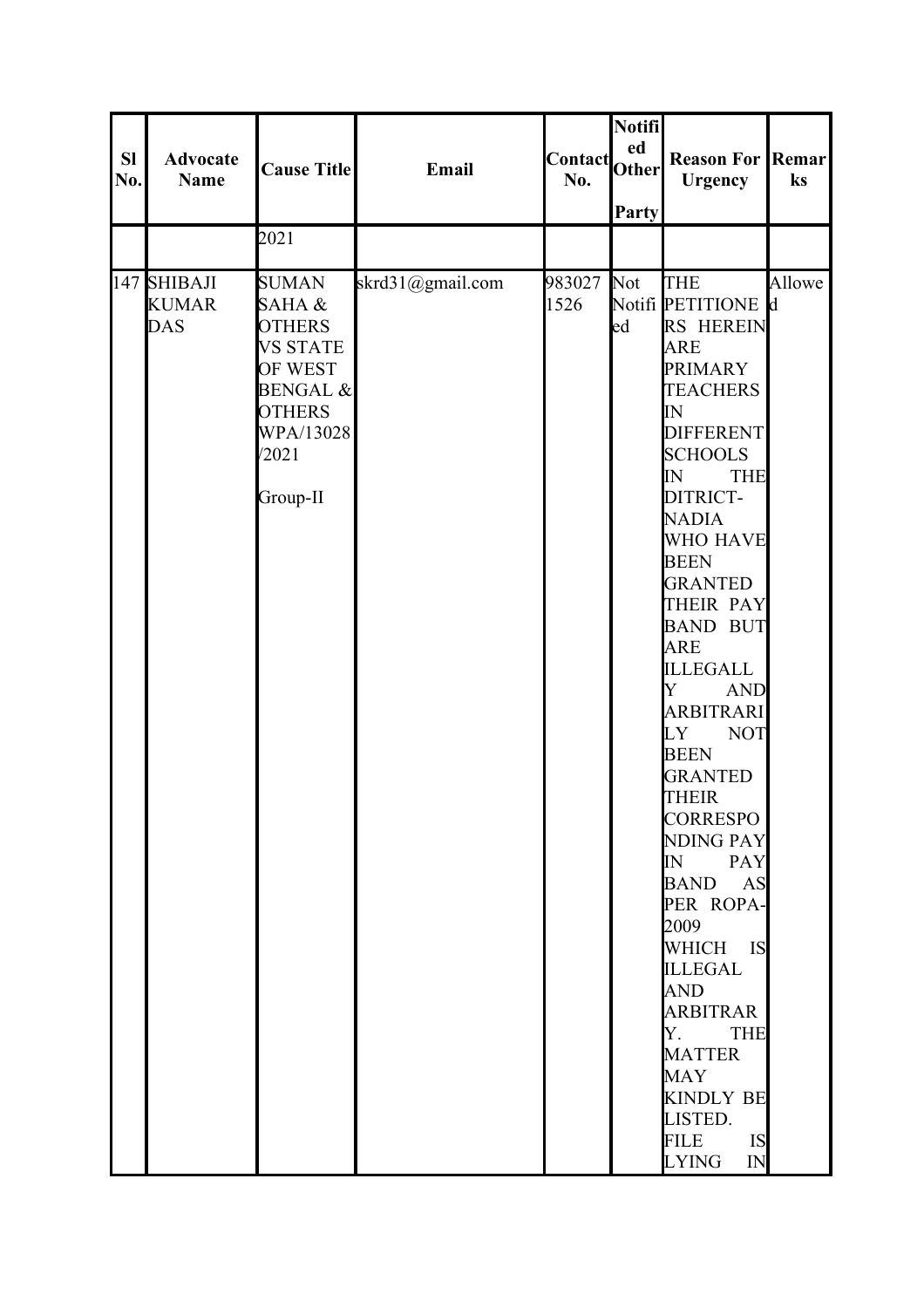| <b>Sl</b><br>No. | <b>Advocate</b><br><b>Name</b> | <b>Cause Title</b>                                                                                      | Email                                 | <b>Contact</b><br>No. | Notifi<br>ed<br><b>Other</b><br>Party | <b>Reason For Remar</b><br><b>Urgency</b>                                                                                                                                                                                                                                                                             | ks                   |
|------------------|--------------------------------|---------------------------------------------------------------------------------------------------------|---------------------------------------|-----------------------|---------------------------------------|-----------------------------------------------------------------------------------------------------------------------------------------------------------------------------------------------------------------------------------------------------------------------------------------------------------------------|----------------------|
|                  |                                |                                                                                                         |                                       |                       |                                       | <b>THE</b><br><b>DEPARTME</b><br>NT.                                                                                                                                                                                                                                                                                  |                      |
| 148              | Bidhan<br><b>Biswas</b>        | Naresh<br>Mondal VS<br>The State of<br>West Bengal<br>& Others<br>WPA/5411/<br>2021<br>Group-II         | bbhc2010 $@g$ mail.com                | 908881<br>5333        | Not<br>ed                             | Interest<br>on<br>delayed<br>Notifi payment<br>of<br>gratuity<br>and<br>pension.                                                                                                                                                                                                                                      | Allowe               |
| 149              | Sreetama<br>Neogi              | Champak<br>Pramanik<br>VS State of<br><b>West Bengal</b><br>and Others<br>CPAN/947/<br>2021<br>Group-VI | neogi.sreetama.91@gma704403<br>il.com | 9101                  | Not<br>ed                             | Contempt<br>application<br>This<br>application<br>arises due to<br>violation<br>of<br>solemn<br>the<br>order<br>dated<br>12/03/021<br>passed by the<br>Notifi Hon'ble<br>Justice<br>Amrita<br>Sinha.<br>in<br>the WPA no.<br>3933<br>of<br>2021(Champ<br>ak Pramanik<br>-vs-State<br>of<br>West Bengal<br>and Others) | Allowe<br>d          |
| 150              | Bidhan<br><b>Biswas</b>        | Sunil<br>Mondal VS<br>The State of<br>West Bengal<br>& Others<br>WPA/5433/<br>2021<br>Group-II          | bbhc2010@gmail.com                    | 908881<br>5333        | Not<br>ed                             | Interest<br>on<br>delayed<br>Notifi payment<br>οf<br>gratuity<br>and<br>pension.                                                                                                                                                                                                                                      | Allowe               |
| 151              | Bidhan<br><b>Biswas</b>        | Habibor<br>Rahaman                                                                                      | bbhc2010@gmail.com                    | 908881<br>5333        | <b>Not</b>                            | Interest<br>Notifi delayed                                                                                                                                                                                                                                                                                            | onAllowe<br><b>d</b> |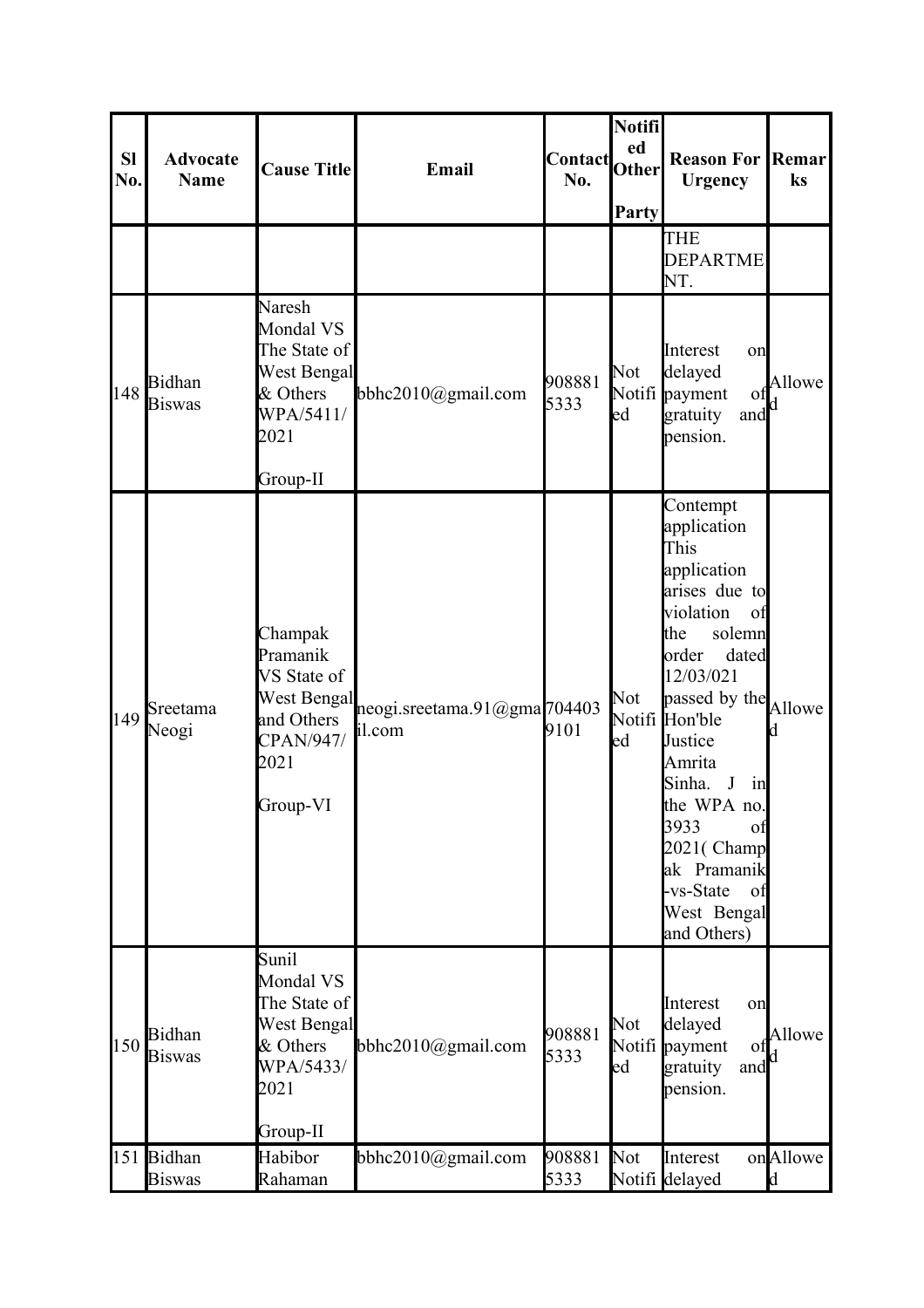| <b>Sl</b><br>No. | <b>Advocate</b><br><b>Name</b> | <b>Cause Title</b>                                                                                             | Email                          | Contact Other<br>No. | Notifi<br>Party | <b>Reason For Remar</b><br><b>Urgency</b>                                                    | ks             |
|------------------|--------------------------------|----------------------------------------------------------------------------------------------------------------|--------------------------------|----------------------|-----------------|----------------------------------------------------------------------------------------------|----------------|
|                  |                                | Laskar VS<br>The State of<br>West Bengal<br>& Others<br>WPA/8568/<br>2021                                      |                                |                      | ed              | payment<br>οf<br>gratuity<br>and<br>pension.                                                 |                |
| 152              | <b>Bidhan</b><br><b>Biswas</b> | Group-II<br>Arani<br>Shekhar<br>Chakraborty<br>VS The<br>State of<br>& Others<br>WPA/8685/<br>2021<br>Group-II | West Bengal bbhc2010@gmail.com | 908881<br>5333       | Not<br>led      | Interest<br>on<br>delayed<br>Notifi payment<br>of<br>gratuity<br>and<br>pension.             | Allowe         |
| 153              | Bidhan<br><b>Biswas</b>        | Shasadhar<br>Santua VS<br>The State of<br>West Bengal<br>& Others<br>WPA/8701/<br>2021<br>Group-II             | bbhc2010@gmail.com             | 908881<br>5333       | Not<br>ed       | Interest<br>on<br>delayed<br>Notifi payment<br>of<br>gratuity<br>and<br>pension.             | Allowe         |
| 154              | Bidhan<br><b>Biswas</b>        | Sita Kayal<br>VS The<br>State of<br>West Bengal<br>& Others<br>WPA/8710/<br>2021<br>Group-II                   | bbhc2010@gmail.com             | 908881<br>5333       | Not<br>ed       | Interest<br>on<br>delayed<br>Notifi payment<br>0 <sup>t</sup><br>gratuity<br>and<br>pension. | Allowe         |
|                  | 155 Bidhan<br><b>Biswas</b>    | Habibor<br>Rahaman<br>Laskar VS<br>The State of<br><b>West Bengal</b><br>& Others<br>WPA/8825/                 | bbhc2010@gmail.com             | 908881<br>5333       | Not<br>ed       | Interest<br>Notifi delayed<br>payment<br>of<br>gratuity<br>and<br>pension.                   | onAllowe<br>Id |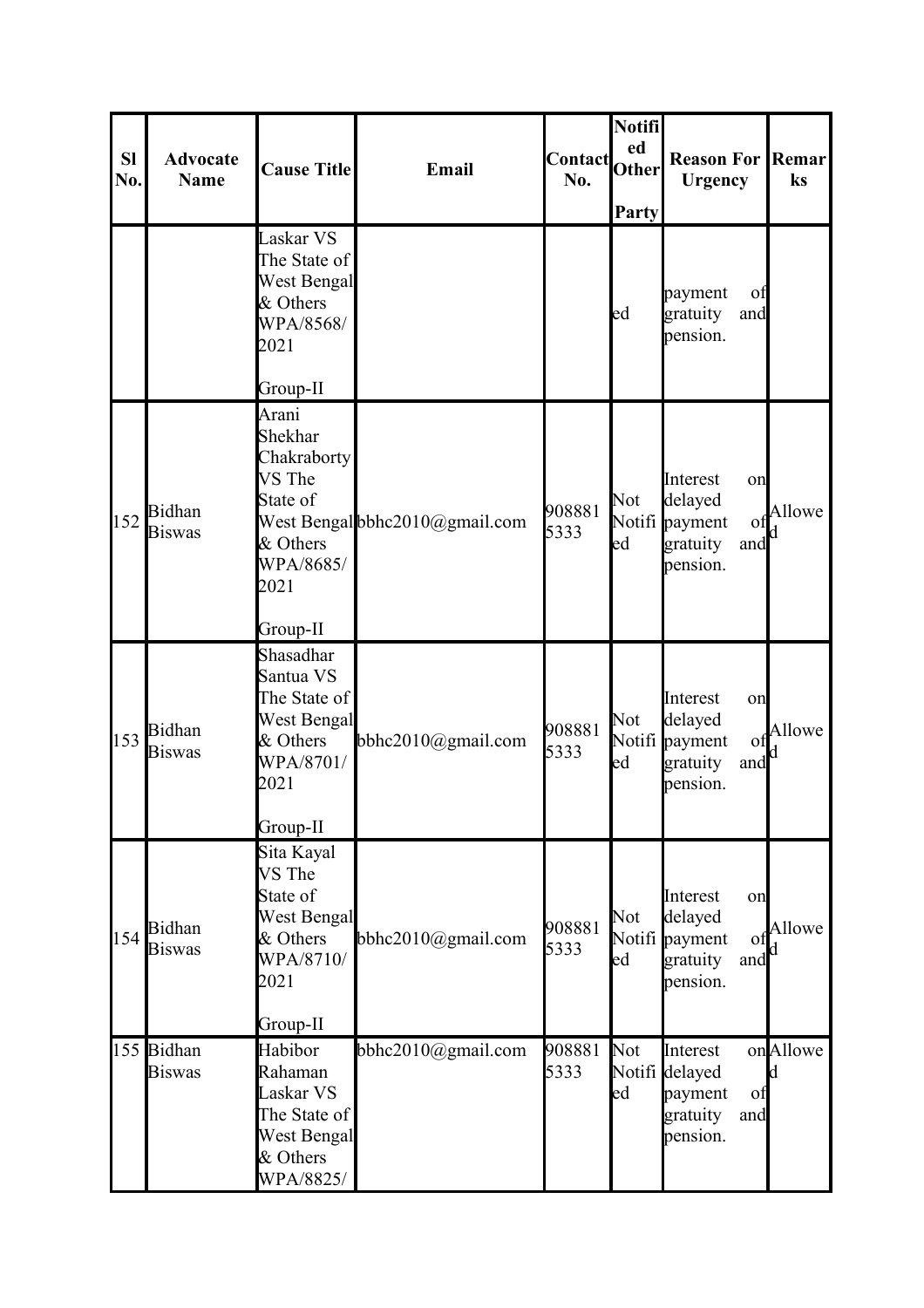| <b>Sl</b><br>No. | <b>Advocate</b><br><b>Name</b> | <b>Cause Title</b>                                                                                                       | Email                  | <b>Contact</b><br>No. | Notifi<br>ed<br>Other<br>Party | <b>Reason For</b><br><b>Urgency</b>                                                          | <b>Remar</b><br>$\mathbf{k}$ s |
|------------------|--------------------------------|--------------------------------------------------------------------------------------------------------------------------|------------------------|-----------------------|--------------------------------|----------------------------------------------------------------------------------------------|--------------------------------|
|                  |                                | 2021                                                                                                                     |                        |                       |                                |                                                                                              |                                |
|                  |                                | Group-II                                                                                                                 |                        |                       |                                |                                                                                              |                                |
| 156              | Bidhan<br><b>Biswas</b>        | Sandhyarani<br>Das (Giri)<br>VS The<br>State of<br><b>West Bengal</b><br>& Others<br>WPA/14859<br>/2021                  | bbhc2010@gmail.com     | 908881<br>5333        | <b>Not</b><br>$_{\text{led}}$  | Interest<br>on<br>delayed<br>Notifi payment<br>of<br>gratuity<br>and<br>pension.             | Allowe                         |
|                  |                                | Group-II                                                                                                                 |                        |                       |                                |                                                                                              |                                |
| 157              | Bidhan<br><b>Biswas</b>        | Basanta<br>Kumar<br>Ghorai VS<br>The State of<br>West Bengal<br>& Others<br>WPA/14936<br>/2021                           | bbhc2010 $@g$ mail.com | 908881<br>5333        | Not<br>ed                      | Interest<br>on<br>delayed<br>Notifi payment<br>of<br>and<br>gratuity<br>pension.             | Allowe<br>d                    |
|                  |                                | Group-II                                                                                                                 |                        |                       |                                |                                                                                              |                                |
| 158              | <b>Bidhan</b><br><b>Biswas</b> | Ashutosh<br>Halder VS<br>The State of<br>West Bengal<br>& Others<br>WPA/14938<br>/2021<br>Group-II                       | bbhc2010@gmail.com     | 908881<br>5333        | Not<br>$_{\text{led}}$         | Interest<br>on<br>delayed<br>Notifi payment<br>of<br>gratuity<br>and<br>pension.             | Allowe                         |
| 159              | <b>Bidhan</b><br><b>Biswas</b> | Sandhyarani<br>Das (Giri) $\&$<br>Others VS<br>The State of<br>West Bengal<br>& Others<br>WPA/14950<br>/2021<br>Group-II | bbhc2010@gmail.com     | 908881<br>5333        | Not<br>ed                      | Interest<br>on<br>delayed<br>Notifi payment<br>O <sub>1</sub><br>gratuity<br>and<br>pension. | Allowe                         |
|                  | 160 Bidhan                     | Jagannath                                                                                                                | bbhc2010@gmail.com     | 908881                | Not                            | Interest                                                                                     | onAllowe                       |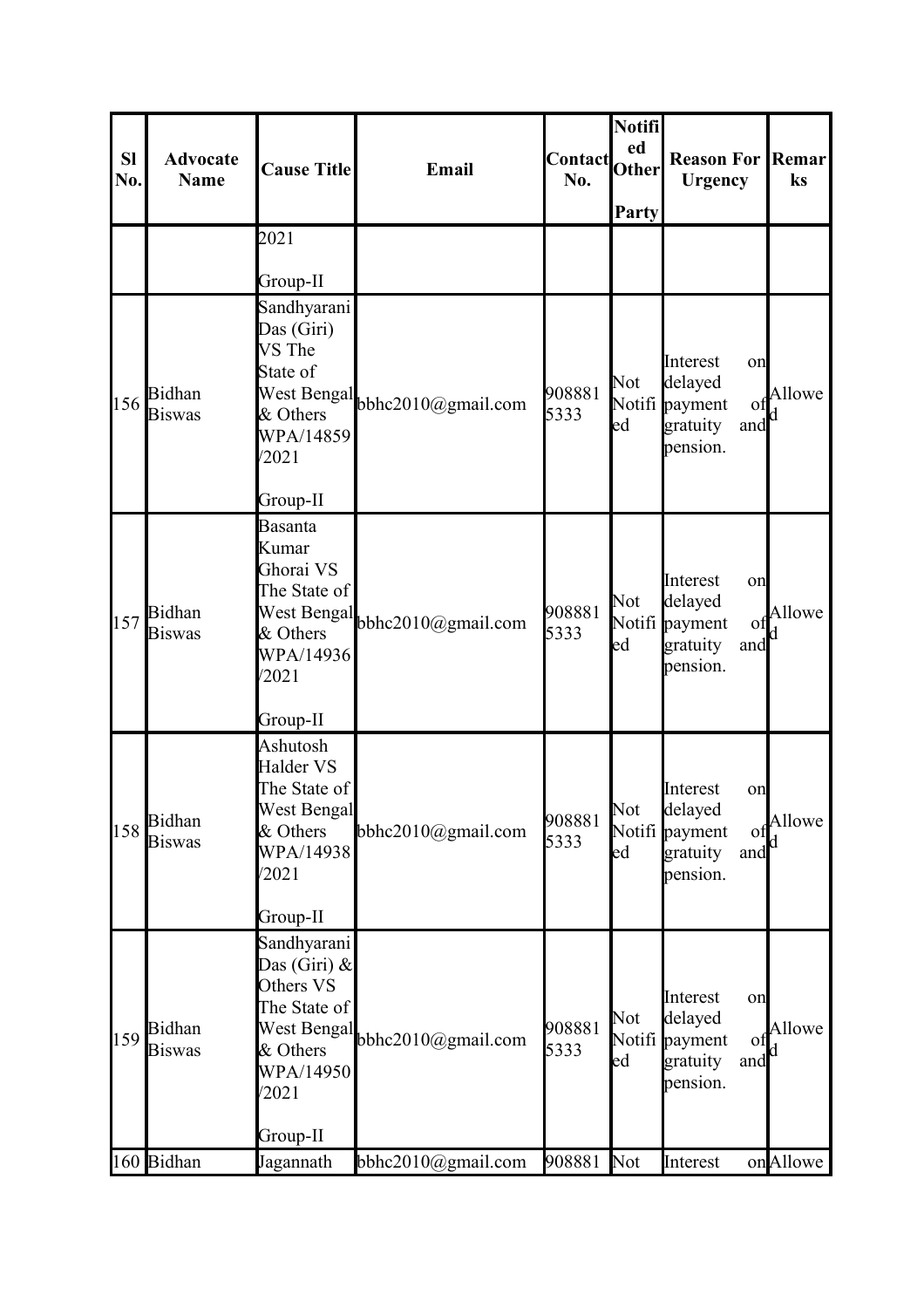| <b>Sl</b><br>No. | <b>Advocate</b><br><b>Name</b> | <b>Cause Title</b>                                                                                             | Email                          | Contact Other<br>No. | Notifi<br>Party | <b>Reason For Remar</b><br><b>Urgency</b>                                        | ks             |
|------------------|--------------------------------|----------------------------------------------------------------------------------------------------------------|--------------------------------|----------------------|-----------------|----------------------------------------------------------------------------------|----------------|
|                  | <b>Biswas</b>                  | Halder VS<br>The State of<br>West Bengal<br>& Others<br>WPA/15152<br>/2021<br>Group-II                         |                                | 5333                 | ed              | delayed<br>Notifi payment<br>οf<br>and <sup>d</sup><br>gratuity<br>pension.      |                |
| 161              | Bidhan<br><b>Biswas</b>        | Shaikh<br>Zulfikar Ali<br>VS The<br>State of<br>& Others<br>WPA/15157<br>/2021<br>Group-II                     | West Bengal bbhc2010@gmail.com | 908881<br>5333       | Not<br>ed       | Interest<br>on<br>delayed<br>Notifi payment<br>of<br>gratuity<br>and<br>pension. | Allowe<br>Ιd   |
| 162              | Bidhan<br><b>Biswas</b>        | Sandhya<br>Halder VS<br>The State of<br>West Bengal<br>& Others<br>WPA/15160<br>/2021<br>Group-II              | bbhc2010@gmail.com             | 908881<br>5333       | Not<br>ed       | Interest<br>on<br>delayed<br>Notifi payment<br>of<br>gratuity<br>and<br>pension. | Allowe         |
| 163              | <b>Bidhan</b><br><b>Biswas</b> | Nakuleswar<br>Halder VS<br>The State of<br><b>West Bengal</b><br>& Others<br>WPA/18195<br>/2021<br>Group-II    | bbhc2010@gmail.com             | 908881<br>5333       | Not<br>ed       | Interest<br>on<br>delayed<br>Notifi payment<br>Ω<br>gratuity<br>and<br>pension.  | Allowe         |
|                  | 164 Bidhan<br><b>Biswas</b>    | <b>Bhusan</b><br>Chandra<br>Purkait VS<br>The State of<br><b>West Bengal</b><br>& Others<br>WPA/18200<br>/2021 | bbhc2010@gmail.com             | 908881<br>5333       | Not<br>ed       | Interest<br>Notifi delayed<br>payment<br>of<br>gratuity<br>and<br>pension.       | onAllowe<br>Id |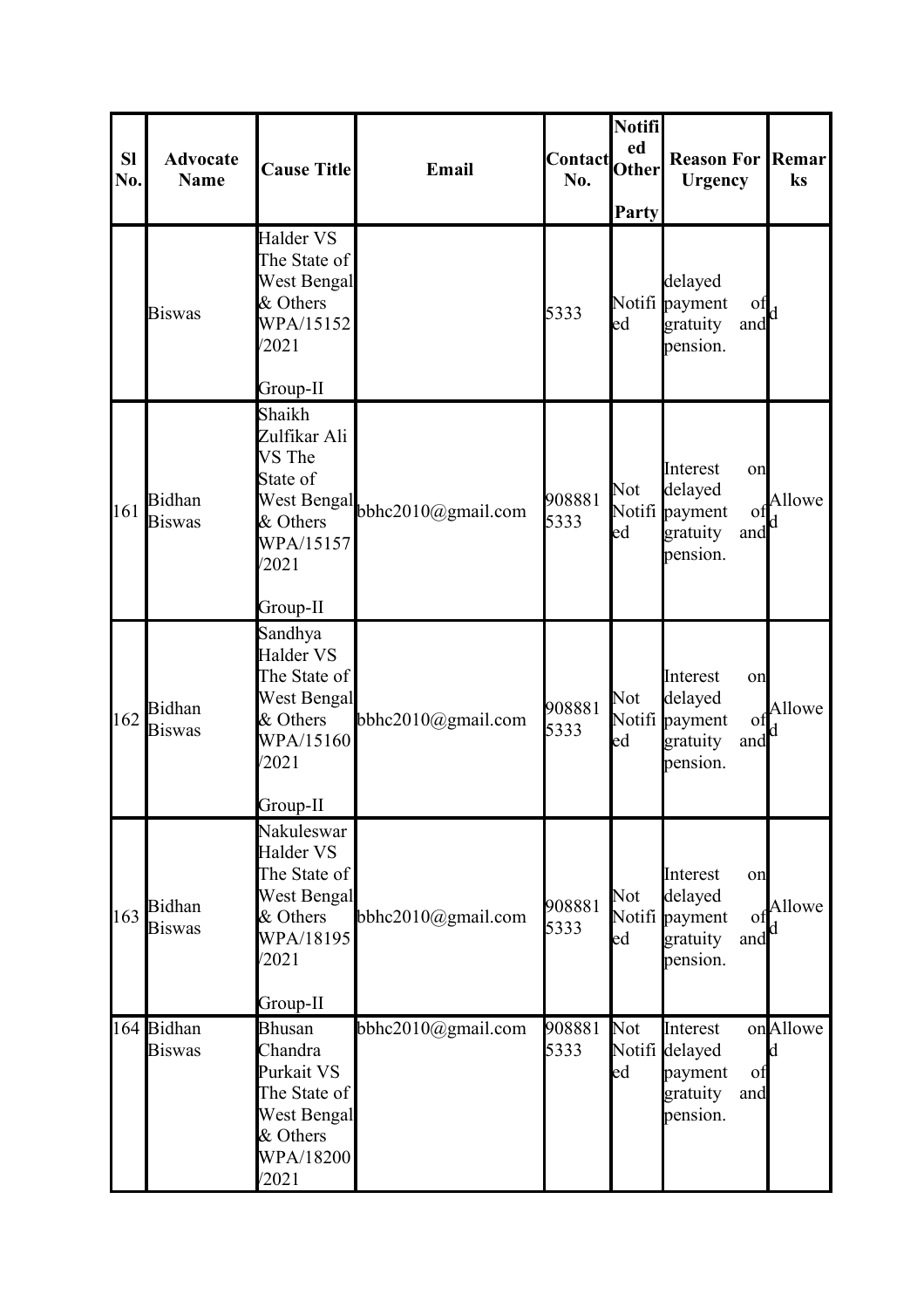| <b>Sl</b><br>No. | <b>Advocate</b><br><b>Name</b> | <b>Cause Title</b>                                                                                                      | Email                                | <b>Contact</b><br>No. | Notifi<br>ed<br>Other<br>Party             | <b>Reason For</b><br><b>Urgency</b>                                                                                                    | Remar<br>ks          |
|------------------|--------------------------------|-------------------------------------------------------------------------------------------------------------------------|--------------------------------------|-----------------------|--------------------------------------------|----------------------------------------------------------------------------------------------------------------------------------------|----------------------|
|                  |                                | Group-II                                                                                                                |                                      |                       |                                            |                                                                                                                                        |                      |
| 165              | Bidhan<br><b>Biswas</b>        | Nakuleswar<br>Halder VS<br>The State of<br>West Bengal<br>& Others<br>WPA/19798<br>/2021                                | bbhc2010 $@g$ mail.com               | 908881<br>5333        | Not<br>led                                 | Interest<br>on<br>delayed<br>Notifi payment<br>of<br>and<br>gratuity<br>pension.                                                       | Allowe<br>d          |
| 166              | Tamal Taru<br>Panda            | Group-II<br>Santosh<br>Kumar<br>Maity VS<br>State of<br>West Bengal<br>WPA/7903/<br>2021<br>Group-II                    | mukherjeeritu92@gmail 912307<br>.com | 8432                  | Notifi<br>ed on<br>$12 -$<br>$12-$<br>2021 | Petitioner is a<br>senior<br>citizen.<br>This<br>a<br><sub>is</sub><br>for<br>interestd<br>gratuity<br>on<br>and<br>arrear<br>pension. | matter Allowe        |
| 167              | Bidhan<br><b>Biswas</b>        | Amay<br>Krishna<br><b>Halder VS</b><br>The State of<br><b>West Bengal</b><br>& Others<br>WPA/19799<br>/2021<br>Group-II | bbhc2010@gmail.com                   | 908881<br>5333        | Not<br>$_{\text{led}}$                     | Interest<br>on<br>delayed<br>Notifi payment<br><sub>O1</sub><br>$and$ <sup>d</sup><br>gratuity<br>pension.                             | Allowe               |
| 168              | Tamal Taru<br>Panda            | Haripada<br>Maity VS<br>State of<br><b>West Bengal</b><br>WPA/7904/<br>2021                                             | mukherjeeritu92@gmail912307<br>com   | 8432                  | Not<br>Notifi<br>$_{\text{ed}}$            | Petitioner is a<br>senior<br>citizen.<br>This<br>is<br>a<br>for<br>interestd<br>gratuity<br>on<br>and<br>arrear<br>pension.            | matter <b>Allowe</b> |
|                  | 168 Bidhan<br><b>Biswas</b>    | Das VS The<br>State of<br><b>West Bengal</b><br>& Others                                                                | Anil Kumar bbhc2010@gmail.com        | 908881<br>5333        | Not<br>ed                                  | Interest<br>Notifi delayed<br>payment<br>of<br>gratuity<br>and<br>pension.                                                             | onAllowe<br>d        |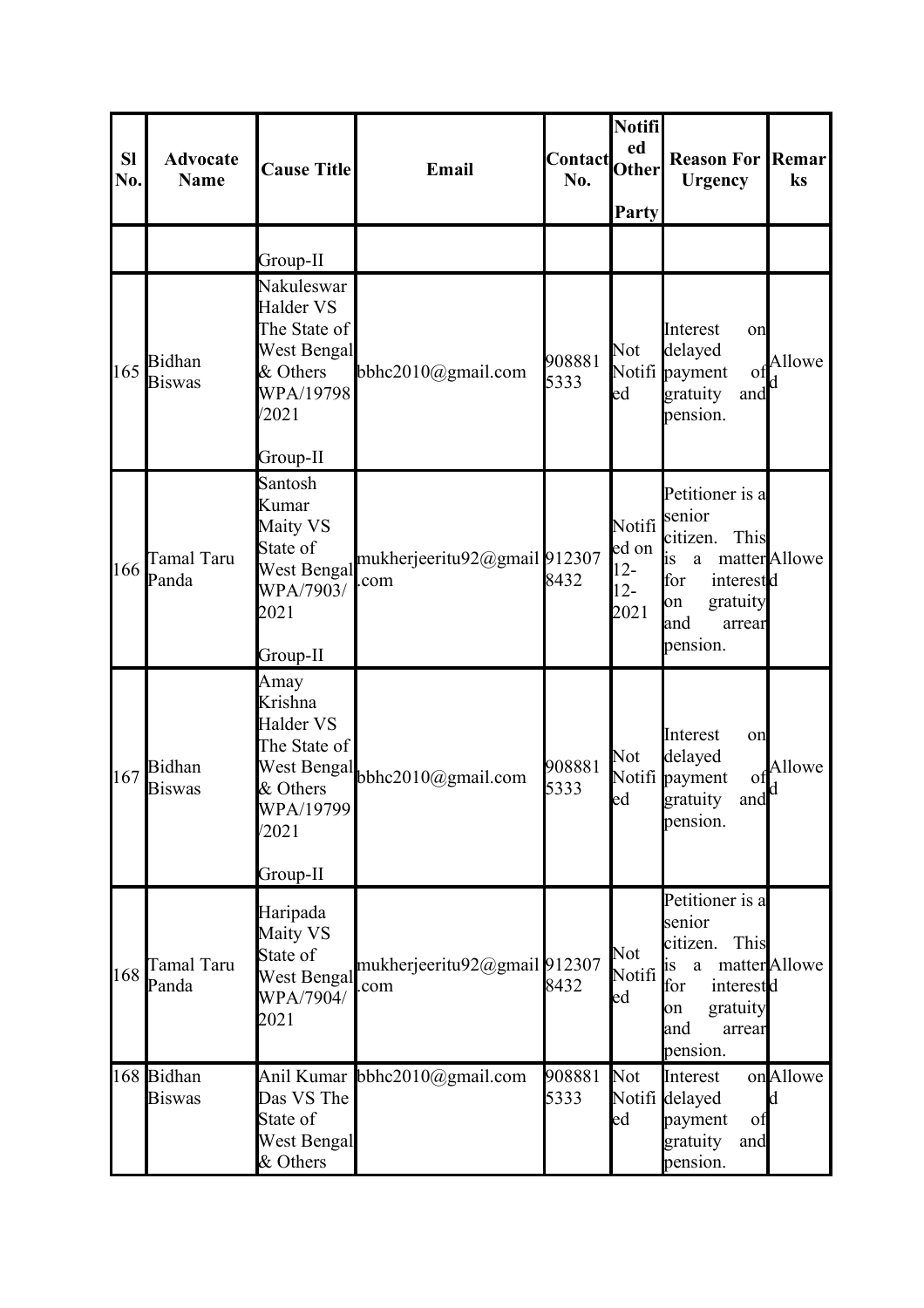| <b>Sl</b><br>No. | <b>Advocate</b><br><b>Name</b> | <b>Cause Title</b>                                                             | Email                                           | <b>Contact</b><br>No. | Notifi<br>ed<br><b>Other</b><br>Party | <b>Reason For Remar</b><br><b>Urgency</b>                                                                                                               | ks                   |
|------------------|--------------------------------|--------------------------------------------------------------------------------|-------------------------------------------------|-----------------------|---------------------------------------|---------------------------------------------------------------------------------------------------------------------------------------------------------|----------------------|
|                  |                                | WPA/19801<br>/2021                                                             |                                                 |                       |                                       |                                                                                                                                                         |                      |
|                  |                                | Group-II                                                                       |                                                 |                       |                                       |                                                                                                                                                         |                      |
| 169              | Tamal Taru<br>Panda            | Pramila<br>Bera VS<br>State of<br>West Bengal<br>WPA/7907/<br>2021             | mukherjeeritu92@gmail912307<br>.com             | 8432                  | Not<br>Notifi <sup>is</sup><br>ed     | Petitioner is a<br>senior<br>citizen.<br>This<br>a matter<br>Allowe<br>for<br>interestd<br>gratuity<br>on<br>and<br>arrear<br>pension.                  |                      |
| 170              | Tamal Taru<br>Panda            | Manoranjan<br>Maity VS<br>State of<br>West Bengal<br>WPA/7912/<br>2021         | mukherjeeritu92@gmail 912307<br>.com            | 8432                  | Not<br>Notifi<br>ed                   | Petitioner is a<br>senior<br>This<br>citizen.<br>hs<br>a<br>for<br>interestd<br>gratuity<br><b>l</b> on<br>and<br>arrear<br>pension.                    | matter <b>Allowe</b> |
| 171              | Tamal Taru<br>Panda            | Urmila<br>Pattanayek<br>VS State of<br>West Bengal<br>WPA/7920/<br>2021        | mukherjeeritu92@gmail 912307<br>.com            | 8432                  | Not<br>Notifi<br>ed                   | Petitioner is a<br>senior<br>citizen.<br>This<br>1S<br>a<br>for<br>interestd<br>gratuity<br>on<br>and<br>arrear<br>pension.                             | matter Allowe        |
| 172              | Tamal Taru<br>Panda            | Urmila<br>Pattanayek<br>VS State of<br><b>West Bengal</b><br>WPA/7920/<br>2021 | mukherjeeritu92@gmail912307<br>.com             | 8432                  | Not<br>Notifi<br>ed                   | Petitioner is a<br>senior<br>citizen.<br>This<br>a matter<br>Allowe<br><sub>is</sub><br>interestd<br>for<br>gratuity<br>on<br>and<br>arrear<br>pension. |                      |
|                  | 173 Tamal Taru<br>Panda        | Halder VS<br>State of<br>West Bengal<br>WPA/7922/<br>2021                      | Dinabandhu mukherjeeritu92@gmail 912307<br>.com | 8432                  | Not<br>Notifi senior<br>ed            | Petitioner is a<br>Allowe<br>citizen.<br>This<br>lis<br>matter<br>a<br>for<br>interest<br>gratuity<br>lon<br>and<br>arrear                              | kl.                  |